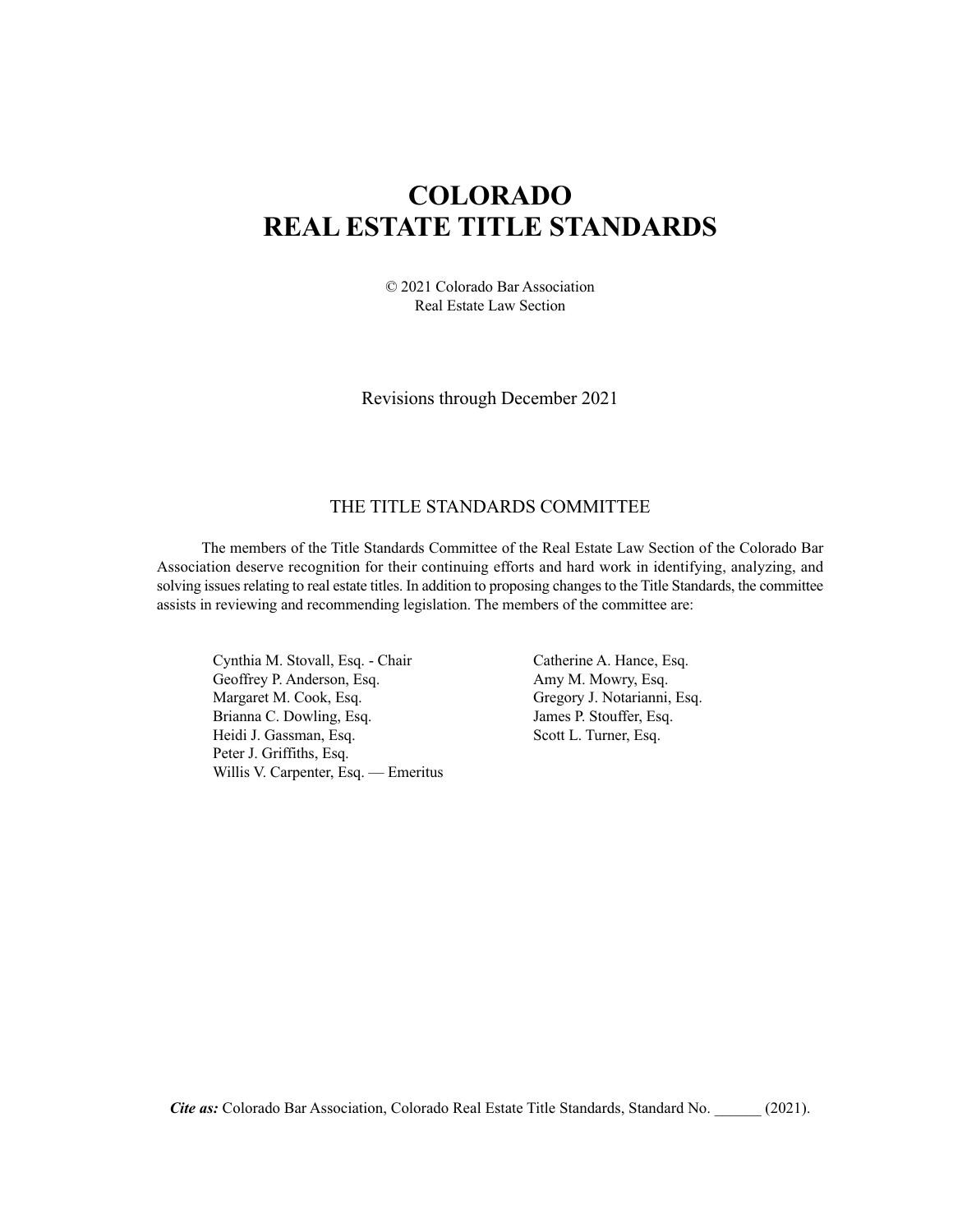# **COLORADO REAL ESTATE TITLE STANDARDS**

# **INTRODUCTION TO THE REAL ESTATE TITLE STANDARDS**

Beginning in 1938, the Bar Associations of various states have adopted title standards to set forth how the more experienced title examiners and conveyancers in those states consider the impact of certain specified title issues on the marketability of title. The impetus for the adopting of such standards in Colorado came from the Denver Bar Association which in 1942 appointed a committee to adopt and promulgate title standards. In 1946 the Colorado Bar Association adopted the then existing title standards of the Denver Bar Association for statewide application. Effective January 1, 1987, The Colorado Real Estate Title Standards were revised, updated and renumbered. This publication updates the 1987 version of The Title Standards as of *December 2021*.

The Title Standards Committee is a committee of the Real Estate Law Section of the Colorado Bar Association. Members of the Title Standards Committee are appointed by the Chairperson of the Section. The charge of the committee is to consider current title problems and draft and propose title standards or legislation for their solution. Monthly meetings are held by the committee, usually at the CBA offices in Denver, to consider such matters. Attorneys are encouraged to advise the committee of the existence of title problems that may be appropriate for consideration by the committee.

Individual Title Standards usually consider the effect of a precise state of facts on the marketability of title based upon statutory and case law. The Title Standards assume title is marketable except for the effect of the state of facts addressed in the particular Title Standard. Marketable title differs from "safe" title and "insurable" title that may be the standards of title required in some situations. Marketable title is the standard used for the Title Standards because it is the normal and customary measure that will meet the seller's contractual obligation in the vast majority of real estate contracts.

More recently adopted Title Standards have deviated from the traditional format of expressing a problem followed by a short answer. As an example, Title Standards 1.1.2 through 1.1.6 are instructional as to the duties of an examining attorney and the scope of a title search. The Committee deemed it desirable to address these issues through a narrative format in order to inform attorneys of the basics of a title examination rather than be limited by the narrower scope of the customary question and answer format.

> **© 2021 Colorado Bar Association Real Estate Law Section. www.cobar.org. All rights reserved.**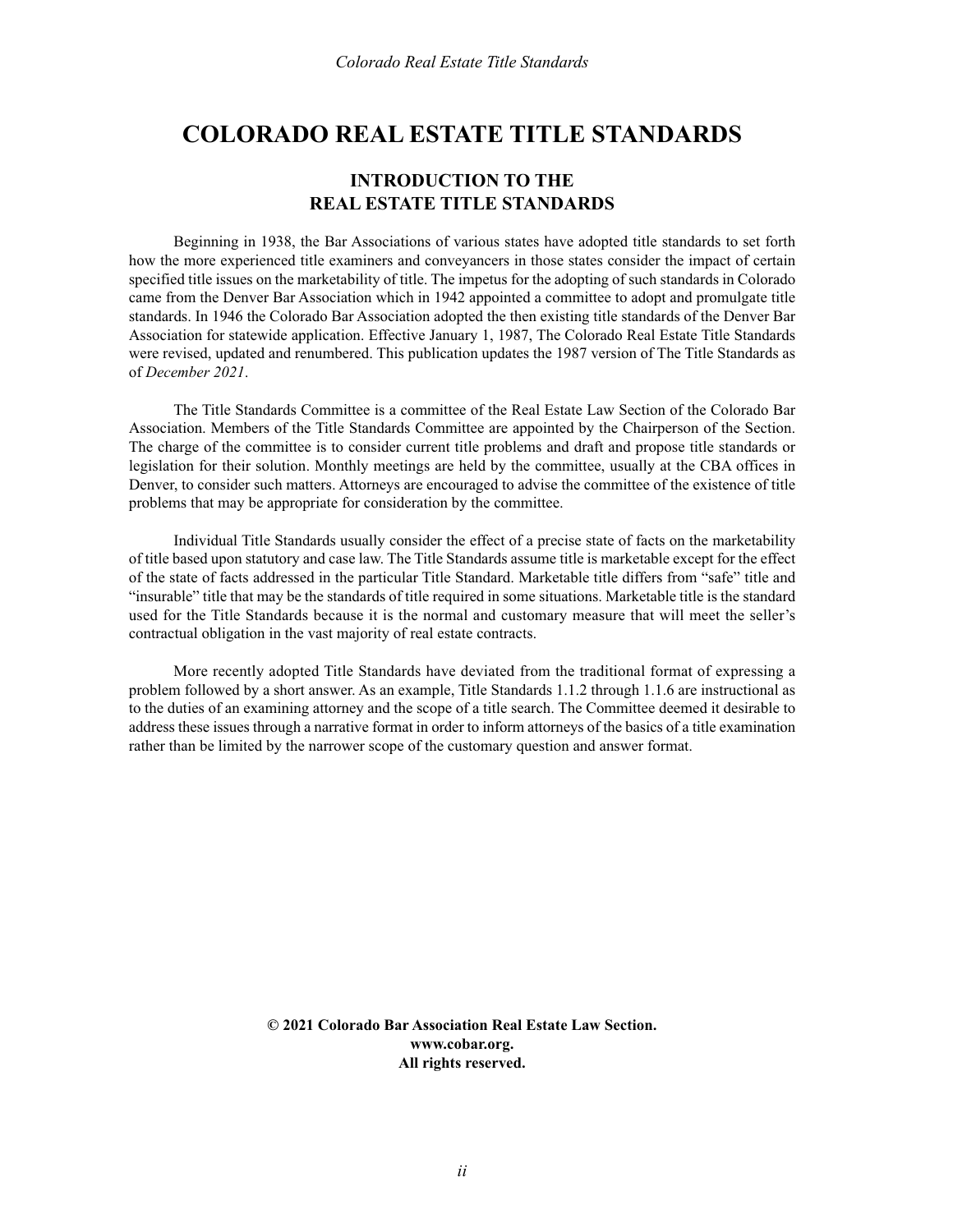# **TABLE OF CONTENTS**

# **TITLE**

# **I. TITLE EXAMINATION; GENERALLY**

#### **1.1 Standards and Duties of Examining Attorney**

- 1.1.1 Duty on Discovering Defect in Title Previously Examined by Another Attorney
- 1.1.2 Examinations for Title Opinions
- 1.1.3 Scope of Search of Real Property Records
- 1.1.4 Scope of Search of Abstract of Title
- 1.1.5 Scope of Search of Matters not of Record
- 1.1.6 Presumptions

## **1.2 Notice in Title Examinations**

- 1.2.1 Types of Notice
- 1.2.2 Actual Notice
- 1.2.3 Constructive Notice
- 1.2.4 Inquiry Notice

# **1.3 Patent Provisions**

- 1.3.1 Effect on Marketable Title
- **1.4 Quitclaim Deed**
	- 1.4.1 Effect on Marketable Title

# **II. ACTIONS AND PROCEEDINGS**

## 2.1 Ouiet Title

- 2.1.1 Actions and Proceedings Effect of Defects
- 2.1.2 Decrees Affecting Real Estate
- 2.1.3 Re Address or Last Known Address
- 2.1.4 Quiet Title Suit No Known Address of Defendant
- 2.1.5 Quiet Title Conveyance Before a Decree
- 2.1.6 Quiet Title Deceased Defendant
- **2.2 Rule 120**
	- 2.2.1 Proceedings Under Rule 120 Jurisdiction of County Court
- **2.3 Lis Pendens**
	- **Effect of Notice**
	-
	- 2.3.2 Nature of Claim<br>2.3.3 Legal Description Legal Description
	- 2.3.4 Identity of Court
	- 2.3.5 Identity of Case
	- 2.3.6 Corrective Notice
	- 2.3.7 Termination of Notice or Release of Property
	- 2.3.8 Notice of Lis Pendens on Appeal

## **2.4 Judgments**

2.4.1 Effect of Recording Certified Copy of Money Judgment

## **III. CONVEYANCING**

- **3.1 Execution**
	- 3.1.1 Conveyance Execution by Mark
- **3.2 Delivery**
	- 3.2.1 Delivery of Deeds Presumption

## **3.3 Recording**

- 3.3.1 Stranger to Title Instrument by
- 3.3.2 Recording in Wrong County

## **3.4 Conveyance to an Entity**

3.4.1 Conveyance Before Formation of an Entity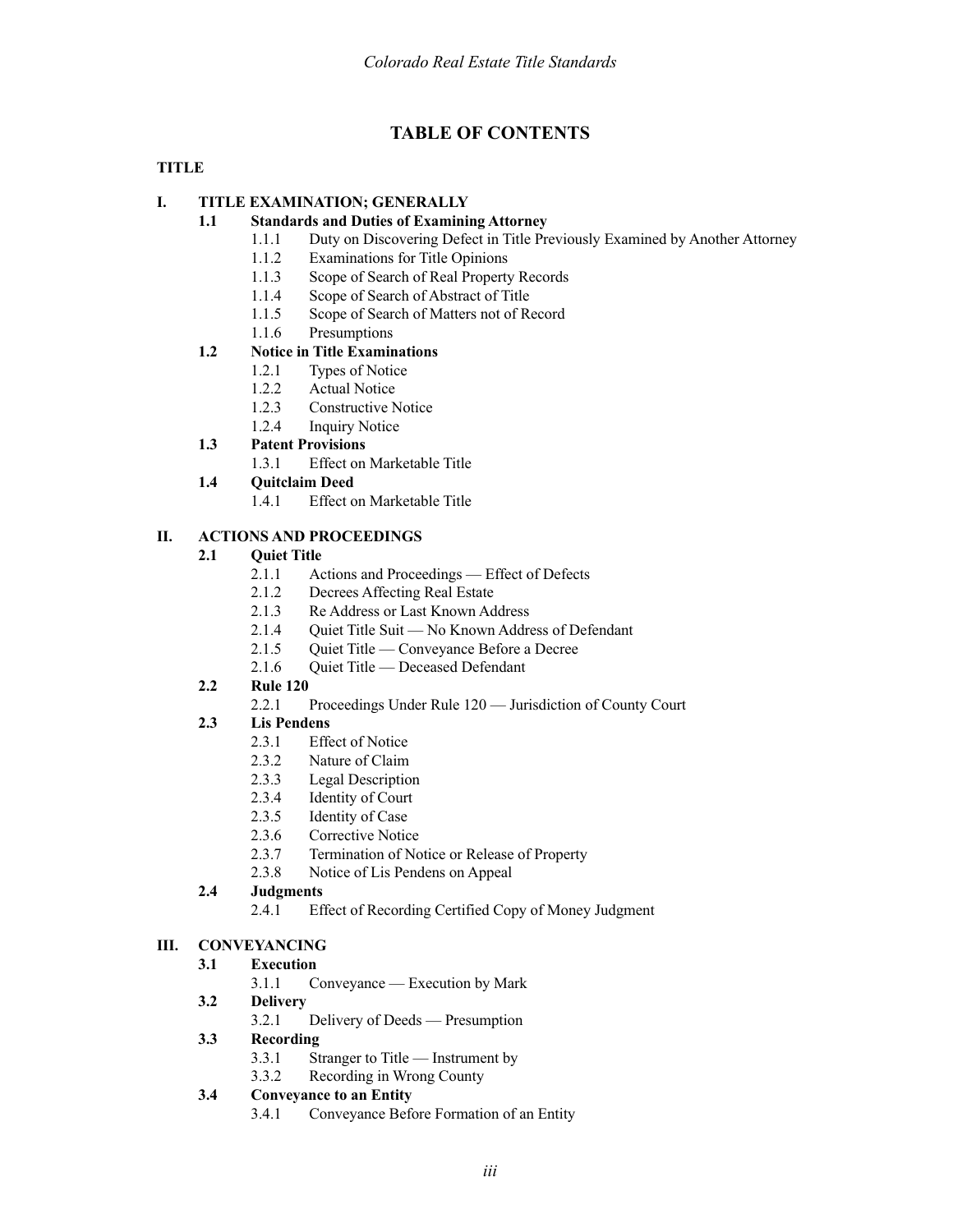# **3.5 Alteration and Correction of Documents**

- 3.5.1 Alteration of Deed Before Recording
- 3.5.2 Alteration of and Re-recording of Recorded Document
- 3.5.3 Re-recording of a Document Previously Recorded to Add or Correct an Acknowledgment
- 3.5.4 Re-recording of a Misassembled Document
- 3.5.5 Correction Deeds Generally
- 3.5.6 Correction Deeds Joinder by Grantee Deletion of Property
- 3.5.7 Correction Deeds Joinder by Grantee Addition or Deletion of Grantee
- 3.5.8 Correction Deeds Joinder by Grantee Change of Nature of Tenancy (I)
- 3.5.9 Correction Deeds Joinder by Grantee Change of Nature of Tenancy (II)

# **IV. CONVEYANCES FROM PUBLIC OFFICIALS**

## **4.1 Public Trustee and Sheriff**

- 4.1.1 Certificate of Purchase Assignment
- 4.1.2 Foreclosure Public Trustee —
- Under Rule 120

# **4.2 Treasurer (Tax Titles)**

- 4.2.1 Marketability Tax Deeds
- 4.2.2 Conveyance of Tax Title by City and County of Denver

# **V. CAPACITY TO CONVEY**

## **5.1 Agents and Representatives; Generally**

- 5.1.1 Description of the Person as to Grantee
- 5.1.2 Description of the Person as to Grantor

## **5.2 Attorneys-in-Fact**

- 5.2.1 Power of Attorney Where no Record of Military Service
- 5.2.2 Power of Attorney Authority
- 5.2.3 Power of Attorney Description of Property
- 5.2.4 Power of Attorney Form of Execution
- 5.2.5 Power of Attorney Affidavit Concerning Death or Disability of Principal

## **5.3 Trade Name Affidavits**

- 5.3.1 Trade Name Affidavit Non-Human Entities as Members
- 5.3.2 Trade Name Affidavit Title Held in Trade Name

## **5.4 Miscellaneous**

5.4.1 Conveyances or Encumbrances by Persons Eighteen Years of Age or Older

# **VI. ENTITIES**

# **6.1 Evidence of Existence of Entity**

- 6.1.1 Entity in Title
- 6.1.2 Entity No Longer in Title

# **6.2 Evidence of Authorization of Conveyance by an Entity**

- 6.2.1 Conveyance by Acknowledged Instrument
	- 6.2.2 Conveyance by Unacknowledged or Improperly Acknowledged Instrument
	- 6.2.3 Corporate Seal

# **6.3 Variances in Name**

- 6.3.1 Entity Word "The" in Name
- 6.3.2 Entity Use of Abbreviated or Non-Abbreviated Terms
- 6.3.3 Entity Name Variations Type of Entity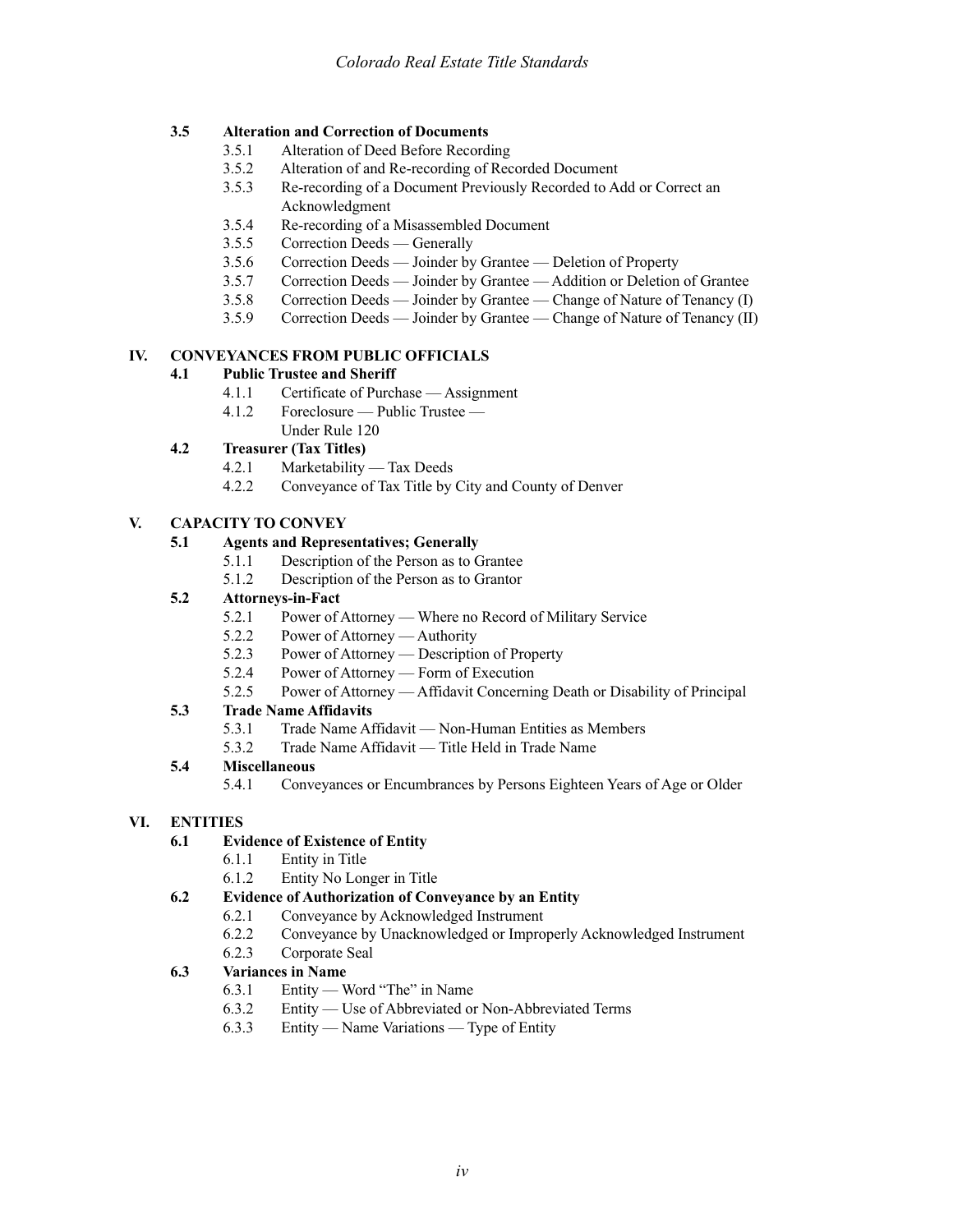# **VII. COTENANCY**

## **7.1 Cotenants**

- 7.1.1 Cotenants Proof of Death
- 7.1.2 Joint Tenancy Grantees
- 7.1.3 Joint Tenancies Prior to March 27, 1939
- 7.1.4 Joint Tenants Conveyance
- 7.1.5 Unequal Joint Tenancies Recalculation Upon Death of a Joint Tenant

# **7.2 Tenants in Common**

7.2.1 Cotenancy — Grantees

# **VIII. LEGAL DESCRIPTIONS**

## **8.1 Generally**

- 8.1.1 Description of Property Formerly in Arapahoe County, Now in the City and County of Denver
- 8.1.2 Metes and Bounds Descriptions
- 8.1.3 Description of Property Formerly in Adams, Boulder, Jefferson or Weld County, Now in The City and County of Broomfield

## **8.2 Subdivisions**

- 8.2.1 Conveyance by Deed Reference to Vacated Plat
- 8.2.2 Description Omitting Part of Name of Addition

## **8.3 Vacated Roads, Streets, and Alleys**

- 8.3.1 Streets and Alleys Vacation
- 8.3.2 Conveyance of Block after Vacation of Alley

## **8.4 Fractional Mineral Interests**

## **IX. VARIANCES, INCONSISTENCIES, AND OMISSIONS**

## **9.1 Name or Description of Individual**

- 9.1.1 Names Variances in
- 9.1.2 Evidence of Change of Name
- 9.1.3 Deed to Grantee by Given Name
- 9.1.4 Variance with Respect to Gender

# **9.2 Acknowledgments**

- 9.2.1 Acknowledgments Statement of Date of Expiration of Commission<br>9.2.2 Date of Acknowledgment
- Date of Acknowledgment
- 9.2.3 Defective Notarial Acknowledgment
	- A. Mistake in Stating Expiration of Commission
	- B. Mistake in the Acknowledgment/Defective Acknowledgment
- 9.2.4 Notarial Certificate
- 9.2.5 Acknowledgment by Attorney-in-Fact
- 9.2.6 Acknowledgments Address of Notary
- 9.2.7 Scope of Acknowledgment Statute

## **9.3 Form of Ownership**

- 9.3.1 Joint Tenancy Form of Conveyance to Single Individual
- 9.3.2 Granting and Habendum Clauses Inconsistent with Joint Tenancy
- **9.4 Releases**
	- 9.4.1 Release of Lien Re-recorded Encumbrance
	- 9.4.2 Release of Lien Errors in Recitals
- **9.5 Revenue Stamps and Documentary Fee**
	- 9.5.1 Revenue Stamps and Documentary Fee Notation

## **9.6 Name or Description of Entity**

- 9.6.1 Partnership Registered as a Limited Liability Partnership or as a Limited Liability Limited Partnership
- 9.6.2 Conversion or Merger of Entities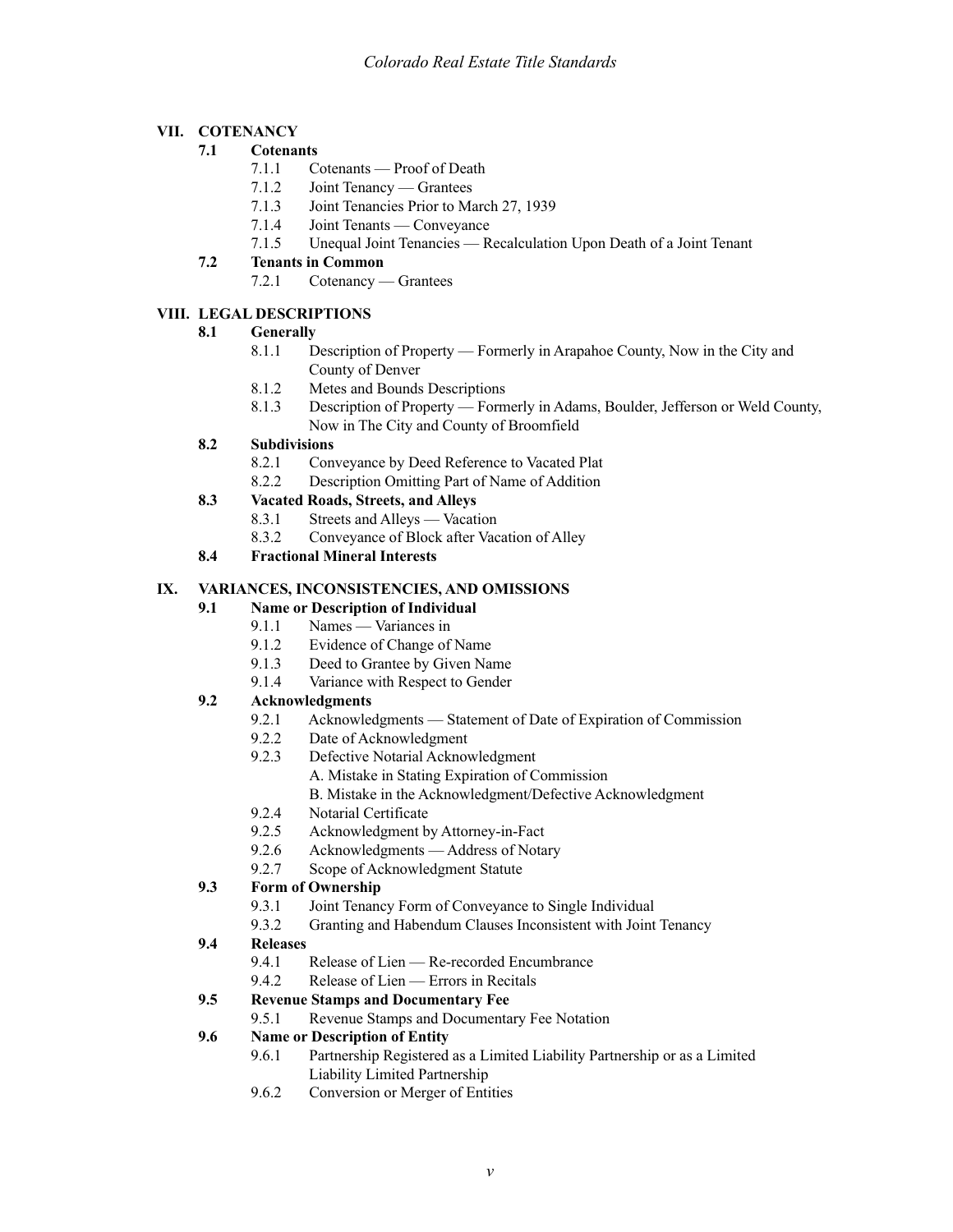# **X. RELEASES**

- **10.1 Inheritance Tax**
	- 10.1.1 Inheritance Tax Release Joint Tenancy
	- 10.1.2 Death of Owner Release of Colorado Inheritance or Estate Tax Liens

## **10.2 Mortgages and Deeds of Trust**

- 10.2.1 Assignment of Rents Release
- 10.2.2 Releases
- 10.2.3 Releases of Deeds of Trust Execution by Deputy Public Trustee

# **10.3 Miscellaneous**

- 10.3.1 Attachments and Levies Release
- 10.3.2 Sidewalk Certificates

## **XI. DECEDENTS' ESTATES**

#### **11.1 Transfers of Decedents' Property, Generally**

- 11.1.1 Release of Deed of Trust Request for in Decedent's Estate
- 11.1.2 Decedents' Estates Transfer of Title, Release of Encumbrances
- 11.1.3 Decedents' Estates Acquisition of Title through Foreclosure
- 11.1.4 Statutory Sale of Real Estate Necessity of Recording Letters
- 11.1.5 Informal or Formal Appointment of Local Personal Representative
- 11.1.6 Documents for Distribution by Personal Representative
- 11.1.7 Order Necessary to Vest Marketable Title in Distributees (Under Colorado Probate Code)
- 11.1.8 Documents for Conveyance from Local Personal Representative to Purchaser
- 11.1.9 Documents for Conveyance from Foreign Personal Representative to Purchaser

#### **11.2 Transfers Pursuant to Powers in Wills**

- 11.2.1 Sale of Real Estate Under Power in Will Order of Confirmation
- 11.2.2 Deed by Administrator with Will Annexed under Power Contained in Will which is not a Foreign Will
- 11.2.3 Deed by Administrator with Will Annexed under Power Contained in a Foreign Will
- 11.2.4 Wills Contingent Beneficiary
- 11.2.5 Wills Requiring Sale of Real Estate

## **11.3 Augmented Estates — Effect on Transfers**

- 11.3.1 Augmented Estate Conveyances Recitals as to Marital Status
- 11.3.2 Augmented Estate Conveyances Married Grantor
- 11.3.3 Augmented Estate Separate Consent Acknowledgment and Recording
- 11.3.4 Augmented Estate Recitals in Conveyance and Consent
- 11.3.5 Augmented Estate Partnership Property
- 11.3.6 Augmented Estate Assumed Name
- 11.3.7 Augmented Estate Powers of Attorney
- 11.3.8 Augmented Estate Encumbrances or Subdivision Plat

# **11.4 Intestate Estates; Heirship Proceedings**

- 11.4.1 Determination of Descent of Same Property of Two or More Persons in One Proceeding
- 11.4.2 Real Estate Sold Under Order of Court Necessity of Determination of Heirship
- 11.4.3 Small Estates (Real Estate)
- 11.4.4 Determination of Interests Petition Heirs of Heirs
- 11.4.5 Presumption of Intestacy

# **11.5 Service in Probate Proceedings**

- 11.5.1 Service by Publication Under the Colorado Probate Code Number of Publications
- 11.5.2 Service by Mail on Minors under Section 153-1-11, C.R.S. 1963
- 11.5.3 Estates Citation to Attend Probate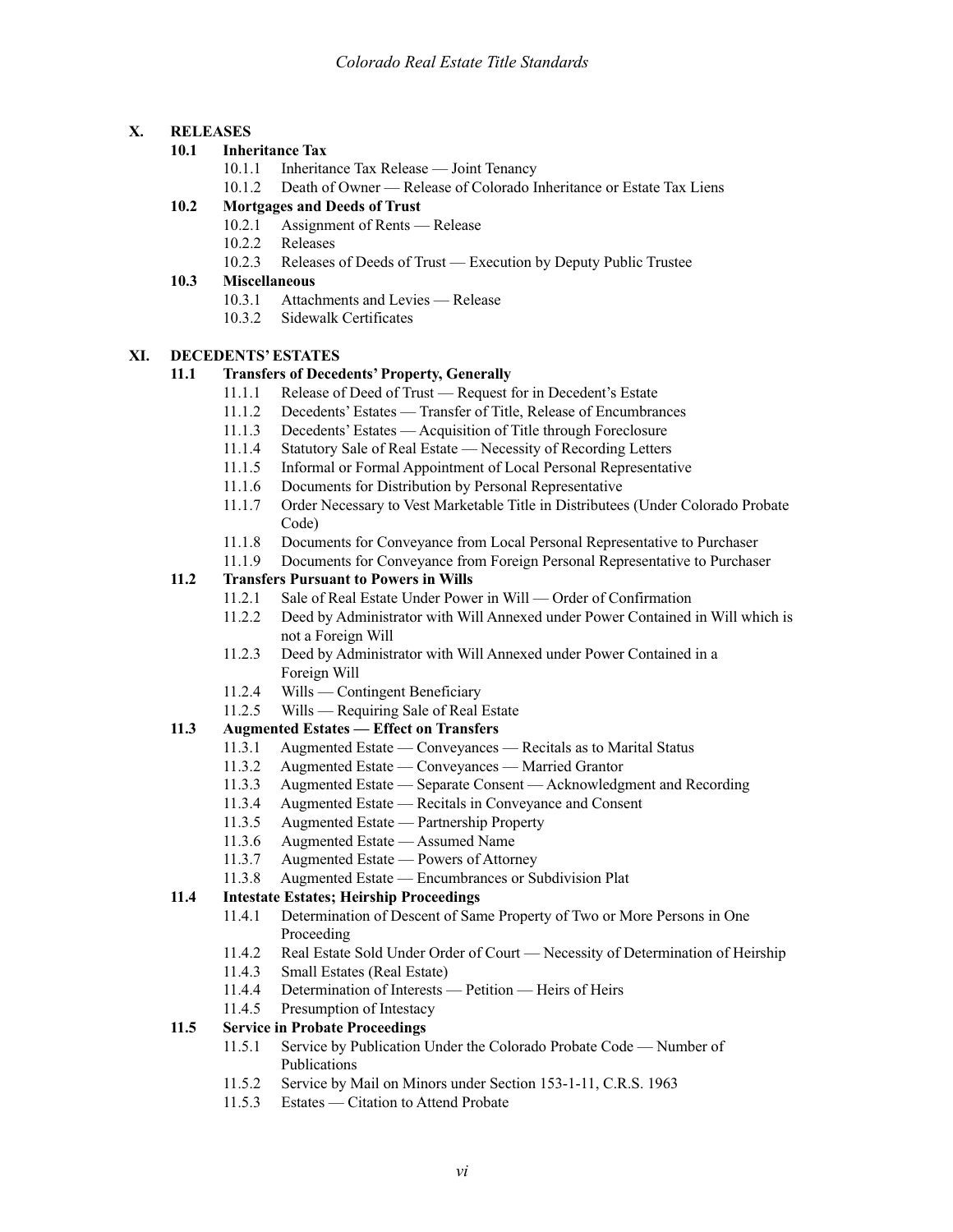## **XII. CONSERVATORSHIP PROCEEDINGS**

## **12.1 Notice**

- 12.1.1 Estate of a Mental Incompetent Sale of Real Estate
- 12.1.2 Notice on Application for Letters of Conservatorship

#### **XIII. TRUSTS AND TRUSTEES**

## **13.1 General**

13.1.1 Trust — Necessity of Conveyance by Trustee

# **XIV. HOMESTEADS**

#### **14.1 General**

- 14.1.1 Homesteads Failure to Convey
- 14.1.2 Homestead Identity of Surname Separate Conveyance
- 14.1.3 Homestead Conveyance One Spouse to the Other
- 14.1.4 Homestead Death of or Divorce from Spouse
- 14.1.5 Homestead Conveyance Spousal Joinder

## **XV. SERVICE MEMBERS CIVIL RELIEF ACT**

- **15.1 Actions and Foreclosure Proceedings**
- **15.2 Liens and Encumbrances**
- **15.3 Appointment of Attorney**
	- 15.3.1 Attorney for Unknown Parties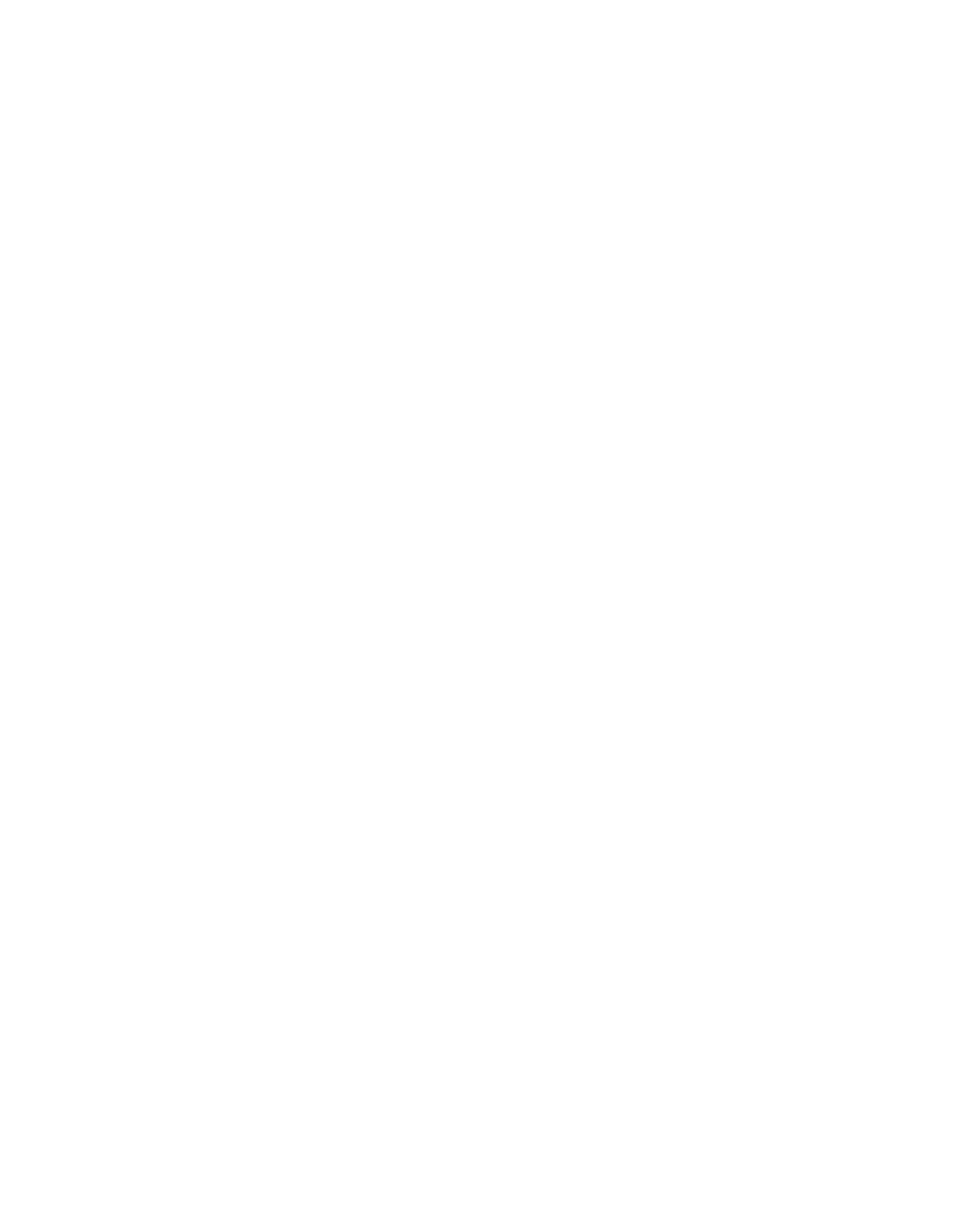# **REAL ESTATE TITLE STANDARDS**

# **I. TITLE EXAMINATION; GENERALLY**

## **1.1 Standards and Duties of Examining Attorney**

## **1.1.1 Duty on Discovering Defect in Title Previously Examined by Another Attorney**

- **Problem:** When an attorney discovers a matter that is believed to render a title unmarketable, what steps should be taken, if the attorney has knowledge that the same title has been examined by another attorney who has not objected to the defect?
- **Answer:** The Attorney should communicate with the previous examiner, and explain the title defect and afford opportunity for discussion.

Promulgated: 10/19/46; Amended: 7/9/94.

## **1.1.2 Examinations for Title Opinions**

Title Standards 1.1.2 through 1.1.6 deal with the standards and duties of an examining attorney who is asked to render a written opinion as to the marketability of title to a particular parcel of property. The examining attorney determines title to such real property from a search of recorded documents affecting title to such real property from the date of the original source of title to the date of search and from a search of certain matters not of record which also affect title to such real property. The search for the recorded documents which affect title to such real property may be made either from a personal examination by the examining attorney of the real property records of the county in which such real property is located (*See* Title Standard 1.1.3) or from an examination of the abstract of title which purports to contain such recorded documents (*See* Title Standard 1.1.4). The examining attorney has no obligation to question the accuracy or completeness of the real property records of the county or the abstract of title unless circumstances come to the attention of the examining attorney to put him or her upon inquiry. In examining the recorded documents which affect title to such real property revealed by either a search of the real property records or an abstract of title, the examining attorney is entitled to rely upon certain presumptions with respect to such documents (*See* Title Standard 1.1.6) unless circumstances come to the attention of the examining attorney to put him or her upon inquiry. The search for matters not of record which affect title to such real property may be made by a personal investigation of these matters by the examining attorney, but more frequently, such matters are excepted from the scope of the examining attorney's title opinion (*See* Title Standard 1.1.5). After conducting the requisite searches, the examining attorney prepares a written opinion as to the marketability of title to such real property based upon such searches and subject to commentary by the examining attorney as to the matters revealed by such searches and the limitations (if any) of such searches.

Promulgated: 7/9/94; Amended 5/16/98.

## **1.1.3 Scope of Search of Real Property Records**

The examining attorney's examination of title will include a search of the direct and inverted (grantor- grantee) indices of recorded documents maintained by the clerk and recorder of the county in which the property is located. The grantor-grantee indices must be searched, as to each person who has held or holds title to an interest in any portion of the subject property, for documents affecting such person's title recorded during the following periods: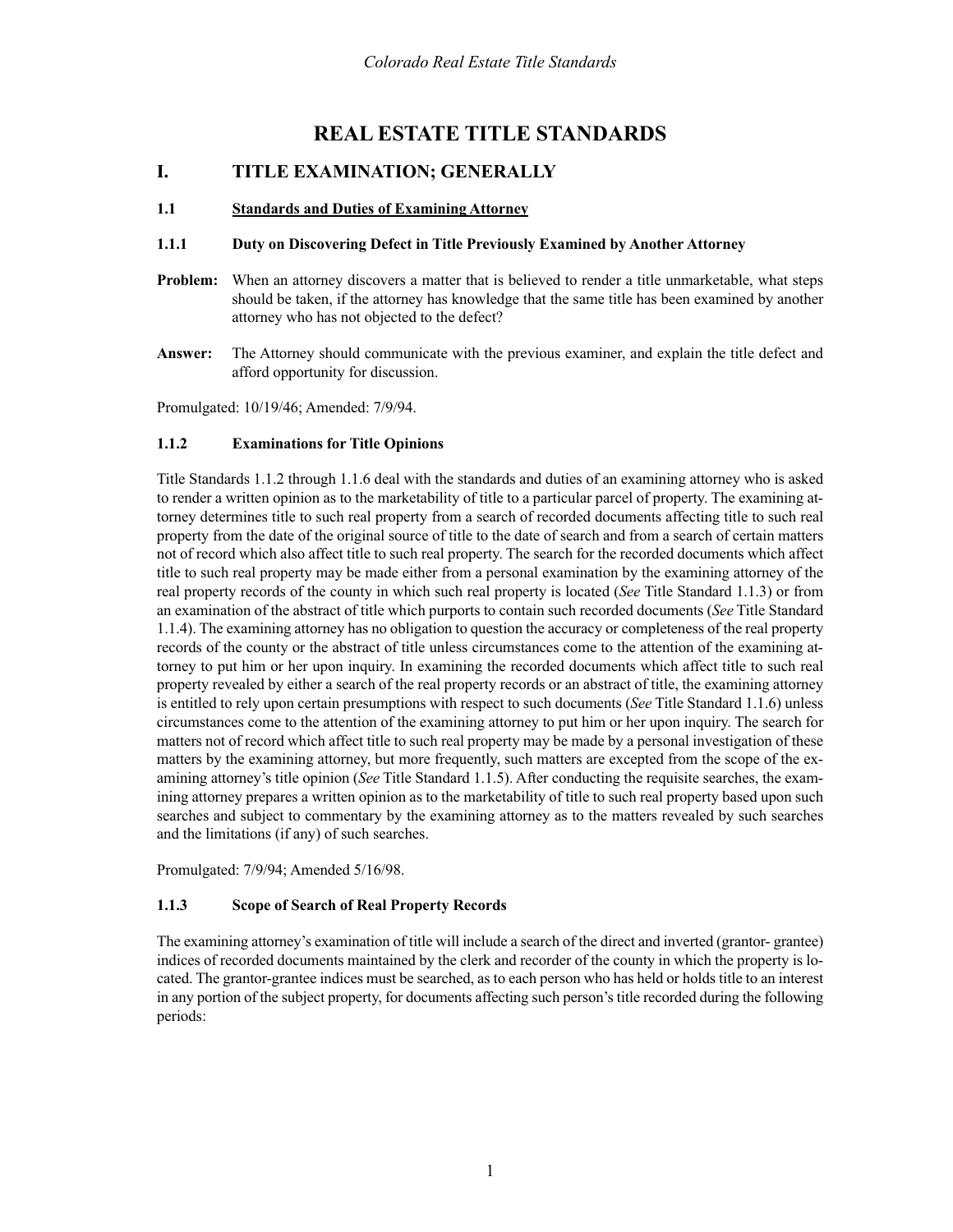- (A) The period such person held title, which period shall be determined as follows:
	- (1) If such person's title is derived through a recorded conveyance, the period that begins on the earliest of the following dates:
		- (a) the date of such conveyance;
		- (b) the date of acknowledgment of such conveyance; or
		- (c) the date of recording of such conveyance;

and ends on the date of recording of the conveyance or other evidence of divestiture of such person's title; or

- (2) If such person's title is derived other than through a conveyance (*See* comment one), the period that begins on the date title vested in such person and ends on the date of recording of the conveyance or other evidence of divestiture of such person's title; and
- (B) Certain periods prior to such person's acquiring title in order to reveal the existence of statutorily created liens that attach against property subsequently acquired by such person, which periods shall begin on the date of the search and extend back to the date determined by the applicable statute (*See* comment two).

## COMMENT ONE:

 Examples are titles acquired from a decedent, or through a foreclosure, court decree, or a vacation ordinance or resolution.

## COMMENT TWO:

 For example of the periods to be searched for liens applicable as of December 1, 2001, *see* the following:

- (1) Section 13-52-102 C.R.S. The search period for liens of judgments from state courts is six years except where the judgment was for child support, maintenance, arrears, or debt pertaining to child support in which case the search period governed by Section 14-10- 122, C.R.S. and except where the judgment is an order for restitution pursuant to Section 16-18.5-104 (5) (a), C.R.S. in which case the search period is governed by Article 18.5 of Title 16, C.R.S.
- (2) Section 13-52-104 C.R.S. The search period for liens of judgments from federal courts other than judgments in favor of the United States is the same as for liens of judgments from state courts set forth in (1) above.
- (3) 28 USC 3201. The search period for liens of judgments from federal courts in favor of the United States is 20 years.
- (4) 26 USC 6323 (g) (3). The search period for liens for federal tax assessments is 10 years plus 30 days.

Promulgated: 7/9/94.

## **1.1.4 Scope of Search of Abstract of Title**

An examination of the abstract of title should include a determination that the abstract is certified to cover the property being examined for the entire period to be examined and contains all of the recorded documents that affect title to such property. Once the examining attorney makes such a determination he or she should examine the contents of the abstract of title in order to determine marketable title to such real property.

Promulgated: 7/9/94.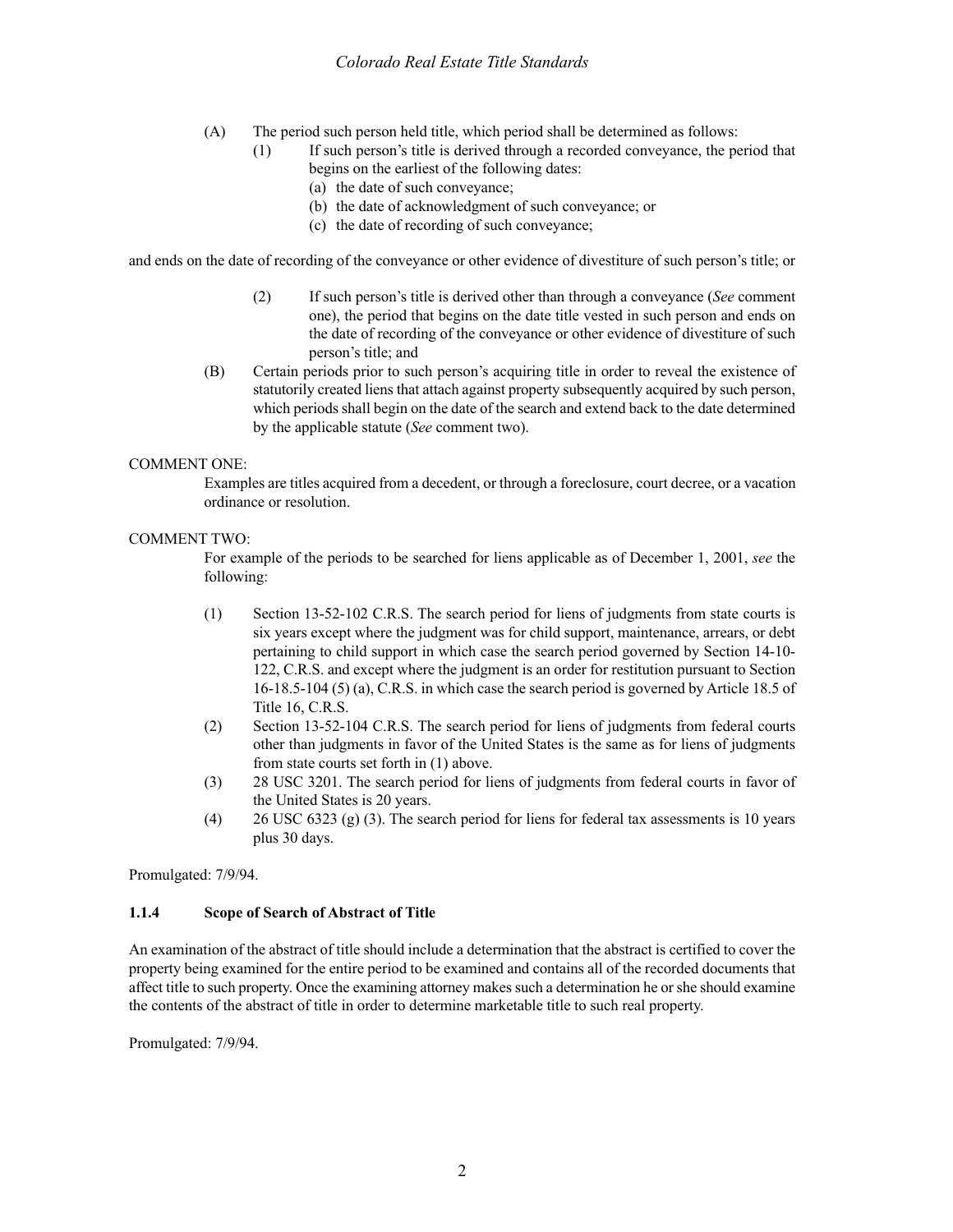# **1.1.5 Scope of Search of Matters not of Record**

Various matters may affect title to real property that are not likely to be disclosed by an examination of the recorded documents affecting title to that property. While it is possible to investigate these matters, it is not customarily done by the examining attorney. Instead, the examining attorney usually makes the title opinion subject to certain matters not of record that may affect title to the real property. Those matters outside of the real property records to which title opinions are commonly made subject include rights of parties in possession or occupancy of the real property; matters that may be disclosed by an accurate survey of the real property; statutory mechanics' liens; easements, or claims of easements, not shown by the public records; liens for the payment of taxes, assessments, rates, fees, tolls, charges, or penalties imposed by governmental or quasi governmental entities; the effect of zoning, land use, environmental and other governmental laws and regulations; and applicable bankruptcy, insolvency, reorganization, fraudulent conveyance, moratorium and similar laws in effect from time to time.

Promulgated: 7/9/94.

## **1.1.6 Presumptions**

In examining a recorded document affecting title to real property which is either acknowledged or deemed acknowledged pursuant to the provisions of Section 38-35-106(2), C.R.S., a title examiner is entitled to make the following presumptions:

- (a) the document is genuine and was executed voluntarily;
- (b) the person executing the document and the person on whose behalf it is executed are the persons they purport to be;
- (c) if identical names are used in successive documents affecting title to real property, the persons are identical;
- (d) the person executing the document was neither incompetent nor a minor at the time of execution, acknowledgement, or delivery of the document;
- (e) delivery occurred notwithstanding any lapse of time between dates on the document and the date of recording;
- (f) any necessary consideration was given;
- (g) each party to the document acted in good faith at all relevant times; and
- (h) if the document has been recorded at least 20 years and contains a recital that a person executed a document as an attorney in fact, representative of an organization, or in a fiduciary or official capacity, it may be presumed that the person:
	- (i) held the position the person purported to hold and acted within the scope of the person's authority;
	- (ii) in the case of a representative of an organization, was authorized under all applicable laws to act on behalf of the organization; and
	- (iii) in the case of an attorney in fact, the agency was not revoked or terminated, and the attorney in fact acted for a principal who was neither incompetent nor a minor at any relevant time.

The presumptions stated above arise even though the document purports only to release a claim or to convey any right, title, or interest of the person executing it or the person on whose behalf it is executed.

Promulgated: 5/16/98.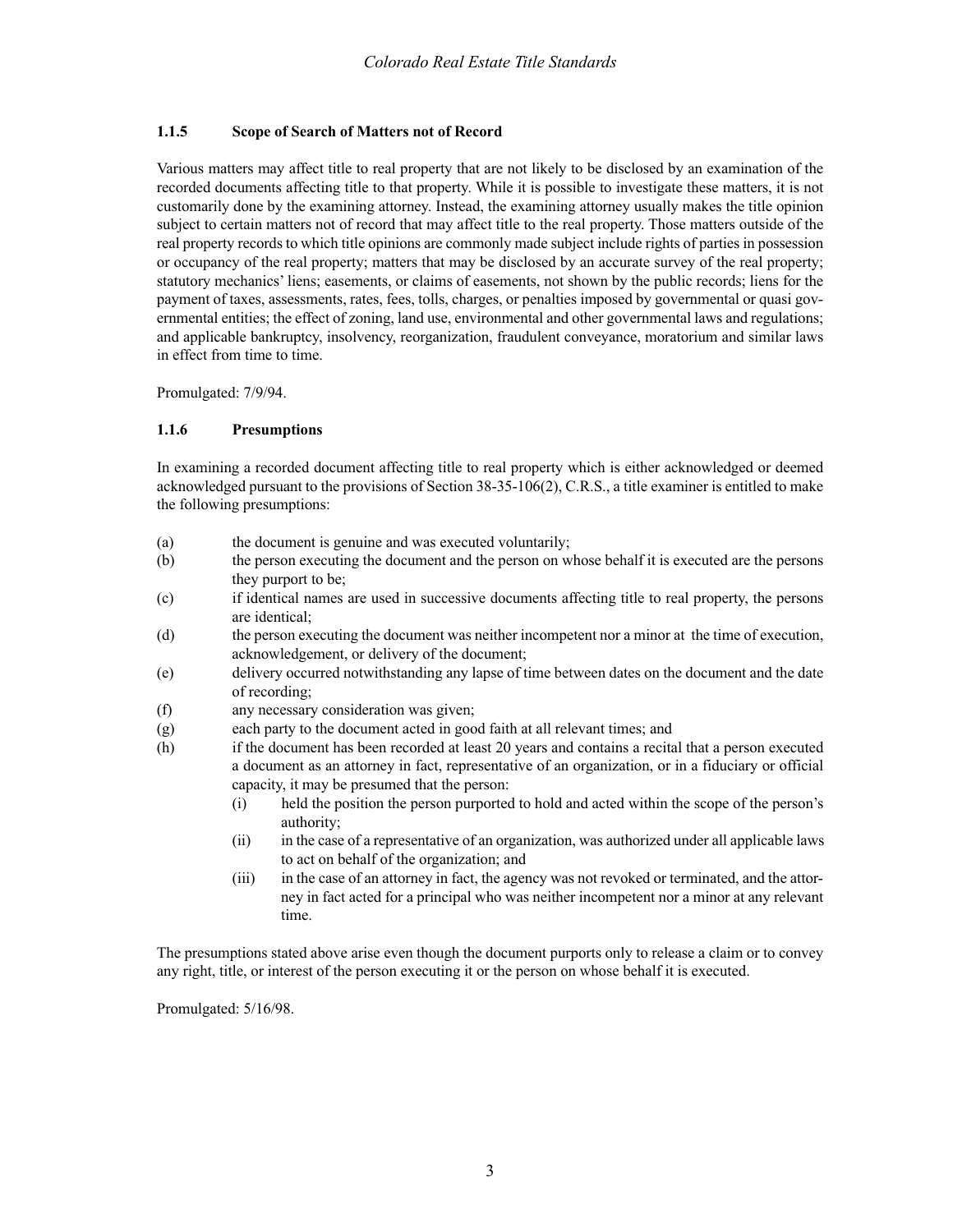# **1.2 Notice in Title Examinations**

# **1.2.1 Types of Notice**

There are three types of notice of concern to title examiners — actual notice, constructive notice and inquiry notice.

Promulgated: 12/10/01.

## **1.2.2 Actual Notice**

Actual notice may be defined as knowledge of the contents of a document or of other facts which may affect title to an interest in real property. If a title examiner has actual notice of a recorded document, it is immaterial whether the document appears in the record chain of title. If a title examiner has actual notice of an unrecorded document, it is immaterial that the document is not recorded. A title examiner must consider the effect of any document of which he or she has actual notice in the preparation of his or her title opinion.

Promulgated: 12/10/01.

# **1.2.3 Constructive Notice**

Constructive notice may be defined as being charged by law with notice of the effect on title to an interest in real property of the contents of a document or of other facts without knowledge of the document itself or the facts themselves. A document recorded in the real property records in the office of the county clerk and recorder is constructive notice of its existence and of its contents to all persons subsequently acquiring an interest in the real property affected by that document even if the document is not properly indexed or copied in the records by the clerk and recorder. While the recording of a document is constructive notice to the persons subsequently acquiring an interest in the real property affected by that document, a title examiner is only responsible for analyzing the effect on title of those recorded documents which would be revealed by a properly conducted search of the real property records by the title examiner (*See* Title Standard 1.1.3) or which are contained in the abstract of title examined by the title examiner (*See* Title Standard 1.1.4).

Promulgated: 12/10/01.

# **1.2.4 Inquiry Notice**

Inquiry notice may be defined as being charged by law with notice of the effect on title of facts that would have been revealed by an inquiry if known facts would cause a reasonable person to inquire. If a person acquiring an interest in real property has knowledge of facts which, in the exercise of common reason and prudence, ought to put him or her upon particular inquiry as to the effect of such facts on the title to such real property, he or she will be presumed to have made the inquiry and will be charged with notice of every fact which would in all probability have been revealed had a reasonably diligent inquiry been undertaken. Whether the known facts are sufficient to charge such person with inquiry notice will depend upon the circumstances of each case. It should be noted that, because Section 38-35-108, C.R.S. provides that a reference to an unrecorded document in a recorded document is not notice to any person other than the parties to the recorded document, a person acquiring an interest in real property is not charged with notice of the effect of the unrecorded document on the title to such real property. If, in the course of a title examination, a title examiner discovers a document which is not in the record chain of title but which sets forth or refers to facts (other than the existence of an unrecorded document) that would cause a reasonable person to inquire about the effect of such facts on the title being examined, the title examiner should disclose such facts in his or her title opinion so that the person for the whom the title opinion is written may determine whether to undertake an inquiry.

Promulgated: 12/10/01.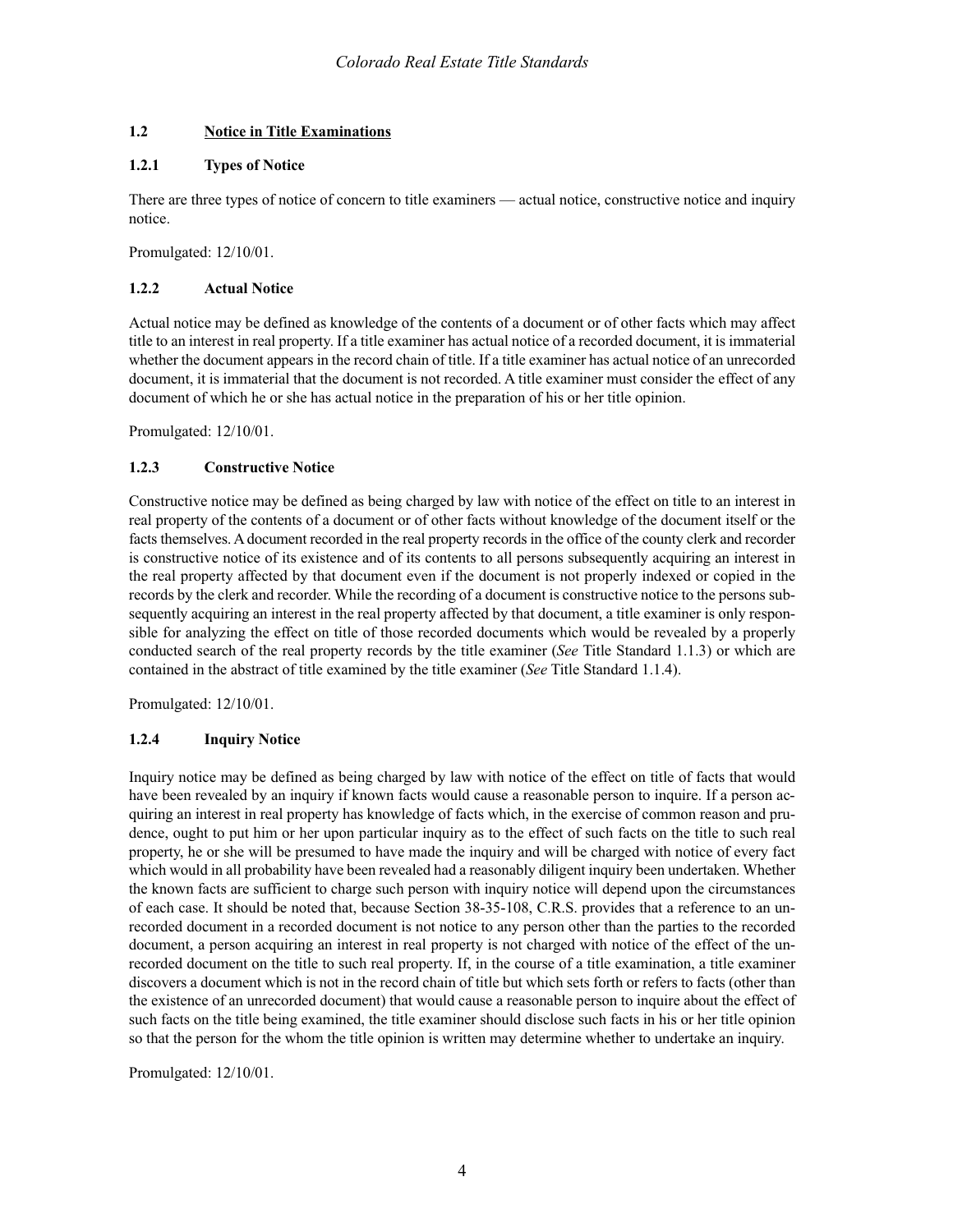# **1.3 Patent Provisions**

#### **1.3.1 Effect on Marketable Title**

- **Problem:** Title examination reveals a federal or state patent affecting title to property which contains one or more of the following provisions:
	- (1) a federal patent reserves (i) all minerals, or (ii) certain specified minerals (other than the minerals reserved in the federal patent provision described in Problem (3));
	- (2) a state patent reserves (i) all minerals, or (ii) certain specified minerals;
	- (3) a federal patent reserves uranium, thorium or any other fissionable material, together with the right to enter upon the land and prospect for, mine and remove the same;
	- (4) a federal patent is subject to any vested and accrued water rights for mining, agricultural, manufacturing or other purposes, and rights to ditches and reservoirs used in connection with such water rights as may be recognized and acknowledged by the local customs, laws, and decisions of courts;
	- (5) a federal patent is subject to the right of the proprietor of a vein or lode to extract and remove his ore therefrom, should the same be found to penetrate or intersect the premises;
	- (6) a federal patent contains the following or similar language: that should any vein or lode of quartz or other rock in place bearing gold, silver, cinnabar, lead, tin, copper or other valuable deposits, be claimed or known to exist within the above-described premises at said last named date, the same is expressly excepted and excluded from these presents;
	- (7) a federal patent contains the following or similar language: no title shall be hereby acquired to any mine of gold, silver, cinnabar or copper or to any valid mining claims or possession held under existing laws of Congress;
	- (8) a federal patent reserves ditches and canals constructed by the authority of the United States; or
	- (9) a federal patent issued to a railroad company contains the following or similar language: yet excluding and excepting from the transfer of these presents all mineral lands should any such be found to exist in the tract described in this patent, this exception, as required by statute, not extending to coal or iron lands.

Is title to the property unmarketable because of the foregoing patent provisions?

- **Answer:** (1) Yes.
	- (2) Yes.
	- (3) No.
	- (4) No.
	- $(5)$  No.
	- (6) No.
	- (7) No.
	- (8) No.
	- (9) No.

## COMMENTS:

 The federal and state patent provisions described in Problems (1) and (2) make title unmarketable. *See O'Hara Group Denver, Ltd. v. Marcor Housing Systems, Inc.*, 197 Colo. 530, 595 P.2nd 679 (1979).

The federal patent reservation described in Problem (3) was released by 42 U.S.C. §2098.

 The federal patent provisions described in Problems (4) through (7) do not, by themselves, make title unmarketable. These provisions give notice of the possibility that one or more of the matters referred to may exist, which, as a result of federal statutes, may render title unmarketable.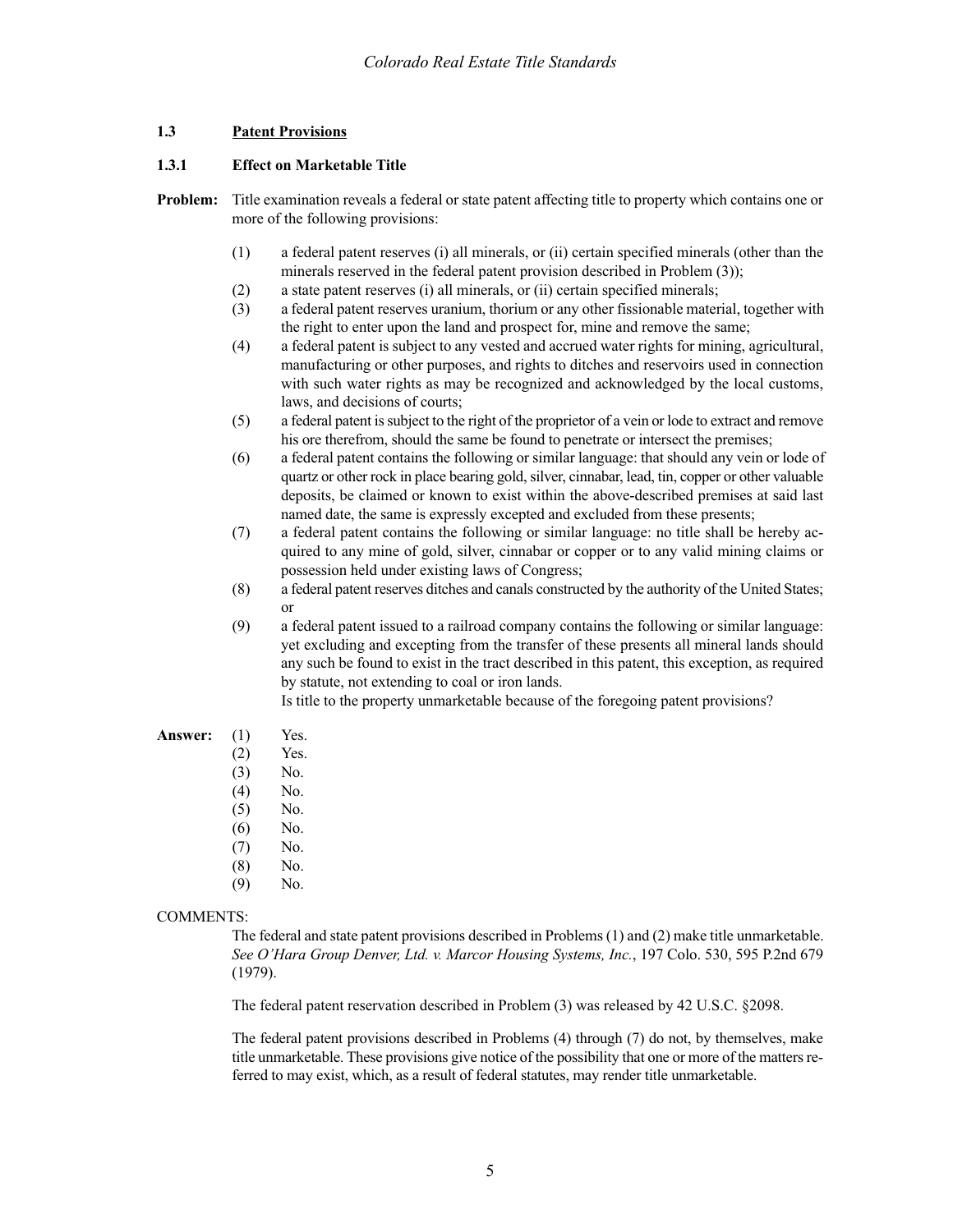The federal patent provision described in Problem (8) does not make title unmarketable because just compensation is required after January 1, 1961, by 43 U.S.C. §945a-945b. As a result, this patent provision is similar to any governmental right of eminent domain.

 The federal patent provision described in Problem (9) does not make title unmarketable because courts have held that the issuance of the federal patent was in essence a determination that there were no mineral lands to be excluded from the patent. *See Burke v. Southern Pacific Railroad Co.*, 234 U.S. 669 (1914); *Knight v. Devonshire Co*., 736 P.2d 1223 (Colo. App. 1986).

Promulgated: 11/9/02.

#### **1.4 Quitclaim Deed**

#### **1.4.1 Effect on Marketable Title**

**Problem:** Examination of title reveals a conveyance necessary to the chain of title in the form of a quitclaim deed. If title to the property is otherwise marketable, does the use of the quitclaim make the title unmarketable?

**Answer**: No.

Promulgated: 10/13/20.

#### COMMENT:

 "Colorado has rejected the now disfavored notion that a quitclaim deed is enough, in itself, to put a purchaser on notice of a defect in title." *Martinez v. Affordable Housing Network, Inc*., 123 P.3d 1201 (Colo. 2005); *Franklin Bank, N.A. v Bowling*, 74 P.3d 308 (Colo. 2003).

# **II. ACTIONS AND PROCEEDINGS**

#### **2.1 Quiet Title**

#### **2.1.1 Actions and Proceedings — Effect of Defects**

- **Problem:** What is the effect of defects not involving jurisdiction of the court in actions or proceedings affecting title, including Rule 120 proceedings and actions for the foreclosure of liens?
- **Answer:** Such errors do not render title defective, and should be disregarded. Among commonly found errors of this kind are: (a) misjoinder of parties; (b) misjoinder of actions; (c) existence of a ground for a motion to dismiss (other than on jurisdictional grounds); (d) existence of ground for motion for change of venue, if no such motion was filed.

Promulgated: 10/19/46; Amended 1/1/87.

#### **2.1.2 Decrees Affecting Real Estate**

- **Problem:** In an action concerning real estate brought under Rule 105, C.R.C.P., is it necessary that the written decree of court designate the names of all the parties to the proceeding?
- **Answer:** Yes.
- NOTE: The rules provide that the caption of the complaint shall include the names of all parties but that in other pleadings it is sufficient to state the name of the first party on each side. A decree of court is not a pleading.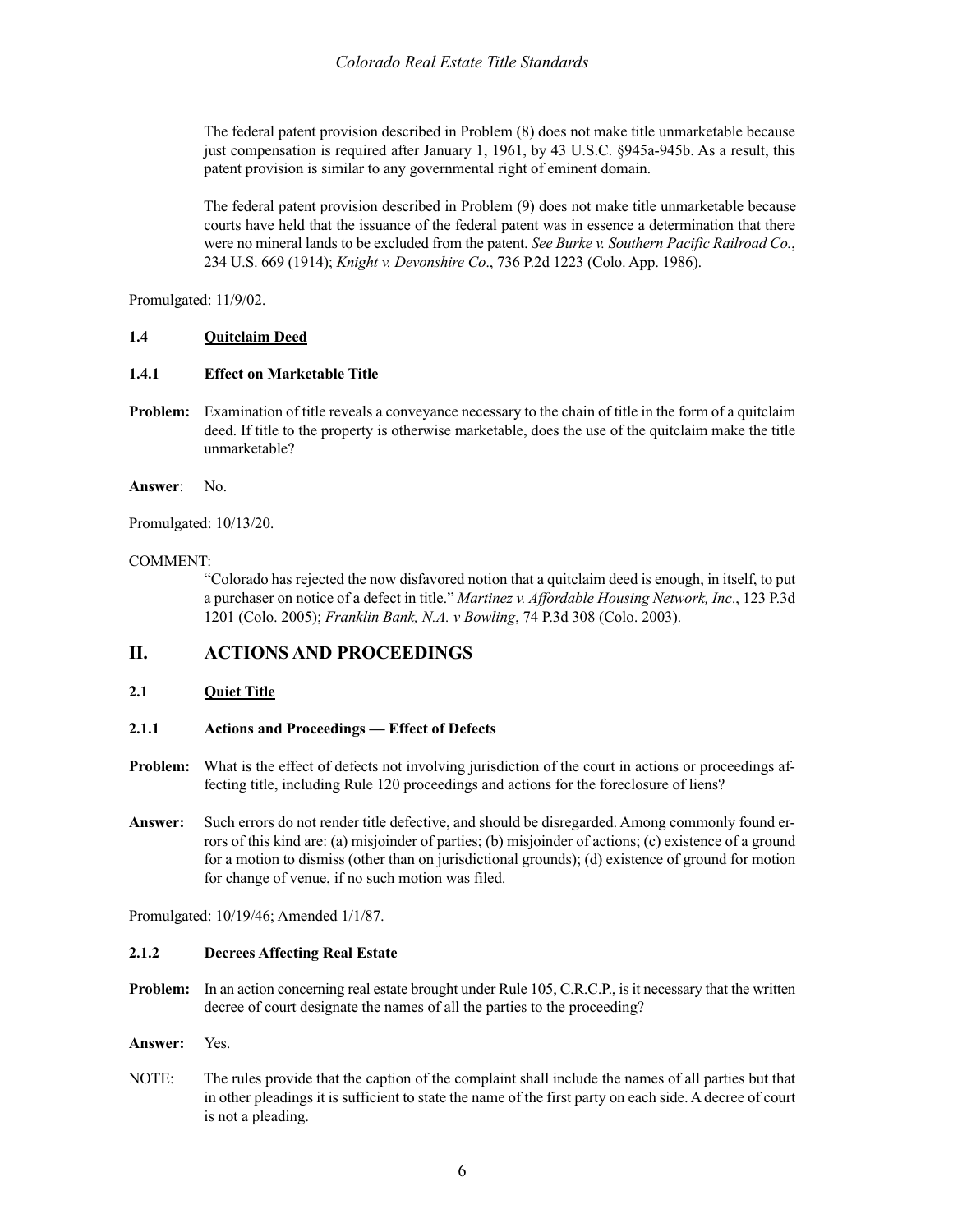Unless the recorded decree in a proceeding, affecting title to real property, designates all of the parties defendant, an examination of the abstract would not disclose whether or not all necessary parties were made defendants in the action. In other words, a complete record title would not be shown in the recorder's office.

Promulgated: 10/19/46.

#### **2.1.3 Re Address or Last Known Address**

**Problem:** In obtaining service by publication under Rule 4, C.R.C.P., is it necessary or proper to set forth in the verified motion merely a county and state as an address or last known address?

**Answer:** No.

Promulgated: 10/19/46.

#### **2.1.4 Quiet Title Suit — No Known Address of Defendant**

- **Problem:** Marketability of title is dependent upon a quiet title suit. The recorded instruments affecting the title in the office of the clerk and recorder disclose no address of a defendant, and the motion for publication states that the address, and last known address of the defendant are unknown. The motion and other proceedings are on their face in all respects in compliance with the rules. Notwithstanding actual knowledge of the examining attorney of an address not shown in the office of the clerk and recorder, is title marketable?
- **Answer:** Yes.
- NOTE: The above Standard is not intended to prescribe the duties of the attorney bringing a quiet title suit.

Promulgated: 10/27/51; Amended 4/25/17.

#### **2.1.5 Quiet Title — Conveyance Before a Decree**

**Problem:** "A" commences quiet title proceedings, but thereafter and before final decree is entered, "A" conveys the property to "B" by warranty, quit claim or other deed. "B" is not substituted as a party to the quiet title proceedings. Final decree is entered finding that "plaintiff is the owner and in possession" of the real property. Is "B's" title marketable?

**Answer:** Yes.

Promulgated: 10/11/52.

#### **2.1.6 Quiet Title — Deceased Defendant**

**Problem:** A decree quieting title under Rule 105, C.R.C.P. is recorded in the real property records of the office of the clerk and recorder of the county where the property is situated. The decree, otherwise proper, names a defendant and all unknown persons who claim under or through the named defendant. The real property records indicate, or the passage of time suggests, that such named defendant was deceased at the time of the entry of the decree. Without further investigation, is title marketable?

> Under the same facts if the recorded decree names only the deceased defendant and does not name all unknown persons who claim under or through such deceased defendant and marketability depends on the decree, is title marketable?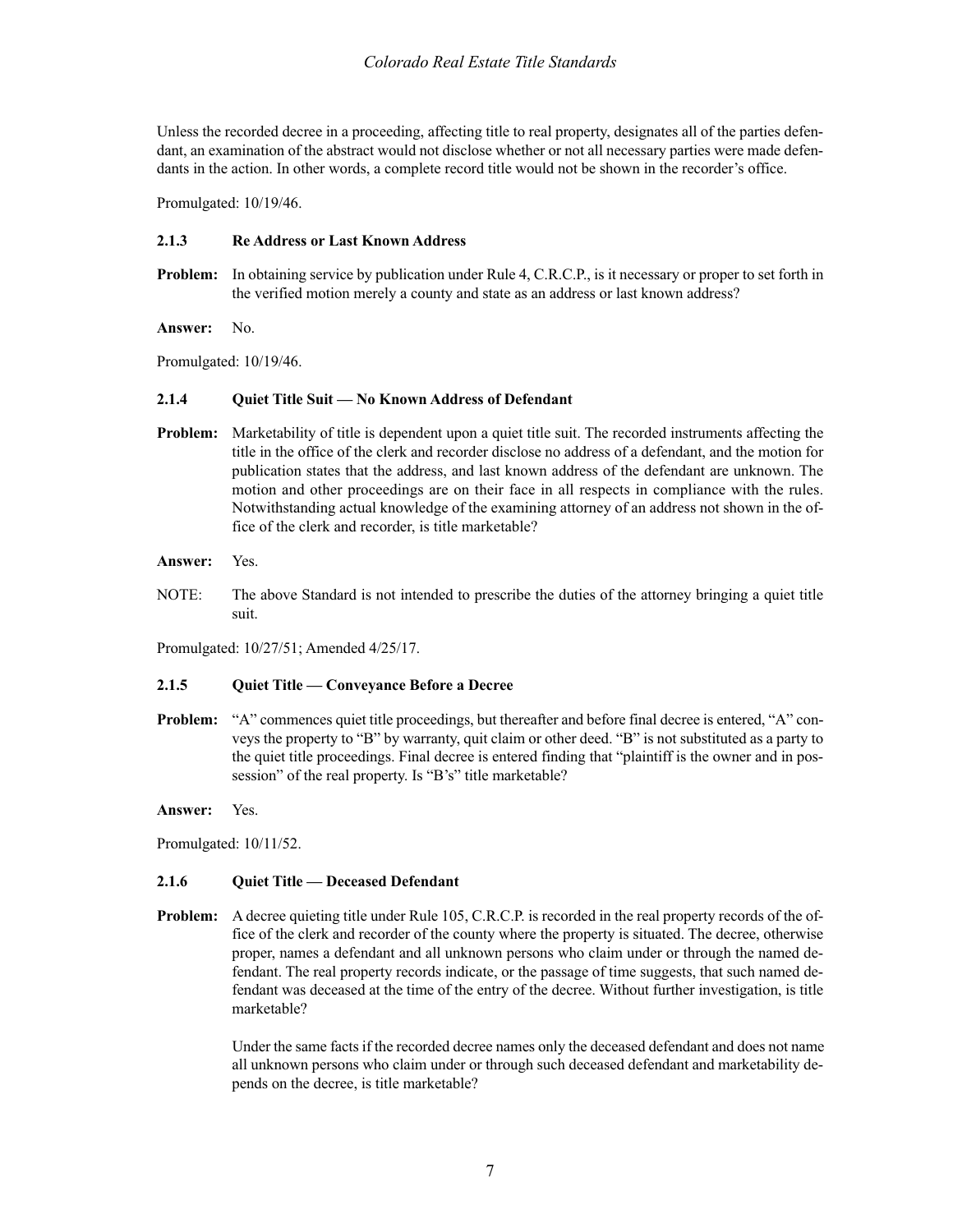| <b>Answer:</b> | Yes, to the first problem. |
|----------------|----------------------------|
|                | No, to the second problem. |

NOTE: Result may be affected by the application of C.R.S. § 38-41-111.

Promulgated: 5/10/14.

#### **2.2 Rule 120**

#### **2.2.1 Proceedings Under Rule 120 — Jurisdiction of County Court**

- **Problem:** The proceeding under Rule 120, C.R.C.P., to secure an order authorizing foreclosure sale by the public trustee was brought in the county court. Is the principle laid down in *Wyman v. Felker*, 18 Colo. 382, 384-386, 33 P. 157 (1893), and in *Reichelt v. Town of Julesburg*, 90 Colo. 258, 266-267, 8 P.2d 708 (1932), and in the decisions therein cited to be applied to make the title derived through the foreclosure proceedings marketable, even though both the value of the property and the amount unpaid on the indebtedness were in excess of the jurisdictional limit of the county court?
- **Answer:** Yes, but only as to any proceedings under Rule 120 prior to January 12, 1965. Since that date, proceedings under Rule 120 cannot be brought in county courts and must be brought in district court.

Promulgated: 10/11/52; Amended 1/1/87.

#### **2.3 Lis Pendens**

#### **2.3.1 Effect of Notice**

- **Problem:** (A) Do persons acquiring an interest in real property after a Notice of Lis Pendens (Notice of Pendency of an Action) in proper form is recorded take such interest subject to any rights or interests which may subsequently be determined in the action identified in said Notice of Lis Pendens?
- **Answer:** Yes.
- **Problem:** (B) If a pleading is filed wherein affirmative relief is claimed affecting the title to real property, but no Notice of Lis Pendens is recorded, do persons acquiring an interest in the property thereafter take such interest subject to any rights or interests which may subsequently be determined in said action?
- **Answer:** No, in the absence of other forms of constructive notice or actual notice of the action.

Promulgated: 7/21/90.

#### **2.3.2 Nature of Claim**

**Problem:** If a recorded Notice of Lis Pendens (Notice of Pendency of an Action), otherwise proper, misstates or does not contain the nature of the claims in said action, does such Notice constitute notice to persons subsequently acquiring any interest in or lien upon the property therein described?

**Answer:** Yes.

Promulgated: 7/21/90.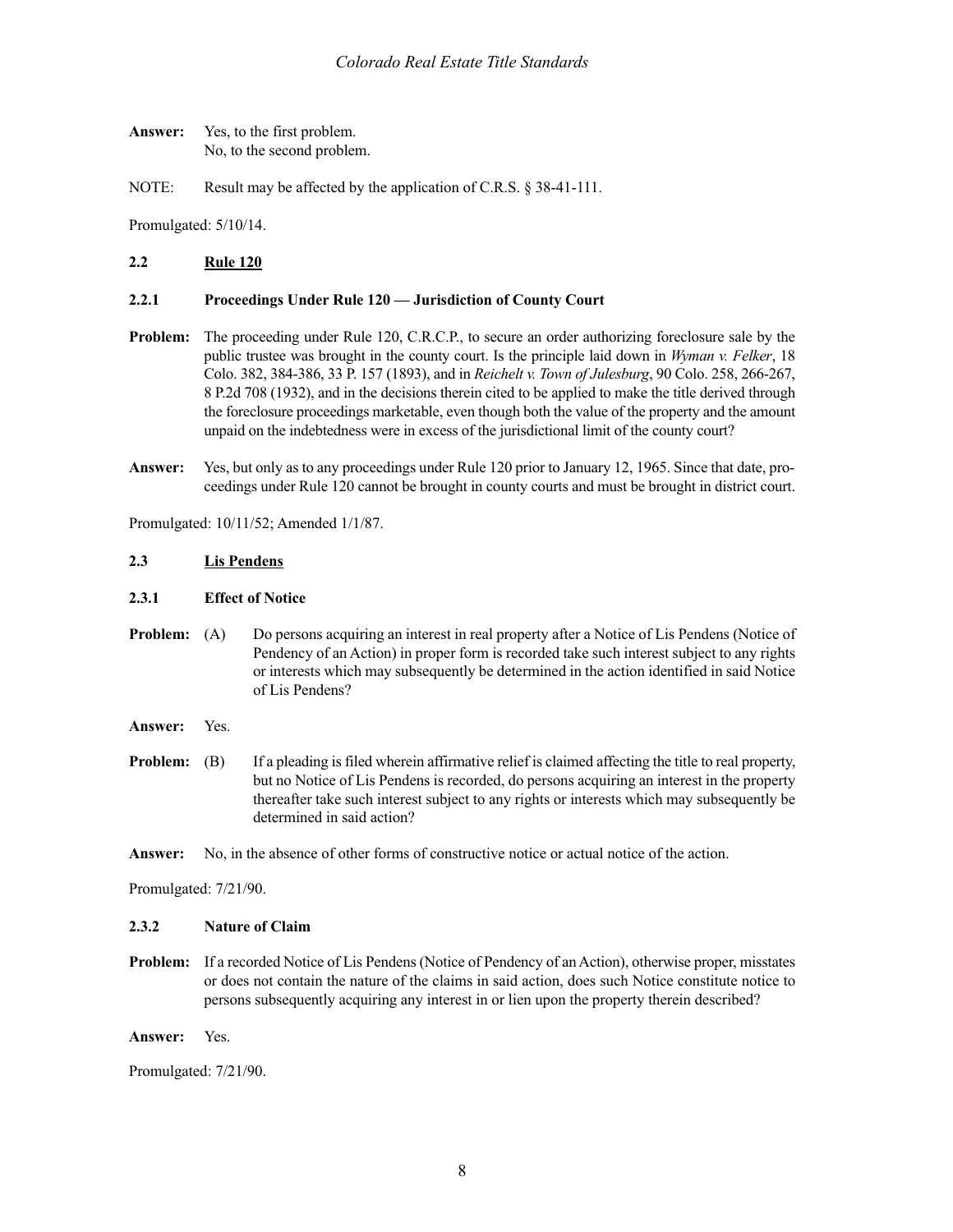## **2.3.3 Legal Description**

**Problem:** If a recorded Notice of Lis Pendens (Notice of Pendency of an Action), otherwise proper, does not contain a legal description sufficient to identify the property which is the subject of the action, does such Notice constitute notice to persons subsequently acquiring any interest in or lien upon such property?

## **Answer:** No.

Promulgated: 7/21/90.

#### **2.3.4 Identity of Court**

- **Problem:** If a recorded Notice of Lis Pendens (Notice of Pendency of an Action), otherwise proper, does not identify the Court wherein the action is pending, or improperly identifies such Court, does such Notice constitute notice to persons subsequently acquiring any interest in or lien upon the property therein described?
- **Answer:** No.

Promulgated: 7/21/90.

#### **2.3.5 Identity of Case**

- **Problem:** If a recorded Notice of Lis Pendens (Notice of Pendency of an Action), otherwise proper, does not contain the case number of the action, does such Notice constitute notice to persons subsequently acquiring any interest in or lien upon the property therein described?
- **Answer:** Yes.

Promulgated: 7/21/90.

## **2.3.6 Corrective Notice**

- **Problem:** If a recorded Notice of Lis Pendens (Notice of Pendency of an Action) is so defective that it does not constitute notice, does the recording of a certified copy of a court order entered in that action, or any other instrument, amending the notice and correcting the defect, constitute notice of the pendency of the action?
- **Answer:** Yes, but only from the time of the subsequent recording.

Promulgated: 7/21/90.

## **2.3.7 Termination of Notice or Release of Property**

**Problem:** May a litigant or the litigant's attorney in an action terminate a previously recorded Notice of Lis Pendens (Notice of Pendency of an Action) or release property from the effect thereof by recording a document executed by such litigant or attorney?

#### **Answer:** No.

Promulgated: 7/21/90.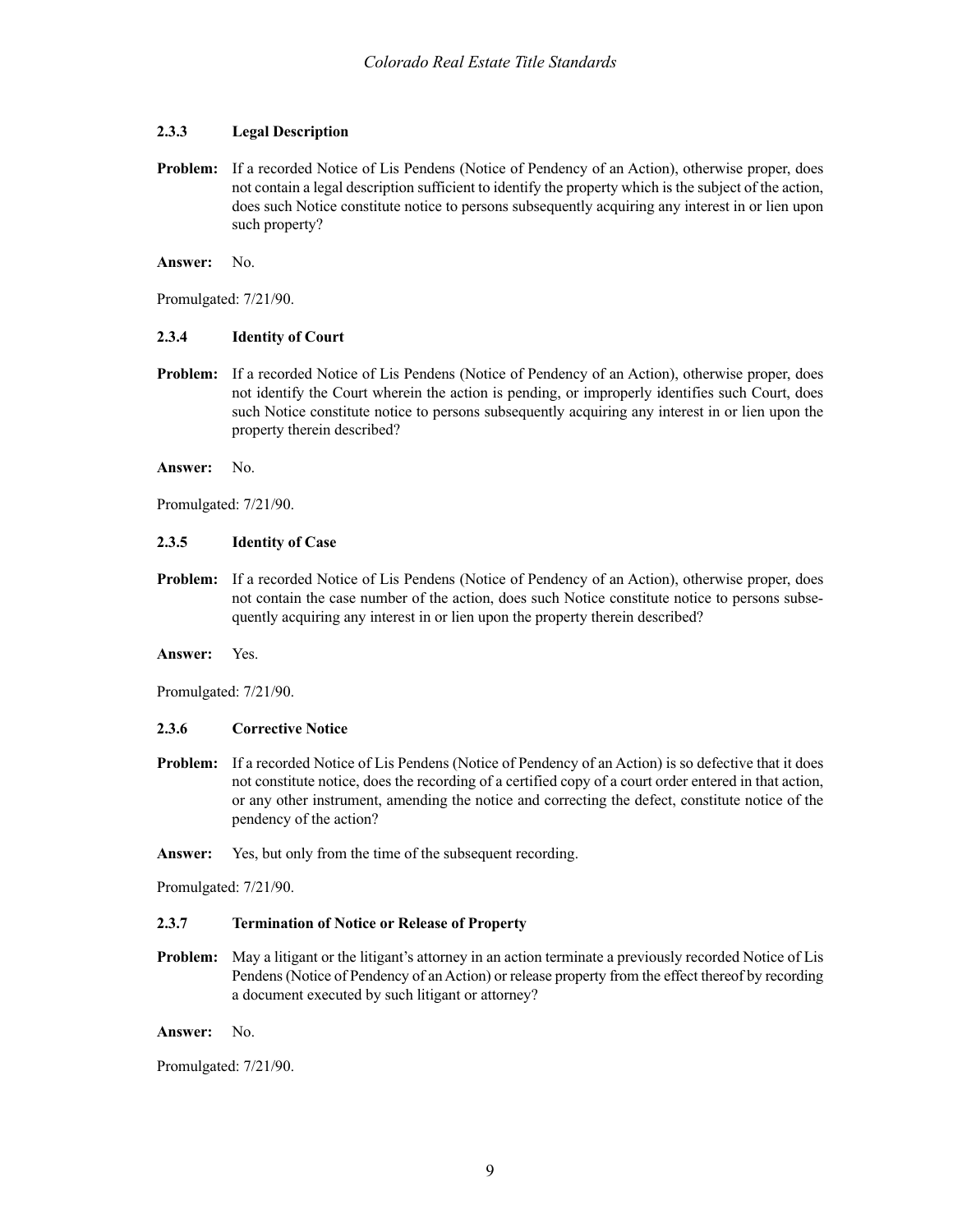## **2.3.8 Notice of Lis Pendens on Appeal**

- **Problem:** If an appeal is taken from a final judgment in an action where a Notice of Lis Pendens (Notice of Pendency of an Action) had been recorded with respect to the action, is it necessary to record a new Notice of Lis Pendens to extend the effect of the originally-recorded Notice of Lis Pendens?
- **Answer:** No, if the final judgment was entered on or after June 1, 1981, and the Notice of Appeal was timely filed on or after July 1, 1981 [the effective date of an amendment to Rule 105(f) of C.R.C.P. which has since been superseded by the amendment of Section  $38-35-110(2)(c)$ , C.R.S. effective March 20, 1992.]

 Yes, if the final judgment was entered prior to June 1, 1981, or the Notice of Appeal was filed prior to July 1, 1981.

Promulgated: 7/21/90.

#### **2.4 Judgments**

## **2.4.1 Effect of Recording Certified Copy of Money Judgment**

- **Problem:** A certified copy of a judgment for any debt, damages, costs, or other sum of money is recorded by the judgment creditor in the real estate records in the office of the clerk and recorder of a county in this state. A judgment debtor identified in the judgment either owns real property in the county at the time the certified copy is recorded or acquires title to real property in the county subsequent to the time the certified copy was recorded but while the judgment is still in effect. In either case, has the judgment creditor obtained a lien encumbering the real property of the judgment debtor?
- **Answer:** No. A judgment for any debt, damages, costs, or other sum of money, whether or not a certified copy is recorded, is not a lien upon real property unless and until a transcript of the judgment complying with Section 13-52-102(1), C.R.S., or Section 13-52-104, C.R.S., is recorded in the county in which the real property is located.

Promulgated: 12/9/00.

# **III. CONVEYANCING**

**3.1 Execution**

## **3.1.1 Conveyance — Execution by Mark**

**Problem:** Should a conveyance in a chain of title be approved where the grantor signs the deed by his or her mark, and the deed carries an acknowledgment good on its face, but there are no witnesses to the mark included on the deed?

**Answer:** Yes.

Promulgated: 10/1/52.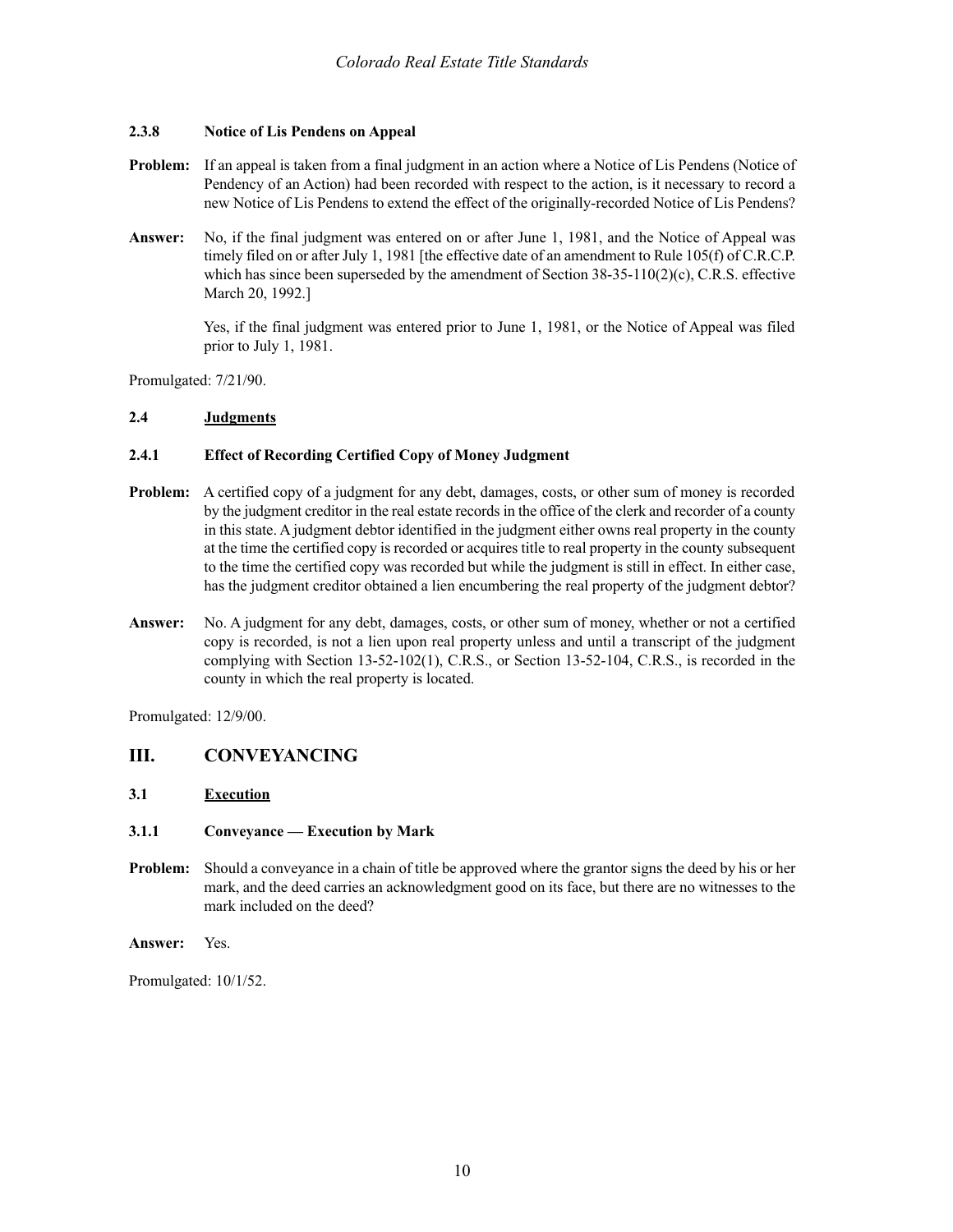# **3.2 Delivery**

#### **3.2.1 Delivery of Deeds — Presumption**

- **Problem:** Should the statutory presumption of delivery, resulting from the acknowledgment and recording of a deed, be relied upon despite the fact that it appears the deed was recorded after the death of the grantor, and regardless of the time which may have elapsed between the date of the deed and the recording thereof?
- **Answer:** Yes.

Promulgated: 10/19/46.

#### **3.3 Recording**

#### **3.3.1 Stranger to Title — Instrument by**

- **Problem:** An instrument appears of record purporting to affect the title to real property which is executed by one who has no record interest in the real property on the date it is recorded. Do persons subsequently acquiring an interest in such real property have constructive notice of such instrument?
- **Answer:** No. This is the classic illustration of a "wild deed" which is outside of the chain of title. *See* Title Standard 1.1.3 for the search necessary to establish a chain of title with respect to a particular interest in real property.

Promulgated: 10/19/46; Amended 7/9/94.

## **3.3.2 Recording in Wrong County**

- **Problem:** A deed or other instrument affecting title to land in A County is recorded in B County, and not recorded in A County. A certified copy thereof as recorded in B County is obtained and recorded in A County. Should the title be accepted as marketable?
- **Answer:** Yes.

Promulgated: 10/27/51.

## **3.4 Conveyance to an Entity**

#### **3.4.1 Conveyance Before Formation of an Entity**

**Problem:** If at the time of the delivery of a deed describing the grantee as a corporation, nonprofit corporation, limited partnership, limited liability company, limited partnership association, cooperative or any other entity which is formed by delivering a document to the Colorado Secretary of State and the filing of that document by the Colorado Secretary of State, the document required to be delivered to and filed by the Colorado Secretary of State has not been delivered to and filed by the Colorado Secretary of State and thereafter such document is so delivered and filed, should the title to the property covered by such deed vest in the grantee as soon as such grantee is formed without the need for any other instrument of conveyance?

## **Answer:** Yes.

NOTE: For a deed delivered on or after August 5, 2015, the answer to the problem is governed by Section 38-34-105 C.R.S., as amended by L. 15, p. 192, Ch. 72. Prior to amendment, the statute provided for such vesting of title only where the grantee is described as a corporation. Title Standard 3.4.1,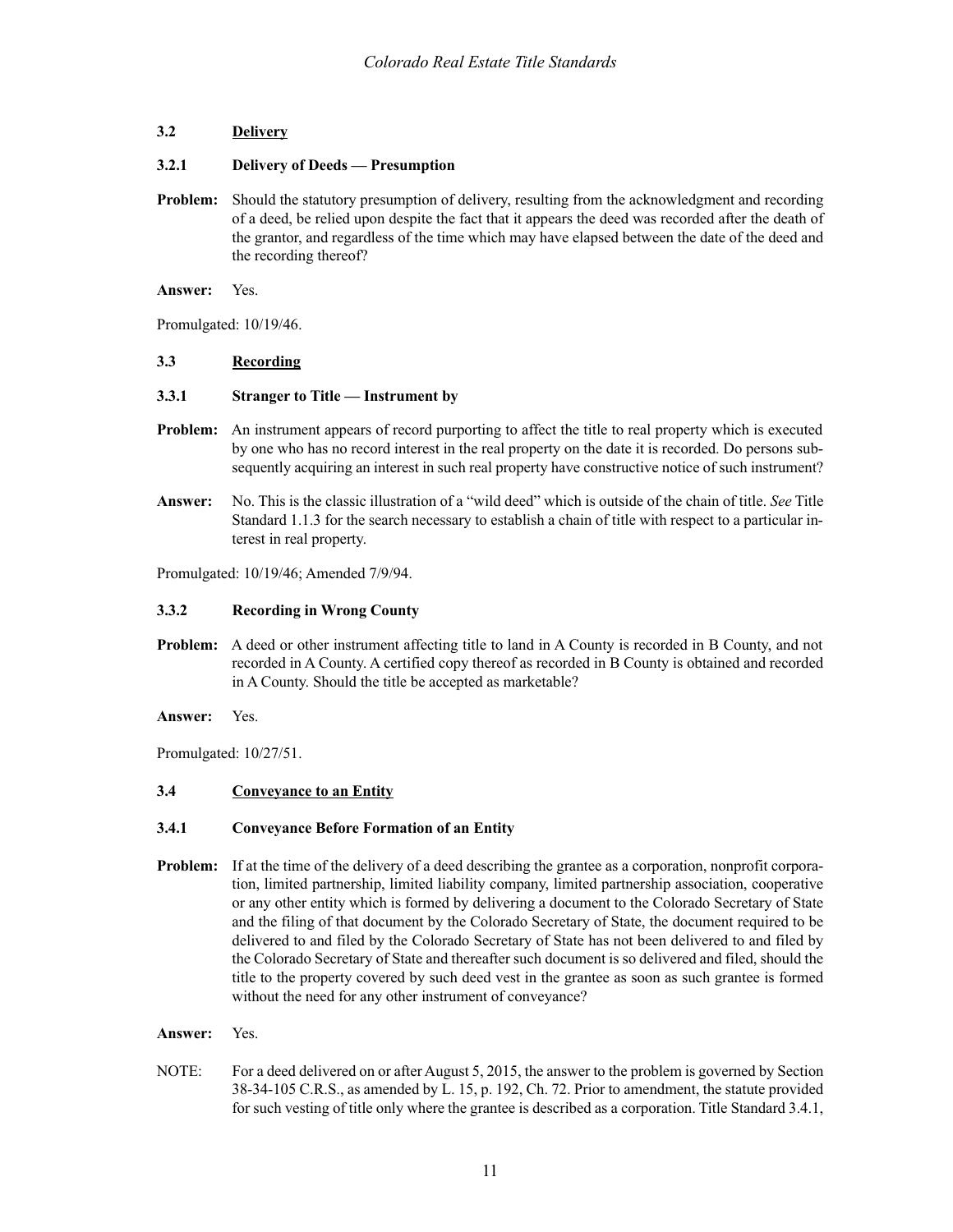originally promulgated in 1999, extended the rationale of the pre-amended statute to any other entity which also is formed by delivering a document to, and the filing of the document by, the Colorado Secretary of State. The 1999 adoption of this Standard was consistent with the public policy of liberally construing the laws concerning or affecting title to real property so as to render such titles absolute and free from technical defects as evidenced by Section 38-34-101, C.R.S. and *Birkby v. Wilson*, 92 Colo. 281, 19 P.2d 490 (1933).

Promulgated: 9/23/99; Note revised October 24, 2015.

#### **3.5 Alteration and Correction of Documents**

## **3.5.1 Alteration of Deed** *Before Recording*

- **Problem:** An acknowledged deed, as recorded, shows one or more alterations, such as those indicated in (a) through (d), below, by interlineation, strike-out, or otherwise. The alterations were made *before recording*, but when or by who is not evident from the face of the record.
	- (A) The name of a grantee has been added or deleted.
	- (B) The description has been modified by the deletion of some portion of the described property or by a material modification of the description of some portion of the described property.
	- (C) The description has been modified by the inclusion of additional property.
	- (D) The phrase "as joint tenants with the right of survivorship" has been added to or deleted from the habendum clause.

 If title to the property purported to be conveyed by the altered deed would have been marketable if the alterations had been included in the deed when originally drafted, is title to the property as conveyed by the altered deed marketable?

#### **Answer:** Yes.

- NOTES: 1. In examining a document affecting title to real property, which is acknowledged, a title examiner is entitled to make the presumption that the document is genuine. Title Standard 1.1.6(A). Included within this presumption is the presumption that any additions, deletions, or modifications appearing on the document as recorded were made before the document was executed, acknowledged, and delivered.
	- 2. Similar considerations would apply to the alteration prior to recording of a mortgage, deed of trust, easement, lease, covenant, or other document affecting title to real property.

Promulgated: 6/1/05.

#### **3.5.2 Alteration of and Re-recording of Recorded Document**

- **Problem:** An acknowledged deed is recorded. Subsequently, the same deed is re-recorded. The re-recorded deed shows one or more alterations, such as those indicated in (A) through (C), below, by interlineation, strikeout, or otherwise. These alterations or additions do not appear on the deed as originally recorded. The deed is not re-executed or re-acknowledged before being re-recorded.
	- (A) The name of a grantee has been added or deleted.
	- (B) The description has been modified by the deletion or addition of some portion of the described property or by a modification of the description of the property.
	- (C) The phrase "as joint tenants with the right of survivorship" has been added to or deleted from the habendum clause.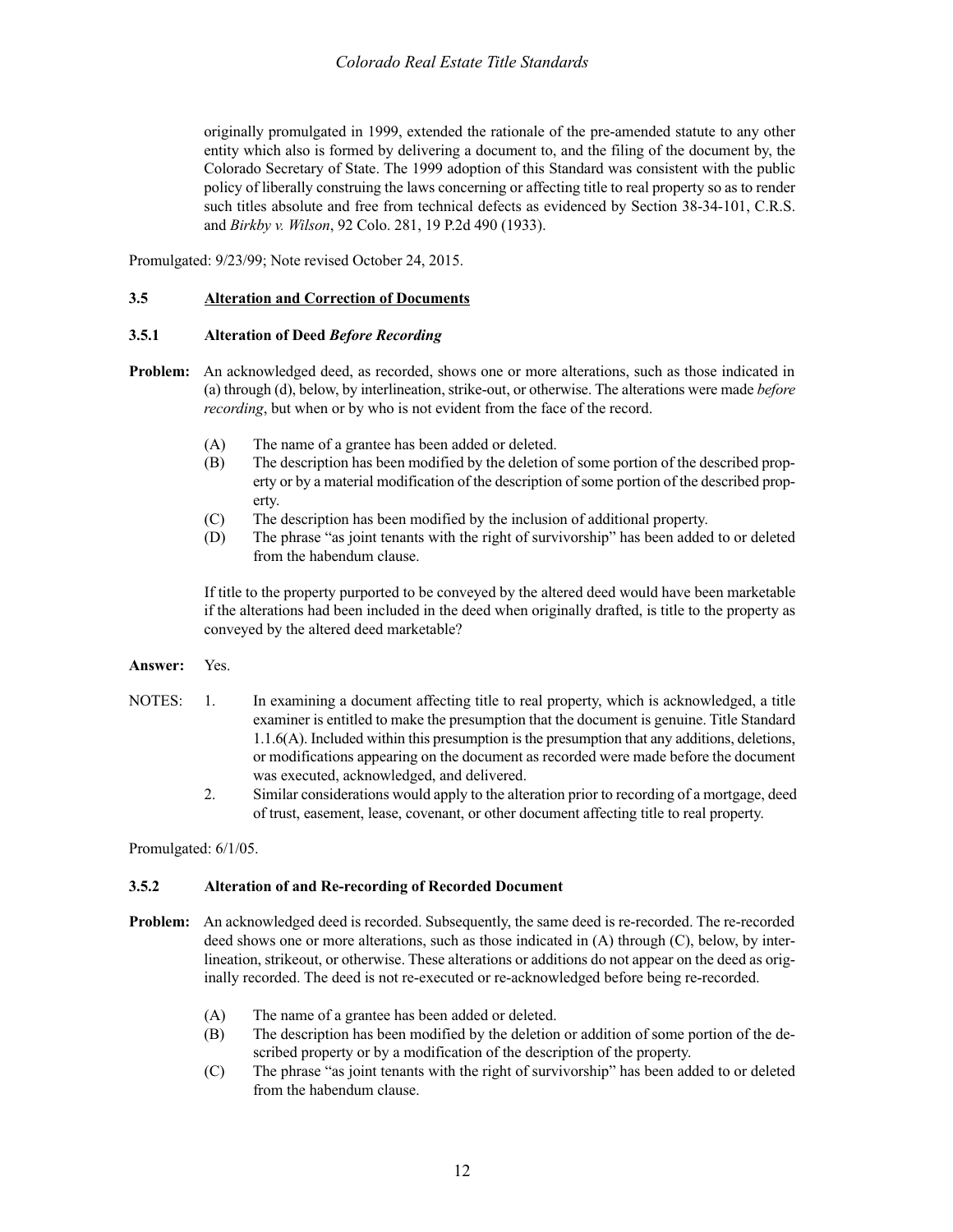Is title as purported to be conveyed by the re-recorded deed marketable?

- **Answer:** No; (Except as otherwise provided in Title Standard 3.5.4).
- NOTES: 1. It is evident from the face of the record that any alteration is not part of the document as originally executed, acknowledged, and recorded. Therefore, a title examiner is not entitled to make the presumption, mentioned in 3.5.1, above, that the document is genuine. Merely re-recording a document with an alteration, does not make any such alteration a part of the document or provide constructive notice of the document as altered. Whether an alteration is effective as between the parties to the document depends upon the circumstances.
	- 2. If marketable title was conveyed by the original deed, the marketability of the title as originally conveyed is not affected by the altered and re-recorded deed.
	- 3. Similar considerations would apply to alteration and re-recording of a mortgage, deed of trust, easement, lease, covenant, or other document affecting title to real property.

Promulgated: 6/1/05.

#### **3.5.3 Re-recording of a Document Previously Recorded to Add or Correct an Acknowledgment**

- **Problem:** An unacknowledged or defectively acknowledged deed is recorded. Subsequently, the same deed is re-recorded with a certificate of acknowledgment added, corrections made to an existing certificate of acknowledgment, or a correct certificate of acknowledgment substituted for the defective certificate. The deed is not re-executed before being re-recorded. If title to the property would have been marketable if the deed were properly acknowledged when originally recorded, is title to the property purported to be conveyed by the re-recorded deed marketable?
- **Answer:** Yes.
- NOTES: 1. An unacknowledged or defectively acknowledged deed, which is recorded in the real estate records, conveys title and constitutes notice. C.R.S. § 38-35-106(1). *See Am. National Bank v. Silverthorne*, 87 Colo. 345, 287 P. 641 (1930). The title conveyed by an unacknowledged deed is not marketable, however, until it has been of record for at least ten (10) years. C.R.S. § 38-35-106(2).
	- 2. Similar considerations would apply to the addition or correction of an acknowledgment and re-recording of a mortgage, deed of trust, easement, lease, covenant, or other document affecting title to real property.

Promulgated: 6/1/05.

#### **3.5.4 Re-recording of a Misassembled Document**

**Problem:** An acknowledged and recorded deed shows obvious omissions in the nature of (a) one or more missing pages, or (b) one or more missing exhibits. The obviousness of the omission stems from the fact that a numbered page is missing (or other indicia of the omission of a page are evident on the face of the deed) or an exhibit referred to in the deed is not attached to the deed. Subsequently, the same deed is re-recorded with the missing page or exhibit included. The deed is not re-executed or re-acknowledged before being re-recorded. If title to the property as purported to have been conveyed by the deed initially recorded would have been marketable if the deed were properly assembled when originally recorded, in the absence of intervening rights, is title to the property as purported to be conveyed by the re-recorded deed marketable?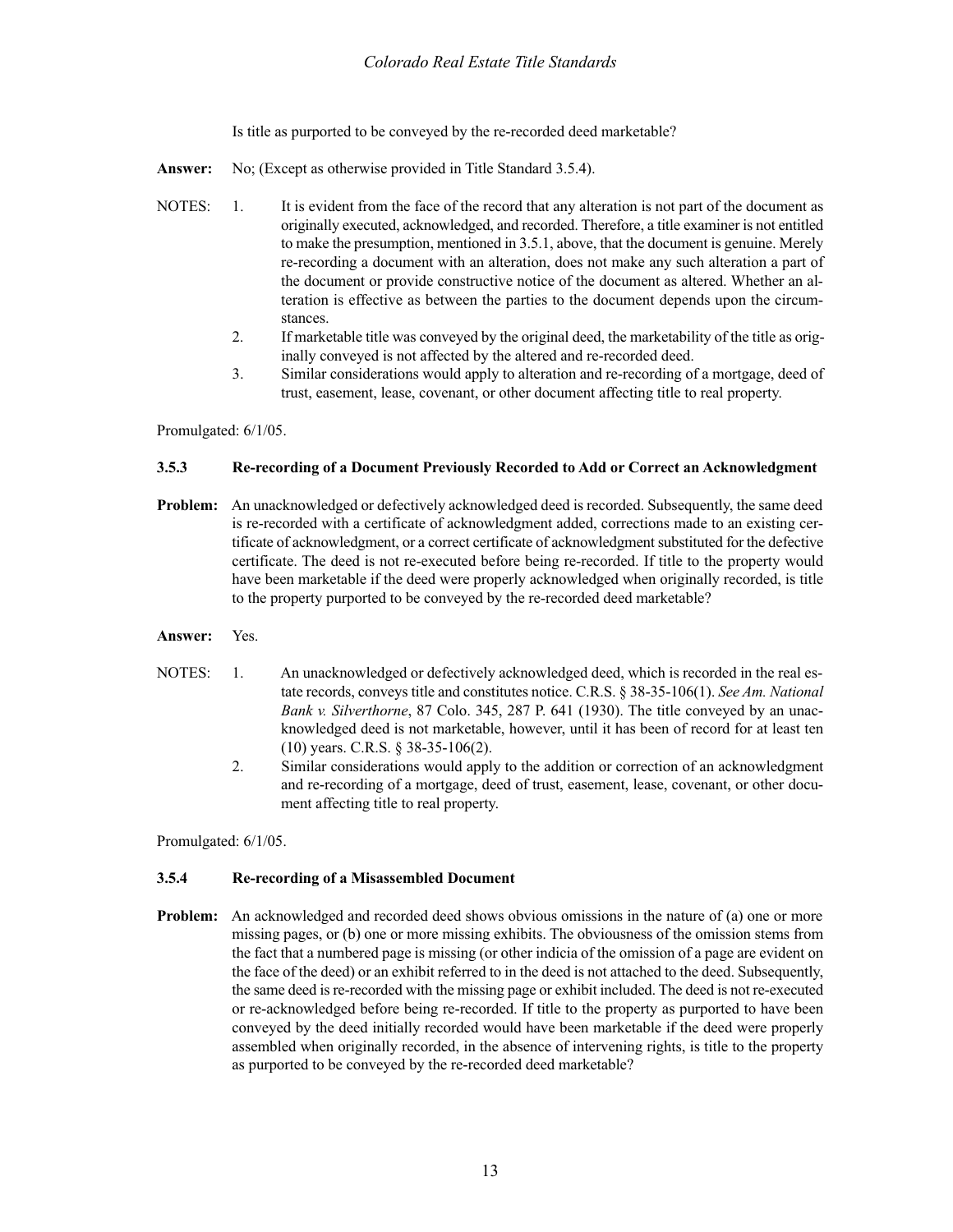- **Answer:** Yes, in the absence of some circumstance (other than the mere fact that a page or exhibit was omitted from the deed as originally recorded) which charges a subsequent purchaser or encumbrancer with a duty of inquiry regarding whether the omitted page or exhibit was in fact a part of the original deed as executed.
- NOTES: 1. Current statutory authority suggests that a proper method of correcting the record when a document has been recorded with one or more omitted pages would be to execute and record an affidavit pursuant to C.R.S. § 38-35-109(5).
	- 2. To the extent that a title searcher has actual notice of a misassembled document, or to the extent that a misassembled document is discoverable by a proper search (*See* Title Standard 1.1.3), the obvious omission charges the title searcher with a duty of inquiry which includes at least the duty to continue the search of the record to determine whether a properly assembled document was subsequently recorded.
	- 3. Similar considerations would apply to a mortgage, deed of trust, easement, lease, covenant, or other document affecting title to real property.

Promulgated: 6/1/05.

#### **3.5.5 Correction Deeds — Generally**

- **Problem:** An acknowledged deed is recorded. Subsequently, another deed (which may or may not be designated a correction deed, and which may or may not refer to the recording information of the deed originally recorded), properly executed and acknowledged by the grantor named in the original deed, is recorded. The correction deed differs from the deed originally recorded in that:
	- (A) The name of a grantee has been added or deleted.
	- (B) The description has been modified by the deletion of some portion of the described property or by a material modification of the description of some portion of the described property.
	- (C) The description has been modified by the inclusion of additional property.
	- (D) The phrase "as joint tenants with the right of survivorship" has been added to or deleted from the habendum clause.

 If title to the property purported to be conveyed by the correction deed would have been marketable if the alterations contained in the correction deed had been included in the deed when originally recorded, is title to the property as conveyed by the correction deed marketable?

**Answer:** No, as to situations (A), (B), and (D), above. A grantor may not, by use of a correction deed affect the rights of the grantee in property previously conveyed, make a substantial change in the name of the grantee, or otherwise unilaterally alter the effect of an instrument. 3 Am. Law of Property  $\S$ 12.85 (1952). (For situations where the grantee joins in the correction deed, *See* Title Standards 3.5.6 through 3.5.9 below).

> Yes, as to situation (C), above. A correction deed may be used to add property to a description. *Friend v. Stancato*, 140 Colo. 74, 342 P.2d 643 (1959).

- NOTES: 1. The inclusion in the correction deed of recording information regarding the original deed is not required.
	- 2. Similar considerations would apply to a mortgage, deed of trust, easement, lease, covenant, or other document affecting title to real property.

Promulgated: 6/1/05.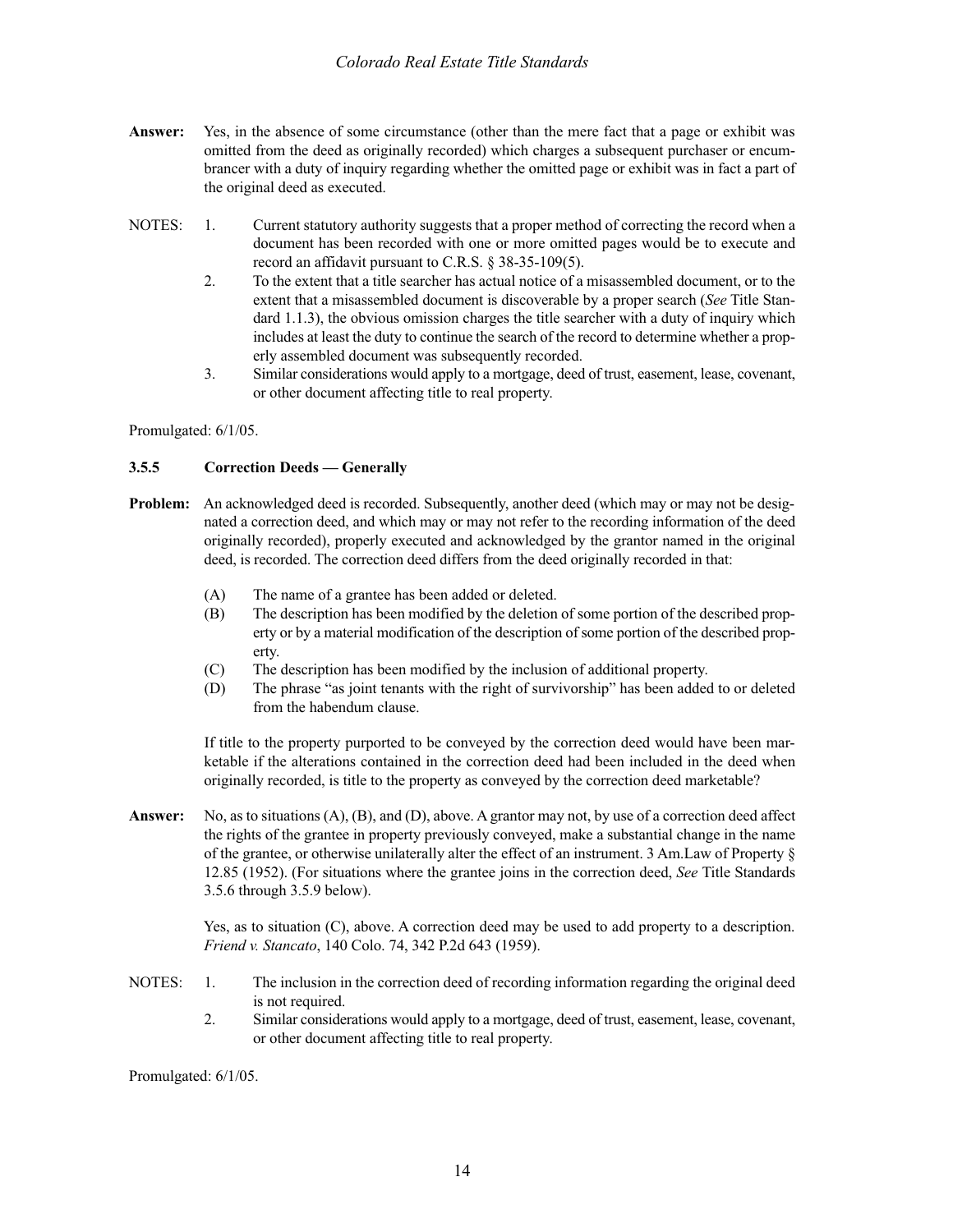## **3.5.6 Correction Deeds — Joinder by Grantee — Deletion of Property**

**Problem:** An acknowledged deed is recorded. Subsequently, another deed (which may or may not be designated a correction deed, and which may or may not refer to the recording information of the deed originally recorded), properly executed and acknowledged by both the grantor and grantee named in the original deed, is recorded. The correction deed differs from the deed originally recorded in that the description has been modified by the deletion of some portion of the described property. There are no words of grant purporting to transfer the property so deleted from the grantee to the grantor. Is title to the property so deleted marketable in the grantor?

## **Answer:** No.

- NOTES: 1. Although the correction deed may be binding as between the grantor and grantee, the recording of the original deed terminated the period during which a title searcher must search under the name of the grantor in the Grantor Index. *See* Title Standard 1.1.3(A). Therefore, the correction deed is not in the chain of title of a purchaser or encumbrancer from the grantor, nor does the recording of the correction deed provide constructive notice of its contents to such purchaser or encumbrancer.
	- 2. Similar considerations would apply to a mortgage, deed of trust, easement, lease, covenant, or other document affecting title to real property.

Promulgated: 6/1/05.

# **3.5.7 Correction Deeds — Joinder by Grantee — Addition or Deletion of Grantee**

- **Problem:** An acknowledged deed is recorded. Subsequently, another deed (which may or may not be designated a correction deed, and which may or may not refer to the recording information of the deed originally recorded), properly executed and acknowledged by both the grantor and the grantee(s) named in the original deed, is recorded. The correction deed differs from the original deed in that:
	- (a) The name of one of several grantees named in the original deed has been deleted. There are no words of grant purporting to transfer an interest in the property from the grantee whose name has been deleted to the other original grantees.
	- (b) The name of a grantee, not named in the original deed, has been added. There are no words of grant purporting to transfer an interest in the property from the original grantee(s) to the grantee whose name has been added.

If title to the property would have been marketable in the grantee(s) named in the original deed, is title to the property marketable in the grantee(s) named in the correction deed?

- Answer: (a) No, as to any interest granted by the original deed to a grantee whose name is deleted.
	- (b) No, as to a grantee whose name has been added.
- NOTE: 1. Although the correction deed may be binding as among the grantor, the original grantee(s), and the subsequent grantee(s) the recording of the original deed terminates the period during which a title searcher must search under the name of the grantor in the Grantor Index. *See* Title Standard 1.1.3(A). Therefore, the correction deed is not in the chain of title of a purchaser or encumbrancer either from the original grantee whose name was deleted or from the grantee whose name was added in the correction deed, nor does the recording of the correction deed provide constructive notice of its contents to any such purchaser or encumbrancer.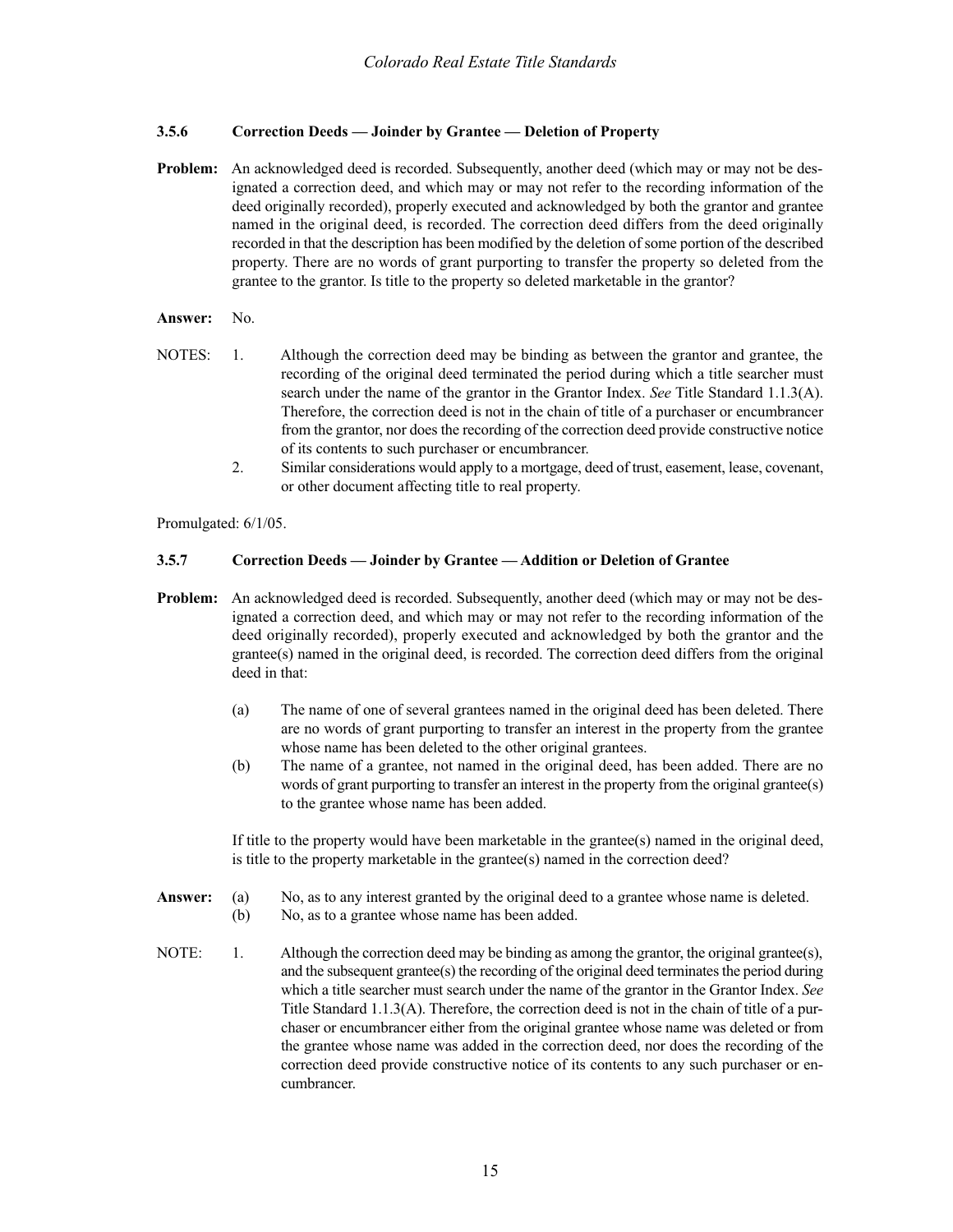2. Similar considerations would apply to a mortgage, deed of trust, easement, lease, covenant, or other document affecting title to real property.

Promulgated: 6/1/05.

#### **3.5.8 Correction Deeds — Joinder by Grantee — Change of Nature of Tenancy (I)**

- **Problem:** An acknowledged deed naming A and B as grantees is recorded. Subsequently, another deed (which may or may not be designated a correction deed, and which may or may not refer to the recording information of the deed originally recorded), properly executed and acknowledged by both the grantor and the grantees named in the original deed, is recorded. There are no words of grant purporting to transfer any interest in the property from one grantee to the other. The correction deed differs from the original deed in that the phrase "as joint tenants with the right of survivorship" has been added in the habendum clause. Thereafter, A dies. If title to the property would have been marketable in the grantees named in the original deed:
	- (A) Is title to the undivided whole of the property marketable in B?
	- (B) Is title to an undivided one-half of the property marketable in the estate of A?
- **Answer:** (A) No, although title to an undivided one-half of the property marketable in B.
	- (B) Yes.
- NOTE: Although the correction deed may be effective as between the grantees, the recording of the original deed terminated the period during which a title searcher must search under the name of the grantor in the Grantor Index. *See* Title Standard 1.1.3(A). Therefore, the correction deed is not in the chain of title of a purchaser or encumbrancer from B, nor does the recording of the correction deed provide constructive notice of its contents.

Promulgated: 6/1/05.

## **3.5.9 Correction Deeds — Joinder by Grantee — Change of Nature of Tenancy (II)**

- **Problem:** An acknowledged deed naming A and B as grantees is recorded. Subsequently, another deed (which may or may not be designated a correction deed, and which may or may not refer to the recording information of the deed as originally recorded), properly executed and acknowledged by both the grantor and grantees in the original deed, is recorded. There are no words of grant purporting to transfer any interest in the property from one grantee to the other. The correction deed differs from the original deed in that the phrase "as joint tenants with the right of survivorship" has been deleted from the habendum clause. Thereafter, A dies. If title to the property would have been marketable in the grantees named in the original deed, is title to the undivided whole of the property marketable in B?
- **Answer:** Yes.
- NOTE: The recording of the original deed terminated the period during which a title searcher must search under the name of the original grantor in the Grantor Index. *See* Title Standard 1.1.3(A). Therefore the recording of the correction deed is not in the chain of title of B and does not provide constructive notice of its contents to a purchaser from B.

Promulgated: 6/1/05.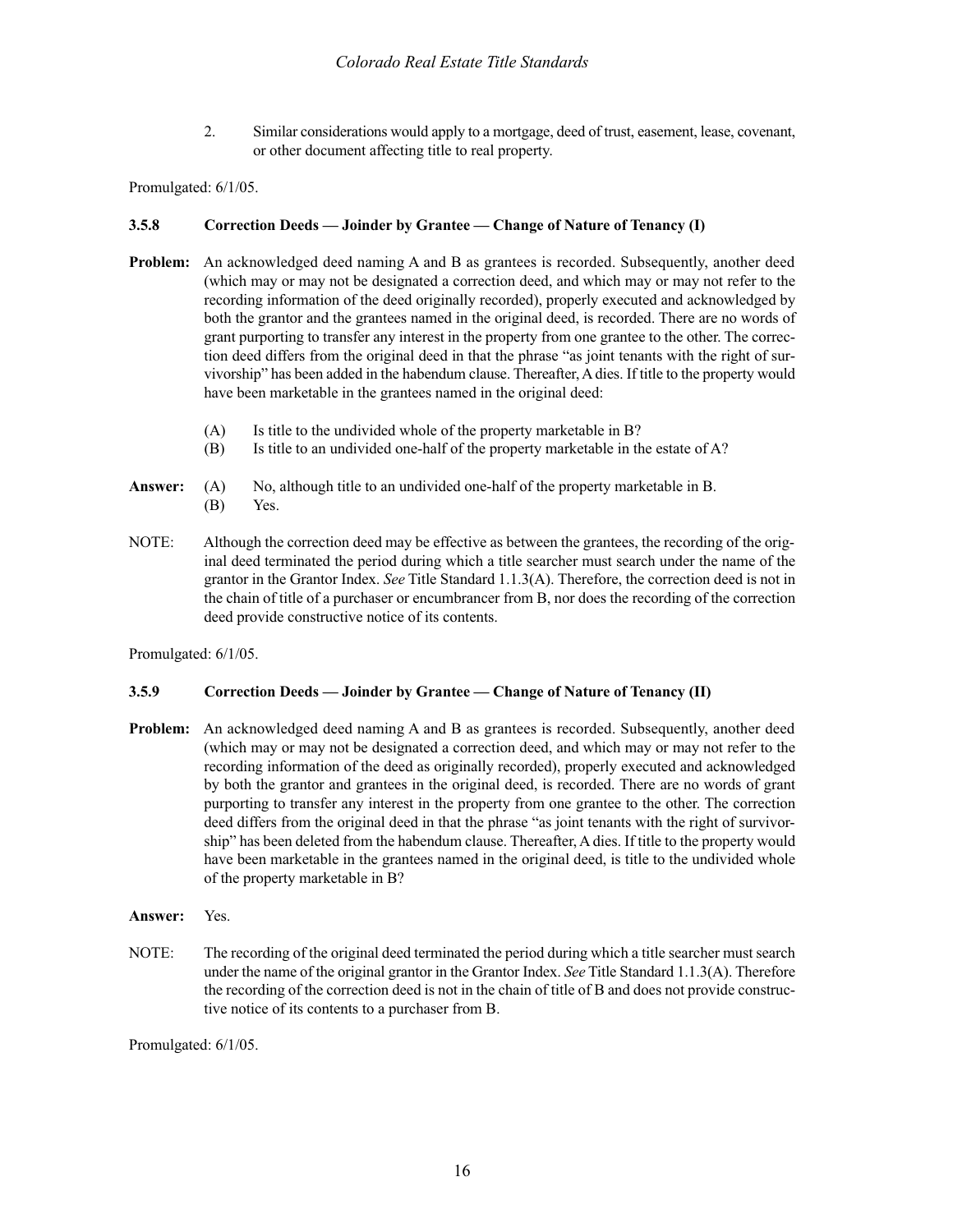# **IV. CONVEYANCES FROM PUBLIC OFFICIALS**

## **4.1 Public Trustee and Sheriff**

#### **4.1.1 Certificate of Purchase — Assignment**

- **Problem:** Where a public trustee's deed or sheriff's deed, made pursuant to certificate of purchase, recites that such certificate of purchase has been assigned to the grantee in the deed, is it necessary to require the assignment to be placed of record?
- **Answer:** No.

Promulgated: 10/19/46.

#### **4.1.2 Foreclosure — Public Trustee — Under Rule 120**

- **Problem:** Is a title derived through foreclosure sale by the public trustee rendered unmarketable by: (A) the fact that the proceedings in the office of the public trustee for the foreclosure by the public trustee were commenced before the proceedings under Rule 120, C.R.C.P., were commenced; (B) the fact that the proceedings under Rule 120 were commenced before the proceedings in the office of the public trustee for the foreclosure by the public trustee were commenced?
- **Answer:** No, in each of the situations.
- NOTE: *Kirchner v. Sanchez*, 661 P.2d 1161 (Colo. 1983) requires the foreclosure sale be scheduled not less than seven days after the Rule 120 hearing.

Promulgated: 10/24/53; Amended 1/1/87.

## **4.2 Treasurer (Tax Titles)**

#### **4.2.1 Marketability — Tax Deeds**

- **Problem:** After a treasurer's deed has been of record for nine years or more and is the source of title of the party in possession, is the title marketable without a supporting decree?
- **Answer:** Yes.
- NOTE: Unless the record shows affirmatively one of the exceptions contained in the statute, then under Sections 38-41-111 and 112, C.R.S., and the decision of our Supreme Court in *Federal Farm Mortgage Corporation v. Schmidt*, 109 Colo. 467, 126 P.2d 1036 (1942), the record discloses a marketable title.

 In connection with this standard, you are referred to the Colorado cases of *Mitchell v. Espinosa*, 125 Colo. 267, 243 P.2d 412 (1952), and *Johnson v. McLaughlin*, 125 Colo. 298, 242 P.2d 812 (1952), both decided March 17, 1952. These cases concern a severance of mineral rights prior to a tax sale of land and prior to the issuance of a treasurer's deed thereon, and hold that such mineral rights do not pass by treasurer's deed unless separately assessed and sold.

 In each case the treasurer's deed in question was the source of title of the person in possession of the land, and one of the deeds had remained of record for approximately nineteen years and the other deed approximately seventeen years. In each instance, the tax sale and the treasurer's deed based thereon did not except any mineral rights.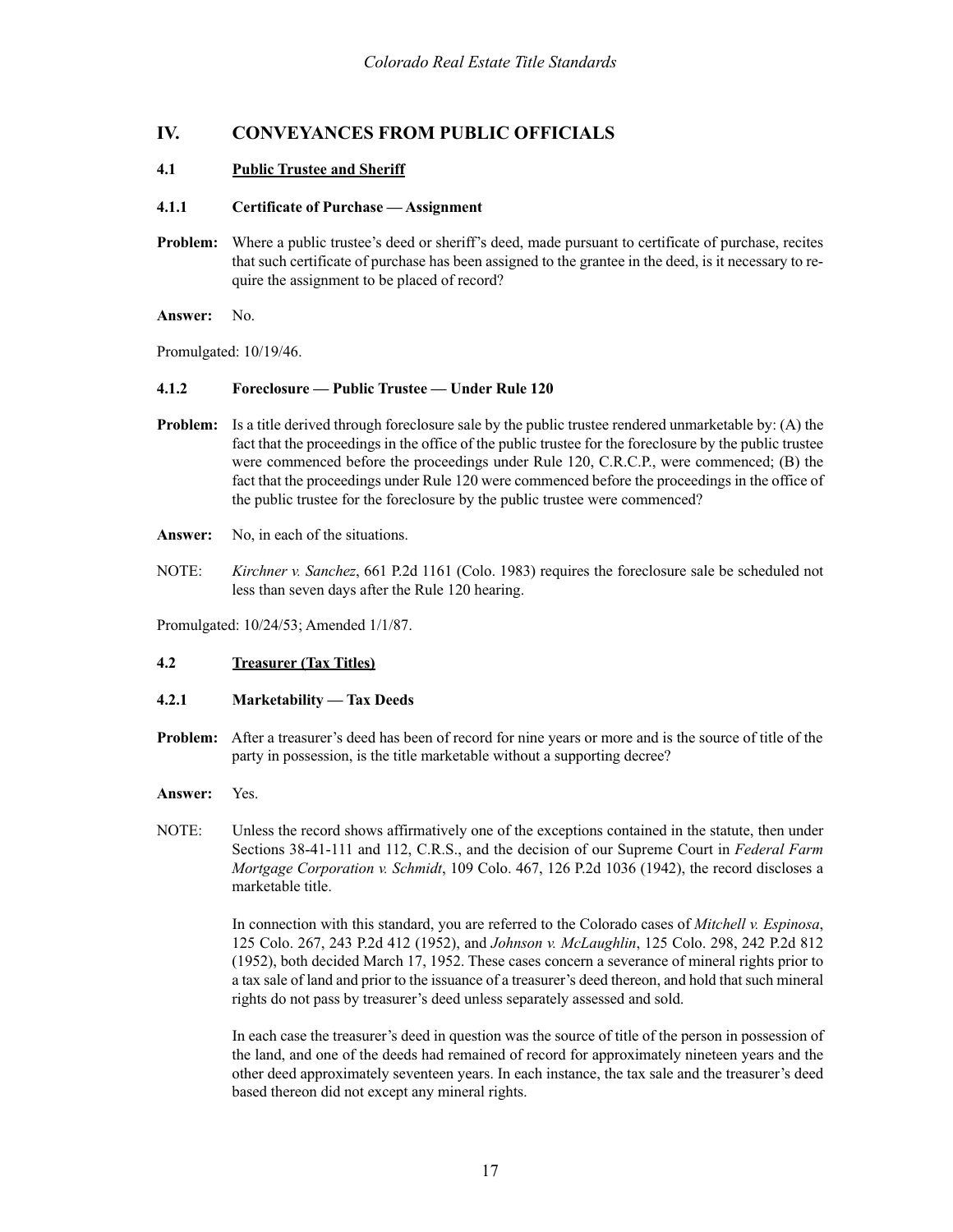The court in its opinions made no reference to the limitation statute on which real estate Standard No. 4.2.1 is based (Sec. 146, Chap. 40, C.S.A. 1935 as amended by Session Laws of 1945, Chap. 101. *See* Section 38-41-111, C.R.S.).

Promulgated: 10/19/46; Amended 1/1/87.

#### **4.2.2 Conveyance of Tax Title by City and County of Denver**

- **Problem:** A deed of record from the City and County of Denver, properly executed and acknowledged, conveyed title to property which was acquired by the city through a treasurer's deed. Is the acknowledgment to such a deed sufficient evidence of authority without a supporting resolution of the board of equalization?
- **Answer:** Yes.

Promulgated: 10/20/56; Amended 1/1/87.

## **V. CAPACITY TO CONVEY**

#### **5.1 Agents and Representatives; Generally**

#### **5.1.1 Description of the Person as to Grantee**

- **Problem:** A conveyance described the grantee as trustee, agent, conservator, executor, administrator, attorney-in-fact or some other representative capacity but does not name the beneficiary or beneficiaries so represented and define the trust or other agreement under which the grantee is acting or refer to an instrument, order, decrees or other writing of public record in the county in which the land conveyed is located in which such matters appear. Is marketable title conveyed by:
	- (A) a subsequent conveyance executed by such grantee without word or words indicating such representative capacity following his name?
	- (B) a subsequent conveyance executed by such grantee with word or words indicating such representative capacity following his name?
- **Answer:** Yes, in each case.

Promulgated: 10/24/53.

#### **5.1.2 Description of the Person as to Grantor**

**Problem:** A conveyance contains no language which described the grantee as trustee, agent, conservator, executor, administrator, attorney-in-fact or some other representative capacity; the abstract does not show an instrument (other than the subsequent conveyance hereinafter mentioned) which indicates that such grantee was acting in any of such representative capacities. Is marketable title conveyed by a subsequent conveyance executed by such grantee with word or words indicating one of such representative capacities, following his name but without identifying the trust, principal, ward, estate or beneficiary or beneficiaries represented by him?

**Answer:** Yes.

Promulgated: 10/24/53.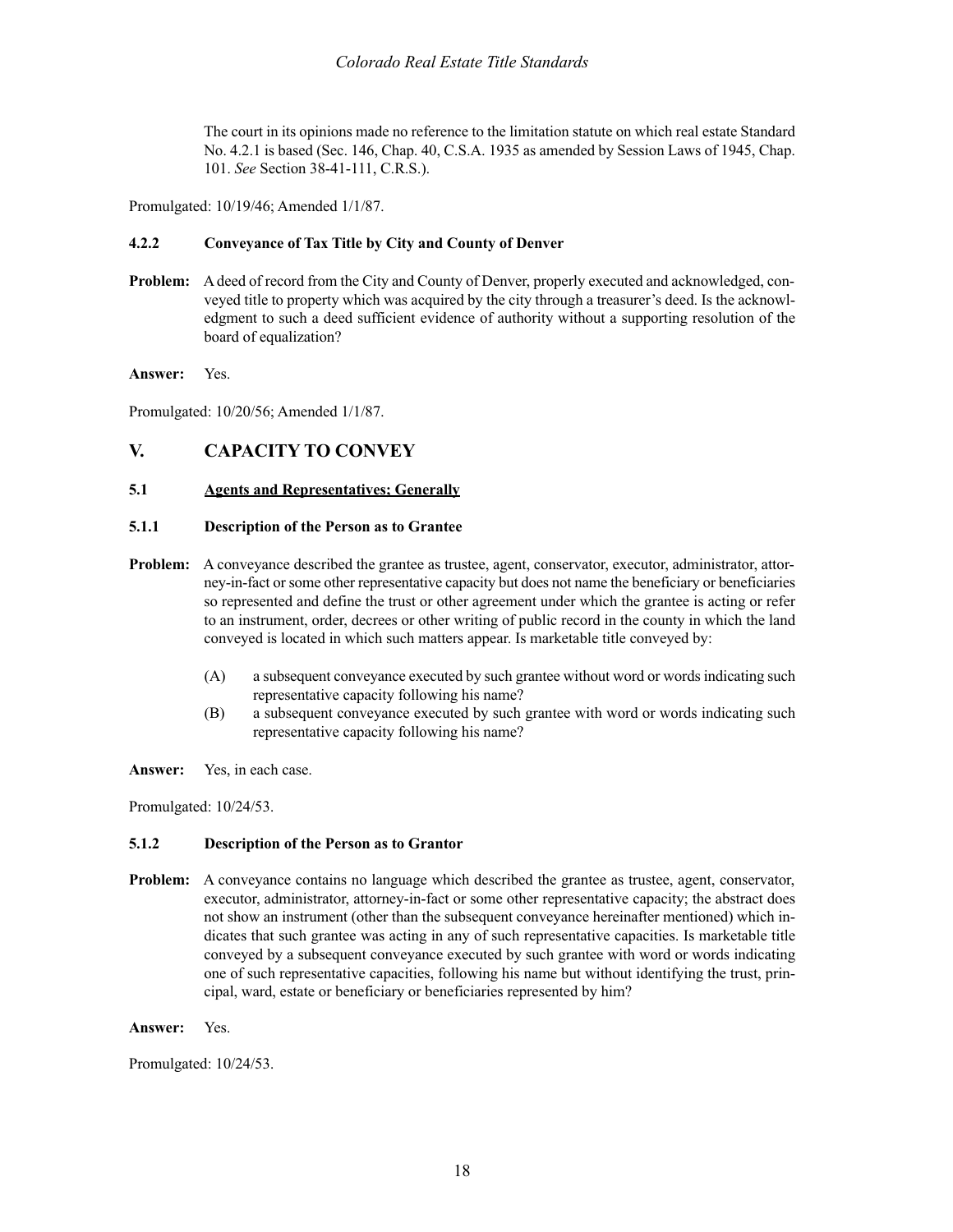## **5.2 Attorneys-in-Fact**

## **5.2.1 Power of Attorney — Where no Record of Military Service**

**Problem:** An instrument is executed by an attorney-in-fact under a power of attorney. There is no instrument of record indicating that the principal was in military service. Should an examiner require an affidavit by the attorney-in-fact under the provisions of Chapter 128A, Sections. 10 to 12, C.S.A. 1935 (1949 Replacement Volume) or Sections 107-4-1 to 107-4-4, C.R.S. 1963 (1967 Perm Supp.) (repealed with the adoption of the Colorado Probate Code) if the power of attorney is otherwise sufficient?

#### **Answer:** No.

#### COMMENT:

 *See* Sections 15-14-501 and 502, C.R.S.

Promulgated: 10/14/50.

## **5.2.2 Power of Attorney — Authority**

- **Problem:** (A) A power of attorney authorizes the attorney-in-fact to perform any act whatsoever relating to certain real property. Does the lack of a specific authority to convey the real property in the power of attorney affect the validity of any conveyance executed pursuant thereto?
- **Answer:** No.
- **Problem:** (B) A power of attorney authorizes the attorney-in-fact to sell certain real property. Does the lack of a specific authority to convey the real property in a power of attorney affect the validity of any conveyance executed pursuant thereto?

## **Answer:** Yes.

## COMMENTS:

- (1) Caution should be exercised in reviewing powers of attorney because powers of attorney are strictly construed. If, therefore, instead of authorizing any act relating to real property the power of attorney contains a limited authority, the agent cannot act outside that authority. For instance, it has been held that a power of attorney which authorized the agent to "sell" real property permits only the negotiation by the agent of a purchase contract to be signed by the principal and does not allow the agent to execute a binding agreement to sell, much less to convey the property. *Nunnally v. Hilderman*, 150 Colo. 363, 373 P.2d 940 (1962); *Springer v. City Bank & Trust Co.*, 59 Colo. 376, 149 P. 253 (1915).
- (2) Effective January 1, 2010, the use of a statutory form power of attorney is authorized. C.R.S. § 15-14-741. A document substantially in the form described grants broad general authority as outlined in the "Uniform Power of Attorney Act," part 7 of article 14 of title 15, C.R.S., unless such authority is specifically declared not to be included within that particular power of attorney. Under the Act, if real property is included in the agent's authority using the statutory form, the agent may exercise the acts enumerated in C.R.S. § 15-14-727, with respect to real property of the principal, including executing contracts and deeds. The Act supplements Colorado law existing prior to January 1, 2010, that required either an unlimited grant of authority (as in Problem A) or a specifically defined grant of authority (as in Problem B) to deal with real property. When reviewing a power of attorney affecting title to real property executed after January 1, 2010, and substantially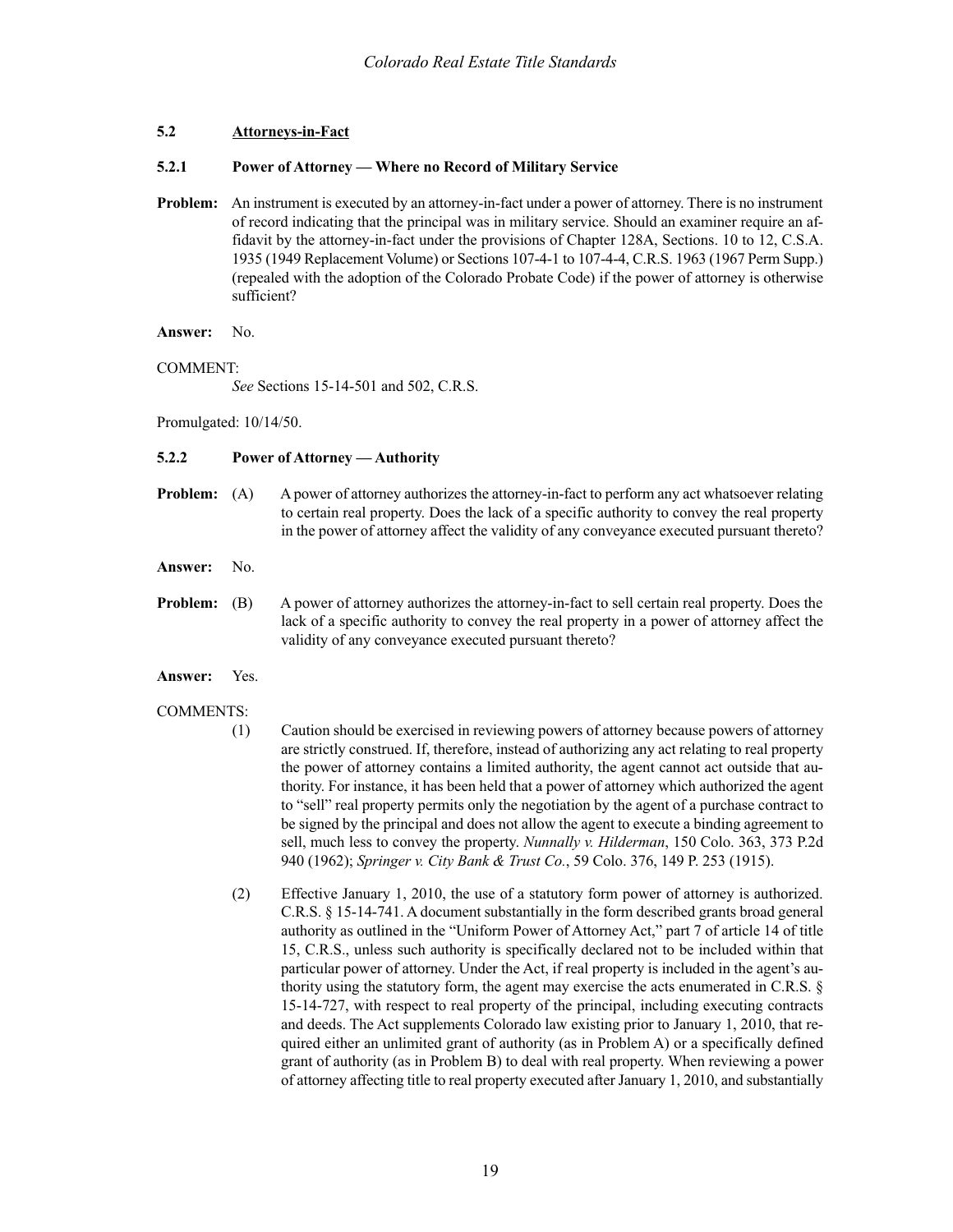in the form described in the Act, the review should include: (a) the scope of authority described in the Act, (b) statutory limitations on powers not expressly granted, and (c) any limitations stated in the power of attorney.

Promulgated: 4/9/88; Comment (2) added 12/3/2019.

#### **5.2.3 Power of Attorney — Description of Property**

**Problem:** A power of attorney authorizes the attorney-in-fact "to convey any real property now owned or hereafter acquired" by the principal. The power of attorney does not contain a specific legal description of real property. Does the lack of a specific legal description of real property in the power of attorney affect its validity or the validity of any conveyance executed pursuant thereto?

#### **Answer:** No.

COMMENT:

 A power of attorney need not particularly describe each specific tract of land with which the agent may deal as long as it is clear that the tract in question was intended to be included within the power of attorney. 2A C.J.S. Agency §227. For instance, a power of attorney containing language such as "all or any lots of ground in Denver" has been upheld as valid. *Holladay v. Dailey*, 1 Colo. 460 (1872).

Promulgated: 4/9/88.

#### **5.2.4 Power of Attorney — Form of Execution**

- **Problem:** A document affecting title to real property is executed by Richard Roe as attorney-in-fact for John Doe in one of the following forms:
	- (A) JOHN DOE [Need not be handwritten] By: [Signature of Richard Roe] Richard Roe, Attorney-in-Fact
	- (B) [Signature of Richard Roe] John Doe by Richard Roe, Attorney-in-Fact
	- (C) [Signature of Richard Roe] Richard Roe, as Attorney-in-Fact for John Doe

Is each of the above forms a sufficient execution by John Doe?

Answer: Yes, however, other forms of execution may also be sufficient.

NOTE: *See* Standard No. 9.2.5 as to the form of an acknowledgment by at attorney-in-fact.

Promulgated: 4/9/88.

#### **5.2.5 Power of Attorney — Affidavit Concerning Death or Disability of Principal**

**Problem:** An instrument is executed by an attorney-in-fact under a power of attorney. Under the provisions of Sections 15-14-501 and 15-14-502, C.R.S., an attorney-in-fact may execute an affidavit stating that the attorney-in-fact did not have actual knowledge of the death or disability of the principal and such affidavit is conclusive proof of the non-termination of the power of attorney because of the death or disability of the principal. Should an examiner require such an affidavit by the attorney-in-fact if the power of attorney is otherwise sufficient?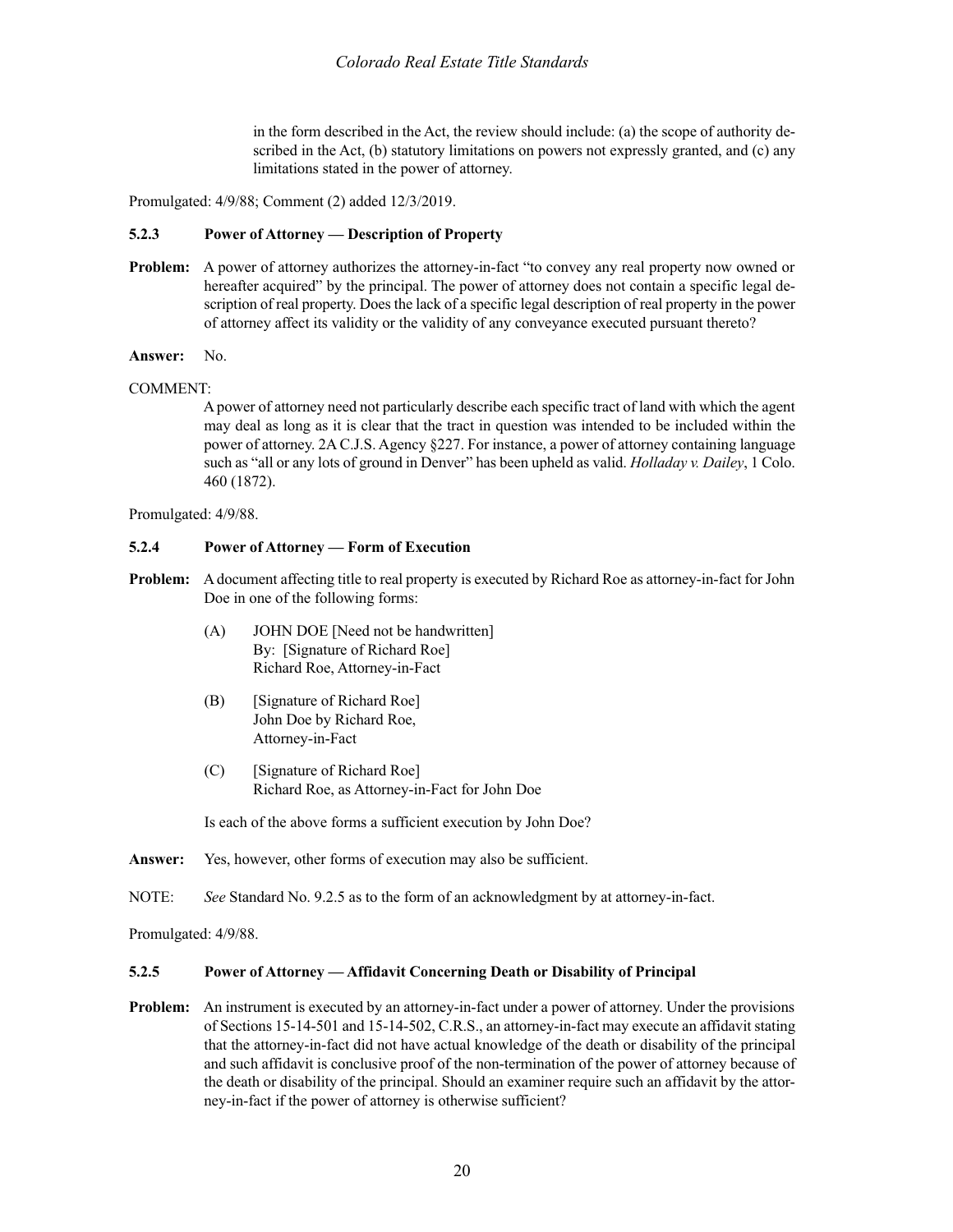**Answer:** No. *See* Section 15-14-607, C.R.S. which permits any third party dealing with an attorney-in-fact to presume that a power of attorney has not been terminated.

Promulgated: 5/11/02.

#### **5.3 Trade Name Affidavits**

#### **5.3.1 Trade Name Affidavit — Non-Human Entities as Members**

**Problem:** A trade name affidavit has been recorded pursuant to Section 24-35-301(1.5), C.R.S., in the county where the real property is located. The affidavit names one or more non-human entities as one or more of the parties representing the person, general partnership or other business organization who or which recorded the affidavit. Section 24-35-301(1.5), C.R.S., requires the affidavit to set forth the full first names and surnames of all the parties representing the person, general partnership or other business organization who or which may record the affidavit. Is title to the real property, the marketability of which depends upon the recorded trade name affidavit, marketable even though the affidavit names one or more non-human entities as one or more of the parties representing the person, general partnership or other business organization who or which recorded the affidavit?

**Answer:** Yes.

Promulgated: 6/14/83; Amended 4/13/96.

#### **5.3.2 Trade Name Affidavit — Title Held in Trade Name**

**Problem:** A trade name affidavit which complies with either Article 71 of Title 7, C.R.S., or Section 24-35-301(1.5), C.R.S., has been recorded in the county where the real property is located. The affidavit indicates that an individual or a non-human entity capable of holding title is transacting business under a trade name different from the personal name of the individual or the official name of the non-human entity. Is title to real estate marketable if it is held in such trade name?

#### **Answer:** Yes

Promulgated: 4/13/96.

#### **5.4 Miscellaneous**

#### **5.4.1 Conveyances or Encumbrances by Persons Eighteen Years of Age or Older**

**Problem:** On or after June 25, 1973, is a person eighteen years of age or older of full age for the purpose of conveying or encumbering real estate?

**Answer:** Yes.

Promulgated: 10/9/74.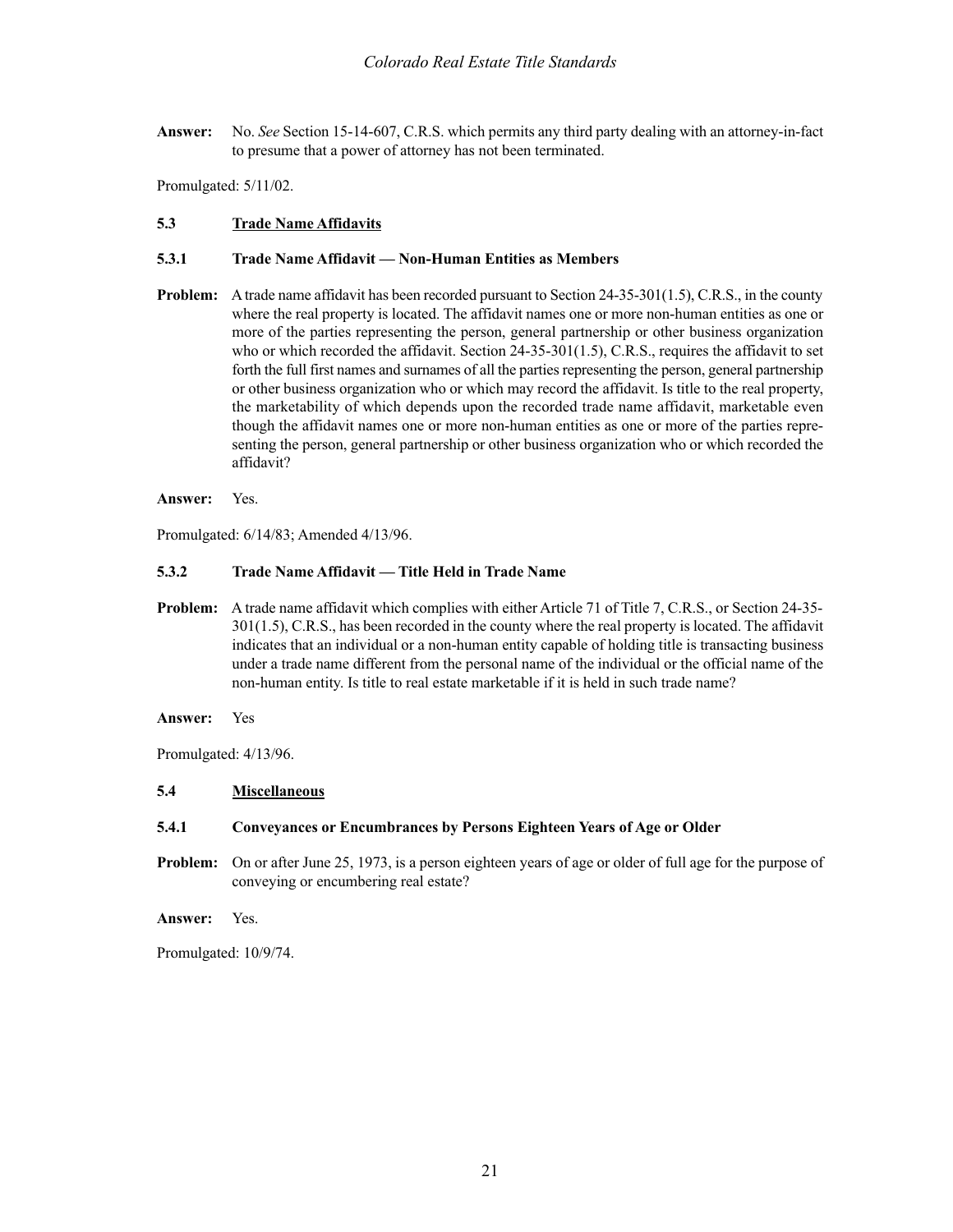# **VI. ENTITIES**

As used in this Article VI and elsewhere in these Title Standards, the term "entity" means a legal person other than a human being that is capable of holding title to real property in the State of Colorado. The term "entity" means the same thing as the term "non-human entity" which is used in Title Standards 5.3.1 and 5.3.2. The term "entity" includes, without limitation, any government or governmental subdivision or agency, corporation, nonprofit corporation, partnership, limited partnership, limited liability company, limited partnership association, joint venture, trust, nonprofit association and cooperative.

# **6.1 Evidence of Existence of Entity**

# **6.1.1 Entity in Title**

- **Problem:** If title to real property is currently held in the name of an entity, is it necessary to record any documents in order to evidence the existence of the entity for the purpose of establishing marketable title in the entity?
- **Answer:** No, except with respect to a joint venture which requires that an affidavit meeting the requirements of Section 38-30-166, C.R.S. be recorded either before or after the conveyance to the joint venture to enable the joint venture to hold title to real property. However, with respect to other entities, a title examiner must assure himself or herself that the entity is in existence by some means such as by contacting the Secretary of State for an entity that is formed by filing a document with the Secretary of State, by reviewing the formation documents for an entity that is not formed by filing a document with the Secretary of State or by examining any of the following recorded documents: (a) the conveyance into the entity if the conveyance recites that the entity is in existence and the conveyance has been of record for at least 20 years (*See* Section 38-35-107, C.R.S.); (b) if the entity is a corporation, a certificate of incorporation (*See* Section 38-30-144, C.R.S.); (c) if the entity is a general partnership, a statement of partnership authority (*See* Section 7-64-303, C.R.S.); (d) a statement of authority for the entity meeting the requirements of Section 38-30-172, C.R.S.; and (e) any instrument that is permitted by law to be recorded, that names the entity, that gives the entity description of such entity, and that, by law, is prima facie evidence of the facts recited in such instrument insofar as such facts affect title to real property (*See* Section 38-30-172, C.R.S.) such as: (i) a certificate of trade name meeting the requirements of Section 7-71-101, C.R.S. if the entity is a corporation, limited partnership, limited liability company, limited liability partnership or limited liability limited partnership; (ii) an affidavit concerning a trade name meeting the requirements of Section 24-35-301, C.R.S. if the entity is a general partnership or other business organization; and (iii) a statement of authority meeting the requirements of Section 7-30-105 if the entity is a nonprofit association.

Promulgated: 10/15/49; Amended 5/11/02.

# **6.1.2 Entity No Longer in Title**

**Problem:** If title to real property was held in the name of an entity which conveyed title to the real property by a recorded instrument which uses the same name and the same entity description as the instrument by which the entity purported to acquire title, is it necessary to record any documents in order to evidence the existence of the entity for the purpose of establishing marketable title in the grantee from the entity?

**Answer:** No (*See* Section 38-30-172, C.R.S.).

Promulgated: 10/11/52; Amended 5/11/02.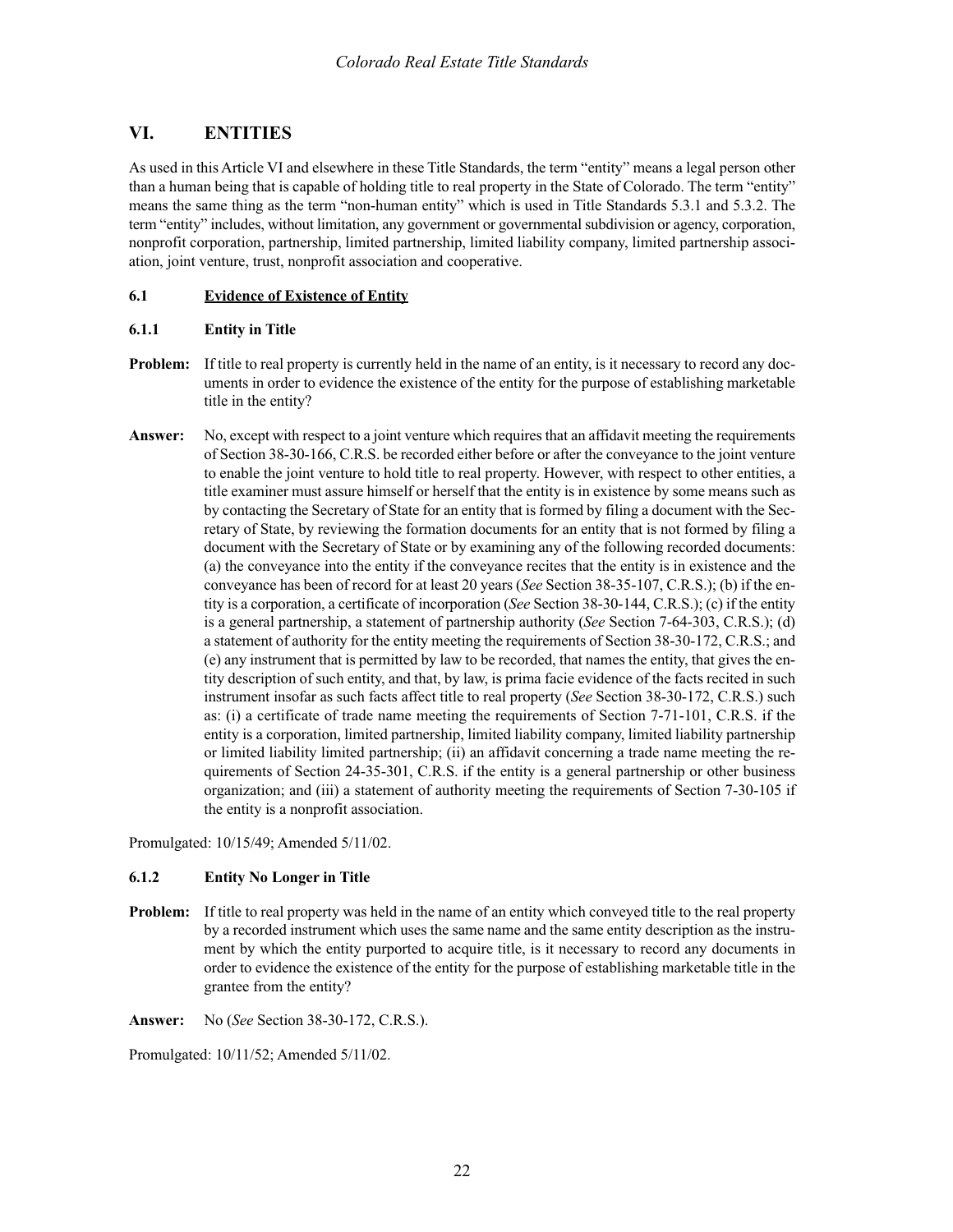#### **6.2 Evidence of Authorization of Conveyance by an Entity**

#### **6.2.1 Conveyance by Acknowledged Instrument**

- **Problem:** If a recorded conveyance by an entity is properly acknowledged, is it necessary to record any other document in order to evidence the authority of persons to act on behalf of such entity for the purpose of establishing marketable title in the grantee from the entity?
- **Answer:** No, except with respect to a nonprofit association which requires that a statement of authority meeting the requirements of Section 7-30-105, C.R.S. be recorded before the conveyance by the nonprofit association. Section 38-35-101, C.R.S. provides that an instrument which is properly acknowledged is prima facie evidence of the authority of officers to act on behalf of a corporation, of directors, trustees or managers of a dissolved or expired corporation or their survivors to act on behalf of such a corporation and of partners to act on behalf of a partnership. Title Standard 9.2.7 provides that these presumptions of Section 38-35-101, C.R.S. apply to all other entities.

Promulgated: 10/19/46; Amended 5/11/02.

#### **6.2.2 Conveyance by Unacknowledged or Improperly Acknowledged Instrument**

- **Problem:** If a recorded conveyance by an entity is unacknowledged or is improperly acknowledged, is it necessary to record any other document in order to evidence the authority of a person or persons to act on behalf of such entity for the purpose of establishing marketable title in the grantee from the entity?
- **Answer:** Yes, in all but two circumstances. The first circumstance occurs if the conveyance has been recorded for at least 10 years, in which event such conveyance is deemed to be properly acknowledged (*See* Section 38-35-106, C.R.S.). The second circumstance occurs if the conveyance is by a corporation and the conveyance has the corporate seal affixed and has been signed by the president, vice president or other head officer of the corporation, in which event the conveyance is deemed to be executed with proper authority as to any bona fide purchaser, encumbrancer or other party relying upon such conveyance (*See* Section 38-30- 144, C.R.S.). In all other circumstances, a document must be recorded in addition to the recorded conveyance, which additional document must contain an authorization for a person or persons by name or position to act on behalf of such entity as of the time of the conveyance. The types of such documents may include, without limitation: (a) a statement of authority for the entity meeting the requirements of Section 38-30-172, C.R.S.; (b) an instrument that is required or permitted by law to be recorded in order to evidence the authority of one or more persons by name or position to execute instruments conveying, encumbering or otherwise affecting title to real property on behalf of the entity (*See* Section 38-30- 172, C.R.S.) such as (i) an affidavit meeting the requirements of Section 38-30-166, C.R.S. if the entity is a joint venture and (ii) a statement of authority meeting the requirements of Section 7- 30-105, C.R.S. if the entity is a nonprofit association; and (c) a certified copy of an instrument on file with any agency or department of any state, country or other governmental authority that evidences the authority of one or more persons by name or position to execute instruments conveying, encumbering or otherwise affecting title to real property on behalf of the entity (*See* Section 38-30-172, C.R.S.) such as (i) a certificate of trade name meeting the requirements of Section 7- 71-101, C.R.S. if the entity is a corporation, limited partnership, limited liability company, limited liability partnership or limited liability limited partnership; (ii) an affidavit concerning a trade name meeting the requirements of Section 24-35-301, C.R.S. if the entity is a general partnership or other business organization; and (iii) a statement of partnership authority meeting the requirements of Section 7-64-303 if the entity is a general partnership.

Promulgated: 10/14/50; Amended 5/11/02.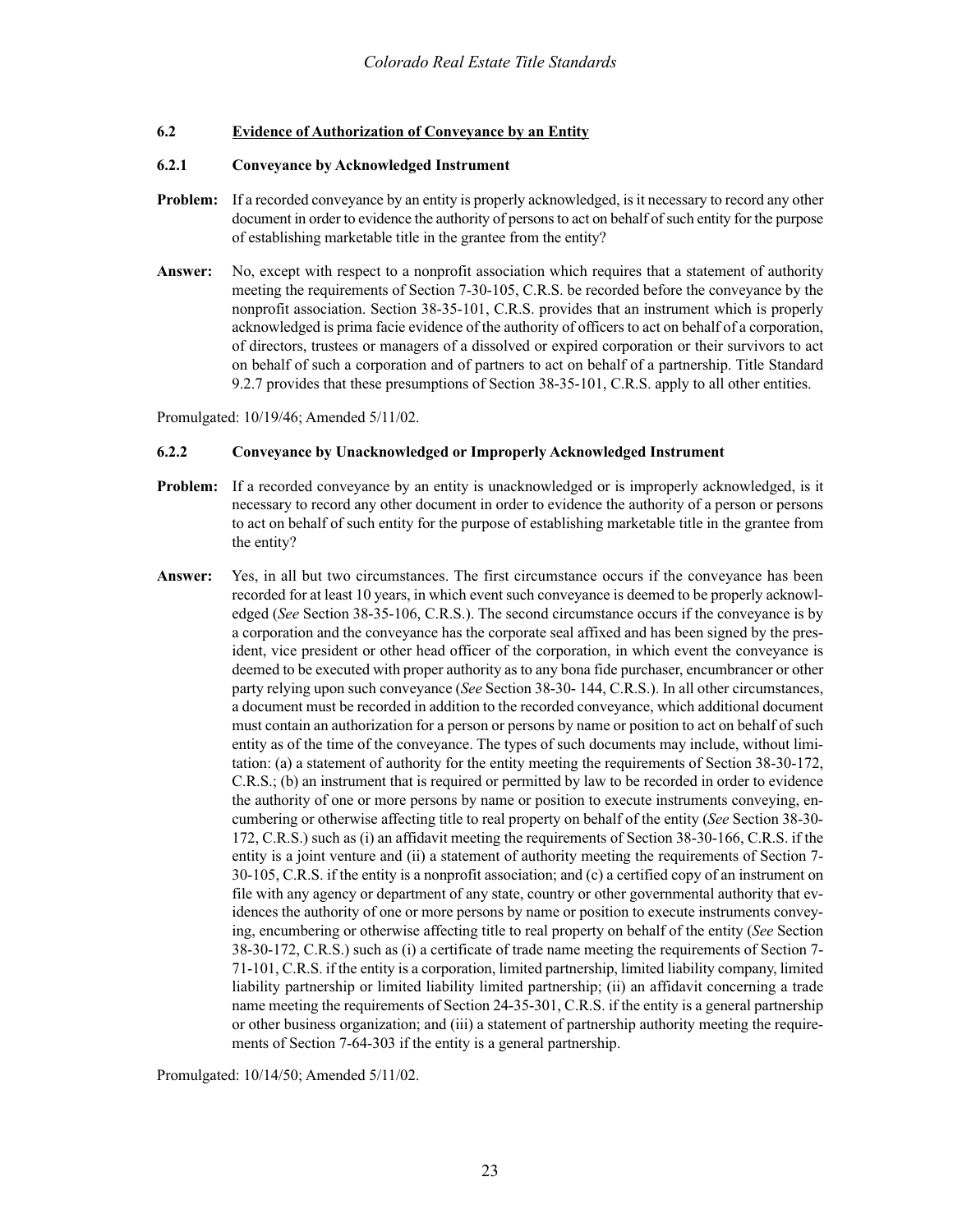## **6.2.3 Corporate Seal**

**Problem:** A recorded instrument affecting title to real property is executed in the name of a private (non-governmental) corporation. It is executed by an individual identified as an officer of the corporation or individual authorized to convey, mortgage or lease real property on behalf of the corporation, and duly acknowledged in a form complying with Colorado statutes. There is no recital or other evidence that a corporate seal was affixed. Is title marketable in the absence of a corporate seal?

## **Answer:** Yes.

NOTES: Although a number of Colorado statutes authorize adoption and use of a corporate seal by a private corporation, none requires its use to make an instrument binding upon the corporation. Section 38-30-144(1) C.R.S. provides that a private corporation may convey, mortgage or lease real estate in the manner authorized by articles 30 to 44 of Title 38 *or* by instrument under its common seal, subscribed by its president, vice-president, or other head officer. Section 38-30-144(2) C.R.S. provides that:

> Any corporate instrument affecting title to real property, executed by the president, vice-president, or other head officer of the corporation, in the form required or permitted by law, shall be deemed to have been executed with proper authority in the usual course of business, and shall be binding and conclusive upon the corporation as to any bona fide purchaser, encumbrancer, or other person relying on such instrument.

 The signature of the designated president, vice president or other head officer, under the corporate seal, is one means of making the instrument binding and conclusive upon the corporation, but other means available in articles 30 to 44 of Title 38 may also make the instrument binding and conclusive, notwithstanding the absence of a corporate seal. For example, Section 38-35-101(3)(c) C.R.S. makes an acknowledgment prima facie evidence that the person acknowledging the instrument is executing it as the described corporate officer, with proper authority from the corporation, as the act of the corporation; and Section 38-30-118 C.R.S. eliminates the need for a seal of the grantor as a condition to the proper execution of any conveyance affecting real property.

Promulgated: 5/12/12.

## **6.3 Variances in Name**

## **6.3.1 Entity — Word "The" in Name**

- **Problem:** What is the effect of the omission from or insertion in an instrument of record of the word "The" used as an article of speech and the initial word of the name of an entity?
- **Answer:** The omission or insertion does not affect the marketability of the title.

Promulgated: 10/19/46; Amended 5/11/02.

#### **6.3.2 Entity — Use of Abbreviated or Non-Abbreviated Terms**

Problem: One of the words or phrases "Company", "Limited", "Incorporated", "Corporation", "Limited Liability Company", "Limited Liability Partnership", "Limited Liability Limited Partnership", "Registered Limited Liability Partnership", "Registered Limited Liability Limited Partnership", "Limited Partnership", "Limited Partnership Association", "Limited Cooperative Association", "Limited Cooperative" or "Professional Corporation" that is required by statute to be included in the name of an entity is used in the name of an entity in a document affecting title to real property of such entity.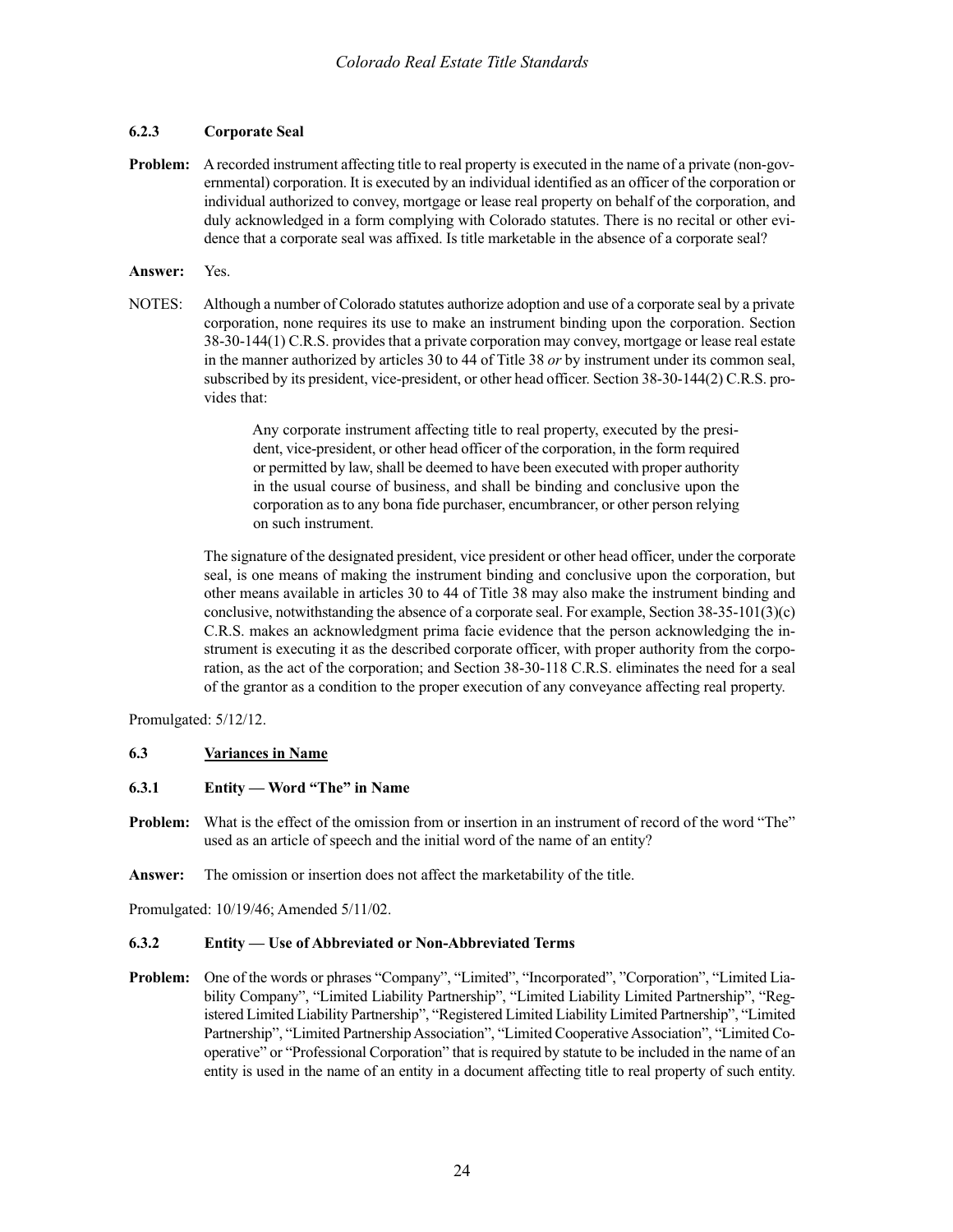Technically, its name contains only an abbreviated form of the word so used, such as "Co.", "Ltd.", "Inc.", "Corp.", "L.L.C.", "L.L.P.", "L.L.L.P.", "R.L.L.P.", "R.L.L.L.P.", "L.P.", "L.P.A.", "L.C.A.", "Ltd. Co-op", "P.C." or any of the foregoing abbreviated forms without using periods.

- (A) Does the use of the full word or phrase as to any of the listed entities or as to any identifying term now or hereafter required by statute as to any other entities that may be authorized under Colorado law instead of the abbreviated form affect the marketability of the title?
- (B) If the reverse occurred, i.e., if the full word or phrase required by statute to be included in the name of an entity is used in the name of the entity, and an abbreviated form thereof is used in the document, would this affect the marketability of the title?

**Answer:** No, in each case.

Promulgated: 10/15/55; Amended 5/11/02, 5/11/13.

#### **6.3.3 Entity — Name Variations — Type of Entity**

- **Problem:** (A) An examination of title discloses conveyance of Black Acre to "ABC Corp.", followed by a conveyance of Black Acre from "ABC LLC" to X. The examination of title does not disclose conversion of ABC Corp. into a limited liability company or merger of ABC Corp. into ABC LLC. Is title to Black Acre marketable in X?
	- (B) An examination of title discloses conveyance of Black Acre to "ABC Limited, a Colorado corporation," followed by a conveyance of Black Acre by "ABC Ltd., a Colorado limited liability company," to X (again, the examination of title does not disclose a conversion or merger). Is title to Black Acre marketable in X?
	- (C) An examination of title discloses conveyance of Black Acre to a grantee identified as "ABC Limited." A subsequent conveyance after July 1, 2004, discloses conveyance of Black Acre by "ABC Ltd." to X. Is title to Black Acre marketable in X?
- **Answer:** No as to (A) and (B). Yes as to  $(C)$ .
- NOTE: In 2000 Colorado enacted Section 7-90-601 C.R.S. concerning required and allowed entity names. In general, Section 7-90-601(2) C.R.S. requires that an entity name be "distinguishable on the records of the secretary of state from every" other entity name or reserved name appearing in those records. This is a less restrictive standard than the prior corporate name statute that prohibited use of any name that was "deceptively similar to" the name of another entity registered with the Colorado secretary of state. See Colo. Sess. Laws. p.125, § 7(c) (1958), formerly codified at Section 7-3-106(3)(a) C.R.S. (1973). Beginning July 1, 2004, the secretary of state's name availability standards changed considerably. As of Jan. 1, 2013, information posted on the Colorado Secretary of State website includes examples of name differences which will be viewed by the secretary of state as distinguishable. For example, the articles of speech such as "the" and "a" used at the beginning of a name make a name distinguishable. Also, terms and abbreviations such as "Inc.," "Corp." and "LLC" make a name distinguishable. Thus, separate registration of such names as ABC Corp., ABC Corporation, ABC Inc. and ABC LLC has been allowed since July 1, 2004.

 Notwithstanding the change in the name availability standards of the secretary of state, the Committee believes that name variations of the type described in Title Standard 6.3.1 and 6.3.2 do not defeat marketability of title unless an examination of title discloses the existence of separate entities.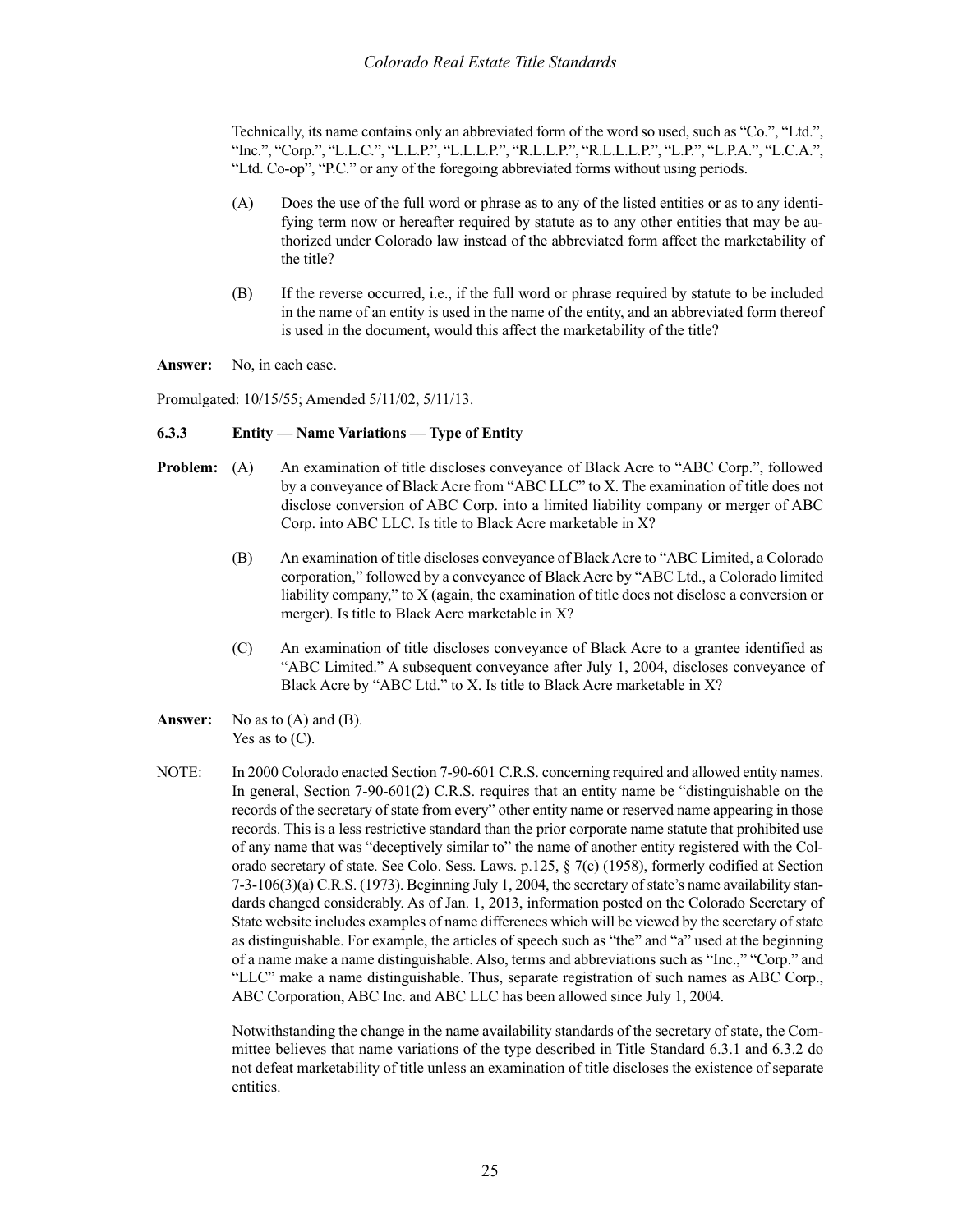The Problems in Title Standard 6.3.3 (A) and (B) are examples where the Colorado secretary of state allows separate entities with similar names to be formed or registered, but where the presumption underlying Title Standard 6.3.2 does not apply. In each problem, both entities could exist under Section 7-90-601 C.R.S. and the entity name guidelines of the secretary of state.

 In Problem (A) each entity's name includes a statutorily required designation of the type of entity, and this difference in entity designation demonstrates the existence of separate entities. Because of the difference, title is not marketable. Compare 7-90-601 C.R.S. Section (3)(a) with Section  $(3)(c)$ ,  $(d)$ ,  $(e)$  and  $(f)$ .

 In Problem (B) the registered names are identical in all material respects, but the description of the type of legal entity following each name demonstrates the existence of separate entities. Thus, title would not be marketable. The same result would follow for an entity organized in a state other than Colorado.

 Problem (C) demonstrates difficulties created by the name availability standards of the secretary of state. "ABC Limited" and "ABC Ltd." could be registered separately. Under Section 7 90 601(3) C.R.S., the designation "Limited" or "Ltd." could be included in the name of a corporation, limited liability company, limited liability partnership, limited partnership, or limited liability limited partnership. Therefore, the inclusion of "Limited" or "Ltd." in the name, without more, does not identify the type of entity. Thus, no evidence appears of record that ABC Limited and ABC Ltd. are separate entities. The principles underlying Title Standard 6.3.2 would render title marketable, based upon a presumption of identity as to the grantee in the first conveyance and the grantor in the second. Therefore, title is marketable.

Promulgated: 5/11/13.

# **VII. COTENANCY**

## **7.1 Cotenants**

## **7.1.1 Cotenants — Proof of Death**

- **Problem:** (A) Following the death of a person holding a record interest as a joint tenant or life tenant in Colorado real property, (i) a certificate of death, verification of death, or other similar instrument issued by the public entity responsible for issuing such certification or verification of death in the jurisdiction in which the death occurred, is recorded in the real estate records in the county in which the property is located, together with (ii) a supplementary affidavit containing the information set forth in C.R.S. § 38-31-102. Assuming title is otherwise marketable, is title marketable in the surviving joint tenant or remainderman?
	- (B) The documents described in  $(A)(i)$  and  $(A)(ii)$  above are recorded, but the supplementary affidavit is recorded at some time subsequent to the recording of the document described in  $(A)(i)$ . Assuming title is otherwise marketable, is title marketable in the surviving joint tenant or remainderman?
	- (C) Following the death of a person holding a record interest as a joint tenant or life tenant in Colorado real property, an affidavit containing the information set forth in C.R.S. § 38-31-103 is recorded. Assuming title is otherwise marketable, is title marketable in the surviving joint tenant or remainderman?

**Answer:** Yes, in each case.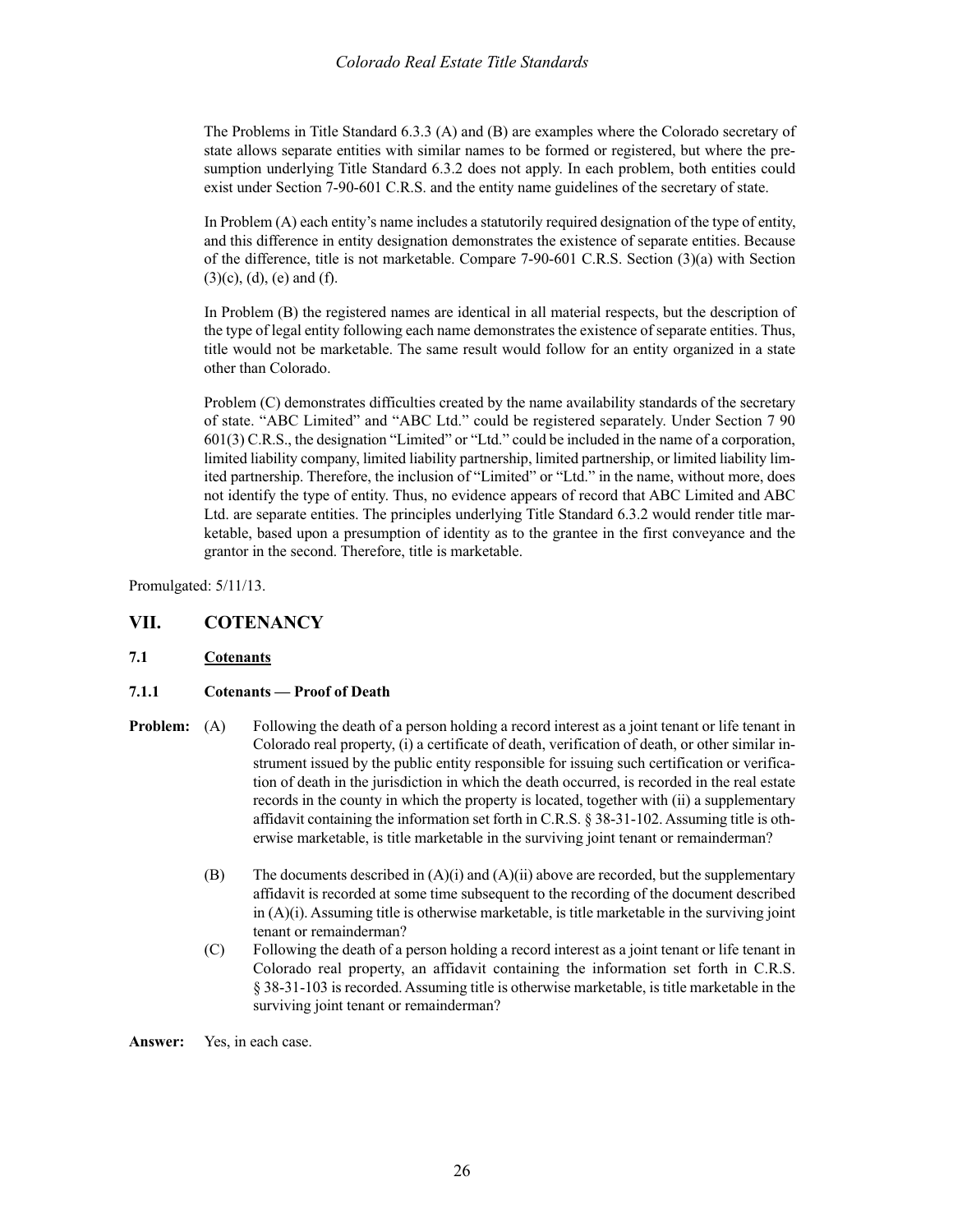NOTE: The same analysis would apply to establish the death of an "Owner" under a "Beneficiary Deed," as those terms are defined in C.R.S. § 15-15-401.

Promulgated: 10/19/46; Amended 5/13/06.

#### **7.1.2 Joint Tenancy — Grantees**

- **Problem:** A conveyance of record on a deed that includes the statutory language required to create a joint tenancy describes the grantees as follows:
	- (a) John Smith or Mary Smith;
	- (b) John Smith and/or Mary Smith.

Is title marketable under the following situations:

- (a) In the subsequent grantee, where both John Smith and Mary Smith joined in the subsequent conveyance?
- (b) In the surviving grantee where the other grantee is now deceased and the instruments required by statute to perfect title in the surviving joint tenant have been recorded?

**Answer:** Yes, in each case.

Promulgated: 10/16/48; Amended 6/13/17.

#### **7.1.3 Joint Tenancies Prior to March 27, 1939**

**Problem:** Does a conveyance made prior to March 27, 1939, create a joint tenancy if it is sufficient in form to create a joint tenancy pursuant to Section 38-31-101, C.R.S., and its predecessor statutes?

**Answer:** Yes.

Promulgated: 10/15/49.

#### **7.1.4 Joint Tenants — Conveyance**

**Problem:** One of two joint tenants conveys to the other joint tenant an undivided one-half of the real estate concerned. Does the grantee by said deed become possessed of the entire property?

**Answer:** Yes.

Promulgated: 10/11/52.

#### **7.1.5 Unequal Joint Tenancies — Recalculation Upon Death of a Joint Tenant**

**Problem** (A) A, B and C hold title to Blackacre as joint tenants as follows:  $A - 30\%$ ,  $B - 30\%$  and C – 40%. Following the death of A, assuming satisfactory recorded evidence of proof of the death of A as contemplated by Title Standard 7.1.1, may the examiner recognize title in Blackacre as follows:  $B - 3/7$ ths and  $C - 4/7$ ths?

**Answer:** Yes.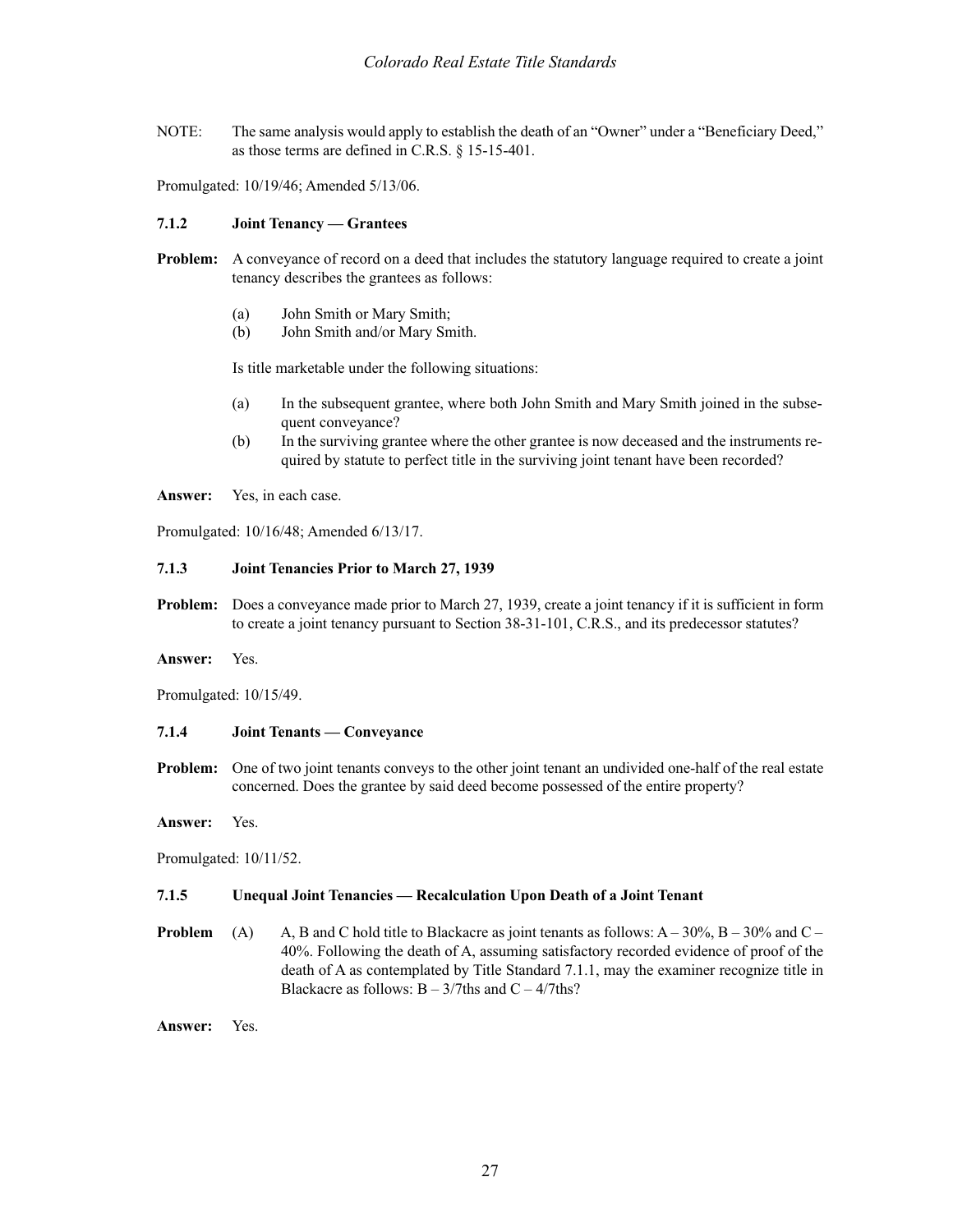**Problem** (B) A, B, C and D hold title to Blackacre as joint tenants as follows:  $A - \frac{1}{2}$ ,  $B - \frac{1}{4}$ ,  $C - \frac{1}{8}$ and  $D - 1/8$ . Following the death of A, assuming satisfactory recorded evidence of proof of the death of A as contemplated by Title Standard 7.1.1, may the examiner recognize title in Blackacre as follows:  $B - \frac{1}{2}$ ,  $C - \frac{1}{4}$ , and  $D - \frac{1}{4}$ ?

#### **Answer:** Yes.

NOTES: C.R.S. § 38-31-101 (6) (c) states, "Upon the death of a joint tenant, the deceased joint tenant's interest is terminated. . . . In the case of two or more surviving joint tenants, their interests shall continue in proportion to their respective interests at the time the joint tenancy was created." Each joint tenant owns an interest in the whole. The deceased joint tenant's interest is not transferred or inherited. The interests of the surviving joint tenants are recalculated in accordance with the statute. The recalculated interests should generally be stated as a fraction, irrespective of how the interests are described in the instrument creating the joint tenancy. The recalculated interests may be converted to percentages or decimals, provided the conversion can be done without rounding any interest. In certain circumstances, applicable law may affect the recalculation contemplated by C.R.S. § 38-31-101(6)(c). *See, e.g.*, C.R.S. § 15-11-803(3)(b) – *Effect of Homicide on Joint Assets*.

> Formula: Calculate total interest of the surviving joint tenants before decedent's death, and then divide the individual interest of each surviving joint tenant before death by this total.

> Problem A - Prior to death of A:  $A - 30\%$ ,  $B - 30\%$  and  $C - 40\%$ .  $B + C = 70\%$ . To determine B's interest following death of A, divide 30 by  $70 = \frac{3}{7}$ ths. To determine C's interest following the death of A, divide 40 by  $70 = 4/7$ ths.

> Problem B – Prior to the death of A:  $A - \frac{1}{2}$ , B –  $\frac{1}{4}$ , C –  $\frac{1}{8}$  and D –  $\frac{1}{8}$ . B+C+D =  $\frac{1}{2}$ . To determine B's interest following the death of A, B holds  $\frac{1}{4} \div \frac{1}{2} = \frac{1}{2}$ . To determine C's and D's interests following the death of A, C and D each hold  $\frac{1}{8} \div \frac{1}{2}$ , so C and D each hold  $\frac{1}{4}$ .

Promulgated: 10/29/11.

## **7.2 Tenants in Common**

#### **7.2.1 Cotenancy — Grantees**

- **Problem:** A conveyance of record on a form of deed creating a tenancy in common described the grantees as follows:
	- (a) John Smith or Mary Smith;
	- (b) John Smith and/or Mary Smith.

Is title marketable in a subsequent grantee under problem (a) or

(b) where both John Smith and Mary Smith have joined in a subsequent conveyance?

**Answer:** Yes in both cases.

Promulgated: 10/16/48; Amended 6/13/17.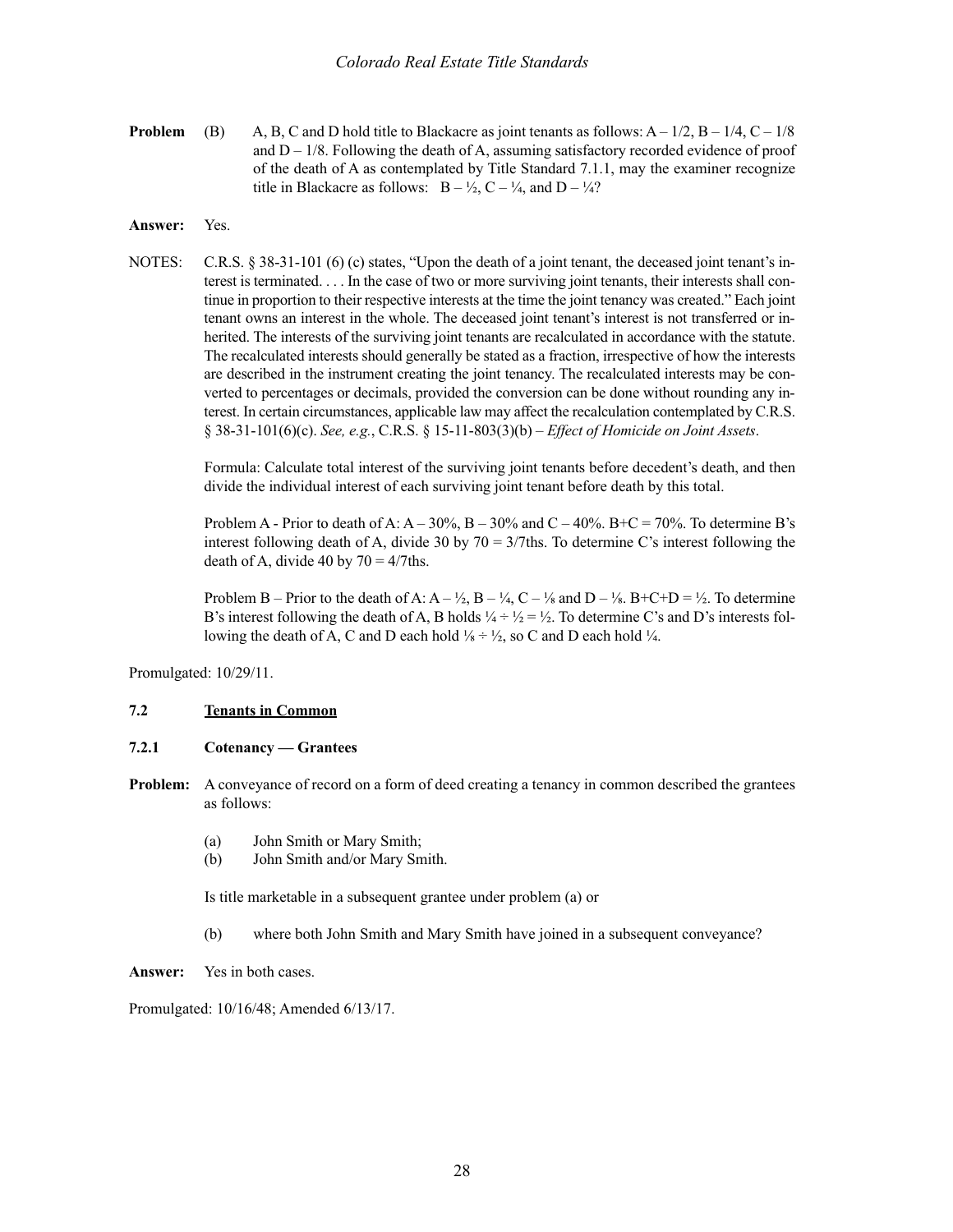## **VIII. LEGAL DESCRIPTIONS**

## **8.1 Generally**

## **8.1.1 Description of Property — Formerly in Arapahoe County, Now in the City and County of Denver**

**Problem:** Prior to December 1, 1902, property is located in a platted addition in the County of Arapahoe. After December 1, 1902, on which date the City and County of Denver became a political entity including within its borders the said property, a deed is executed and recorded in the City and County of Denver describing said property as being in Arapahoe County. Is title marketable, provided no addition of similar name existed in Arapahoe County at the time of the execution and recording of the deed?

### **Answer:** Yes.

Promulgated: 10/19/46; Amended 4/25/17.

### **8.1.2 Metes and Bounds Descriptions**

- **Problem:** (A) The legal description refers to a railroad or roadway or natural stream or other monument which physically is in existence, although nothing appears of record to establish the location of the existing monument. Is title marketable?
- **Problem:** (B) The legal description refers to a railroad or roadway or natural stream or other monument. The monument is no longer in existence and no evidence appears of record to establish the location of the monument as it existed in the past. A plat or map, prepared and certified by the county surveyor prior to July 6, 1973, in accordance with Section 136-1-7, C.R.S. 1963, is then recorded in the recorder's office and the legal description of the property is amended to include the new description in accordance with the map or plat made by the county surveyor. Is title marketable?
- **Answer:** Yes, in each case.
- NOTE: Section 136-1-7, C.R.S. 1963 was amended by Chapter 407 Session Laws of 1973, limiting the authority of the county surveyor under the statute to the location of a section corner or a quarter section corner. *See* Section 30-10-906, C.R.S.

Promulgated: 6/21/60; Amended: 1/1/87.

## **8.1.3 Description of Property — Formerly in Adams, Boulder, Jefferson or Weld County, Now in The City and County of Broomfield**

- **Problem:** (A) Real estate is located in one of the areas of Adams, Boulder, Jefferson or Weld County which on November 15, 2001 became the political entity of The City and County of Broomfield. On or after that date, a deed is recorded in The City and County of Broomfield describing such real estate as being in the county in which such real estate was located before the formation of The City and County of Broomfield but does not describe such real estate as being in The City and County of Broomfield. Is title marketable?
	- (B) Real estate within a platted subdivision is located in one of the areas of Adams, Boulder, Jefferson or Weld County which on November 15, 2001, became the political entity of The City and County of Broomfield. On or after that date, a deed is recorded in The City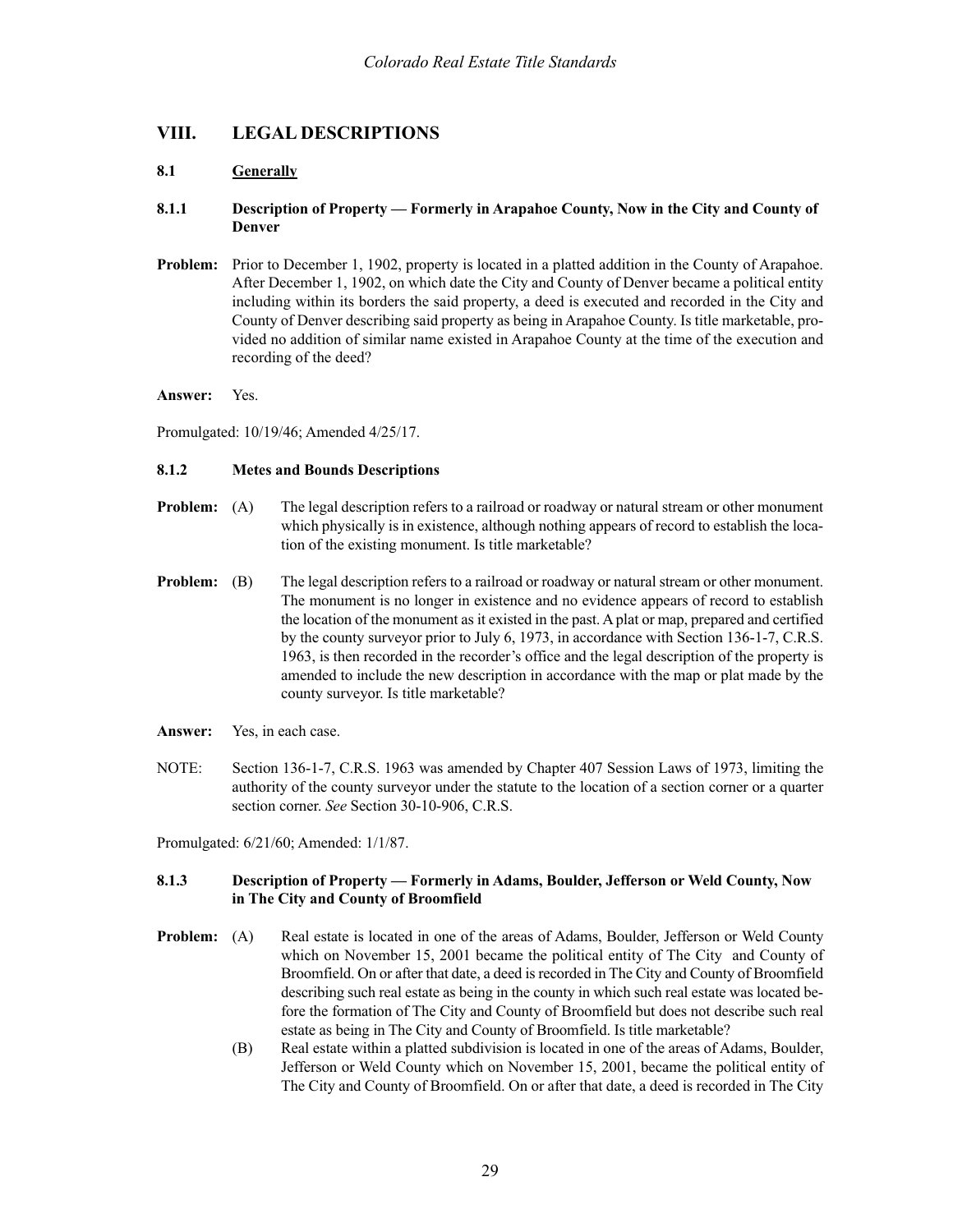and County of Broomfield describing such real estate by reference to the name of such platted subdivision and as being in The City and County of Broomfield. A review of the names of all of the platted subdivisions located in the areas of Adams, Boulder, Jefferson and Weld Counties which became The City and County of Broomfield indicates that there is only one platted subdivision by that name. Is title marketable?

**Answer:** Yes in both cases.

Promulgated: 5/6/00.

## **8.2 Subdivisions**

### **8.2.1 Conveyance by Deed Reference to Vacated Plat**

**Problem:** A tract of ground platted as "X Subdivision" was vacated. No new subdivision of that name was platted thereafter. A conveyance executed by the owner, after the vacating of the plat, purported to convey "Lot 1, Block 2, X Subdivision". Does such conveyance pass title to the land within the exterior boundaries of what had been Lot 1, Block 2, X Subdivision, according to the plat before its vacation?

**Answer:** Yes.

Promulgated: 10/15/55.

### **8.2.2 Description Omitting Part of Name of Addition**

- **Problem:** (A) The records show that an addition was platted as "Title Standards Addition" containing eight blocks numbered from one to eight. Another addition was platted as "Title Standards Addition, Second Filing", containing eight blocks, numbered from nine to sixteen. Another addition was platted as "Title Standards Addition, Third Filing", containing eight blocks, numbered seventeen to twenty-four. A deed in the chain of title described the property conveyed as Lot 15, Block 18, Title Standards Addition. There being no other addition in the county which contains in its title the words "Title Standards", is this description of the property in the deed sufficient to convey Lot 15, Block 18, Title Standards Addition, Third Filing?
- **Problem:** (B) Suppose that in the above problem "Title Standards Addition" contains eight blocks numbered from one to eight, each containing fourteen lots, numbered from one to fourteen. "Title Standards Addition, Third Filing", has eight blocks numbered from one to eight, each containing twenty-four lots, numbered from one to twenty-four. A deed in the chain of title conveys Lot 15, Block 8, Title Standards Addition. There being no other addition in the county which contains in its title the words, "Title Standards", is this description sufficient to convey Lot 15, Block 8, Title Standards Addition, Third Filing?
- **Answer:** Yes, in each case.

Promulgated: 10/19/57.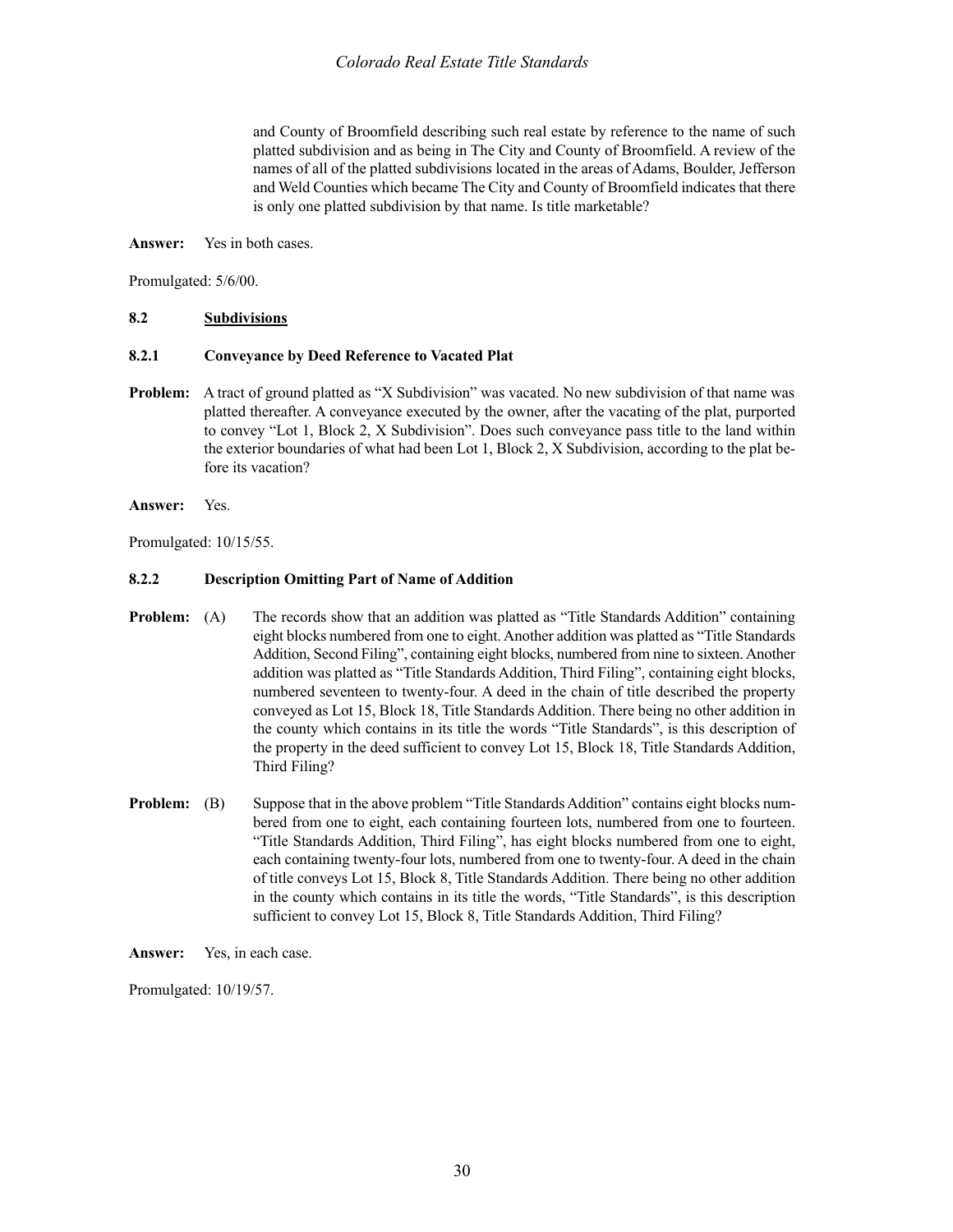## **8.3 Vacated Roads, Streets, and Alleys**

#### **8.3.1 Streets and Alleys — Vacation**

**Problem:** (A) The record reveals the vacation of all or part of a roadway, as defined in Section 43-2-301, C.R.S., which was not originally a portion of a lot or lots included in a platted subdivision. Subsequently, an abutting owner executes and delivers a deed describing only the abutting lot or lots, omitting description of the vacated strip. By the deed, does he convey any portion of the property which he acquired as a result of the vacation?

### Answer: (1) No, as to conveyances effective prior to April 27, 2005.

- (2) Yes, as to conveyances effective on or after April 27, 2005.
- NOTE: (I) HB 05 1195 added Section 38-30-113(1)(d), C.R.S., effective April 27, 2005, to provide that any deed of property conveys the grantor's interest in a vacated street, alley or other right-of-way which adjoins the property, unless the interest is expressly excluded in the deed. SB 17-097 repealed Section 38-30-113(1)(d), C.R.S. and added Section 38-30- 104.5 (effective August 9, 2017). The 2017 bill states that every conveyance or encumbrance of real property is deemed to include the Grantor's interest, if any, in any vacated street, alley, or other right-of-way that adjoins the real property unless the interest is expressly excluded by the terms of the conveyance or encumbrance.
	- (II) SB 07-090 added Section 43-2-302(1)(f), C. R. S., which authorizes a county to provide that title to a vacated roadway shall vest in the owner of the land abutting the vacated roadway, in other owners of land who use the vacated roadway as access to the owners' land or in a legal entity that represents any owners of land who use the vacated roadway as access to the owners' land. Pursuant to this section, the vacation of a roadway does not necessarily cause the title to any portion of the vacated roadway to transfer to adjoining owners. The statutory amendment does not alter the result stated in Title Standard 8.3.1(A) because it only addresses the portion of the property acquired as a result of the vacation, if any. However, it should not be presumed that any property was acquired. In the case of vacation of a county roadway effective on or after September 1, 2007, it is necessary to consult the resolution of the board of county commissioners approving the vacation to determine the disposition of title to the vacated roadway. (Note II added May 17, 2008).
- **Problem:** (B) The record reveals the vacation of all or part of a roadway, as defined in Section 43-2-301, C.R.S., which was originally a portion of a lot or lots included in a platted subdivision. Is a subsequent description of such lot or lots as designated in the recorded plat, without specifically describing the vacated roadway, sufficient to include the portion of the vacated roadway which was formerly a part of such lot or lots, and which was acquired by the owner of the lot or lots as a result of the vacation?
- **Answer:** Yes. Such description embraces the lot or lots as shown in the recorded plat as the same existed prior to the grant or condemnation of the roadway. Neither Section 38-30-113(1)(d) (repealed effective August 9, 2017), nor Section 38-30-104.5 C.R.S. (effective August 9, 2017) alters this result.
- NOTES: (I) A similar result, both before and after the effective date of Section 38-30-113(1)(d), C.R.S. (repealed effective August 9, 2017), would obtain in the case of a tract described by reference to the government survey (e.g., regular aliquot part or fractional lot of a section, tract or mineral survey parcel), and this result is not changed by Section 38-30- 104.5 C.R.S. (effective August 9, 2017).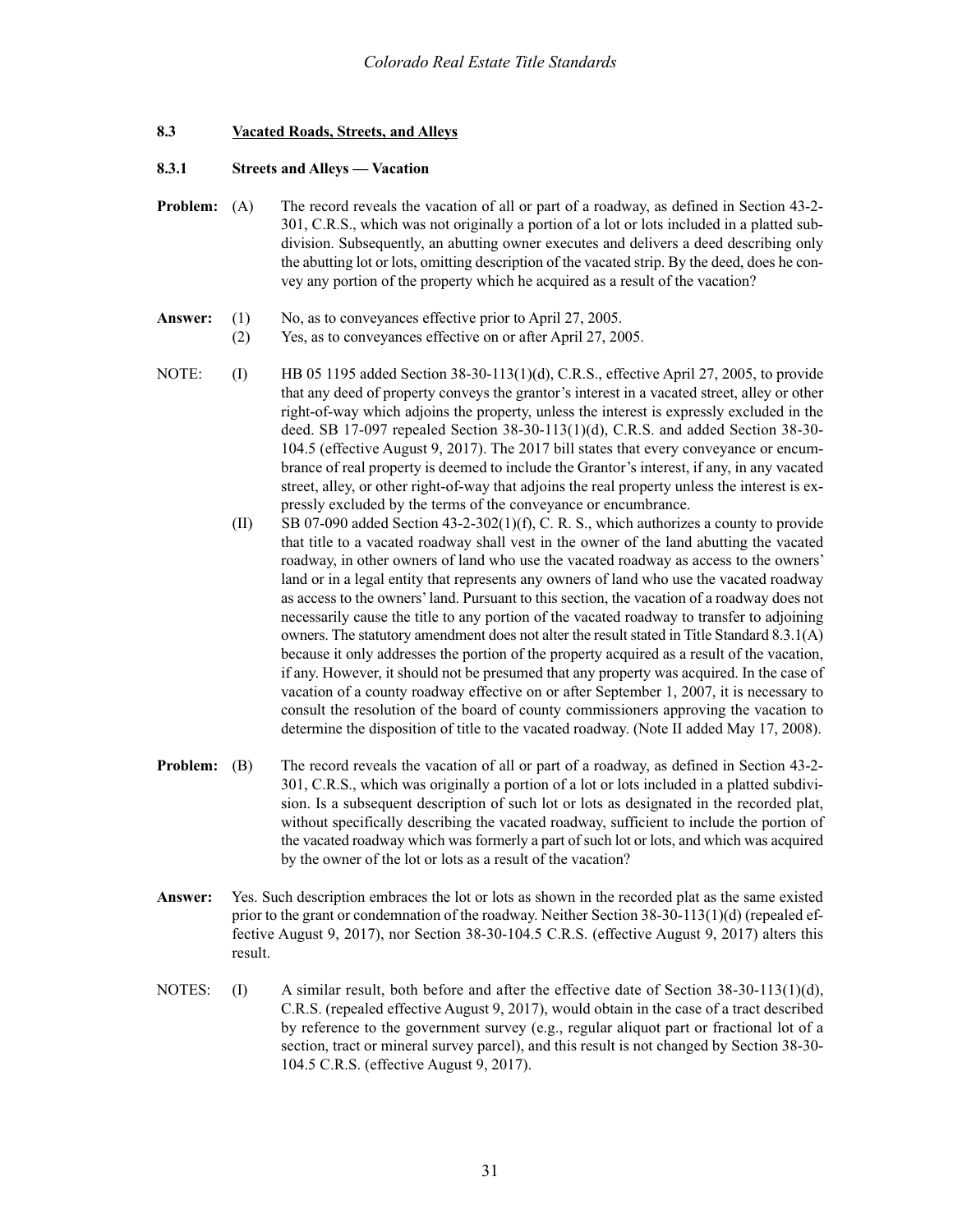(II) SB 07-090 added Section 43-2-302(1)(f), C.R.S., which authorizes a county to provide that title to a vacated roadway shall vest in the owner of the land abutting the vacated roadway, in other owners of land who use the vacated roadway as access to the owners' land or in a legal entity that represents any owners of land who use the vacated roadway as access to the owners' land. Pursuant to this section, the vacation of a roadway does not necessarily cause the title to any portion of the vacated roadway to transfer to adjoining owners. The statutory amendment does not alter the result stated in Title Standard 8.3.1 (B) because it only addresses the portion of the property acquired as a result of the vacation, if any. However, it should not be presumed that any property was acquired. In the case of vacation of a county roadway effective on or after September 1, 2007, it is necessary to consult the resolution of the board of county commissioners approving the vacation to determine the disposition of title to the vacated roadway. (A clarifying revision to Title Standard 8.3.1(B) and this Note II to reflect the impact of SB 07-090 were added May 17, 2008).

Promulgated: 10/19/46; Amended: 1/1/87, 11/12/05, 5/17/08, 4/25/17.

## **8.3.2 Conveyance of Block after Vacation of Alley**

- **Problem:** The record reveals the vacation of an alley originally platted and running through a block, and that title to the block was held as a unit at the time of the alley vacation.
	- (A) Does conveyance of the block (i.e. "Block X" or "All of Block X"), without mention of the vacated alley, convey such vacated alley?
	- (B) Does conveyance of a fractional portion of the block, or a specific number of feet of the block, convey that portion of the vacated alley within the portion of the block so described?
- **Answer:** Yes, in each case, provided (i) there were no conveyances of individual platted lots within the block prior to April 27, 2005, or (ii) all conveyances of individual platted lots within the block prior to such date expressly included the adjacent portion of the vacated alley.
- NOTES: (1) The fractional portion of a block referred to in subparagraph (B) of the problem means a portion other than platted lots, for example, the North half of Block X, or the West 100 feet of Block X.
	- (2) A block means that portion of a subdivision surrounded by streets or other boundary lines and identified on the plat as a block. Upon vacation of an alley, the block containing the vacated alley is considered a unit, as if no alley had previously been dedicated.
	- (3) If conveyances of individual lots, or portions thereof, were made prior to April 27, 2005, without describing the lot owner's interest in the portion of the vacated alley adjacent to the lot or portion thereof conveyed, see Title Standard 8.3.1.
	- (4) The answer would be the same if the platted lots in the block were held in separate ownership at the time the alley was vacated, and then ownership of all lots comprising the block were assembled into a single ownership, provided all conveyances of individual lots prior to April 27, 2005 included the adjacent portion of the vacated alley.
	- (5) As described in Note 1 to Problem A of Title Standard 8.3.1, Section 38-30-113(1)(d) C.R.S. (effective April 27, 2005) changed the law regarding vacated streets and alleys. Effective August 9, 2017, Section 38-30-113(1)(d) C.R.S. was repealed and replaced by 38-30-104.5 C.R.S. The answer is not altered by the 2017 change.

Promulgated: 10/2/56; Amended 2005, 4/25/17, 10/2/18.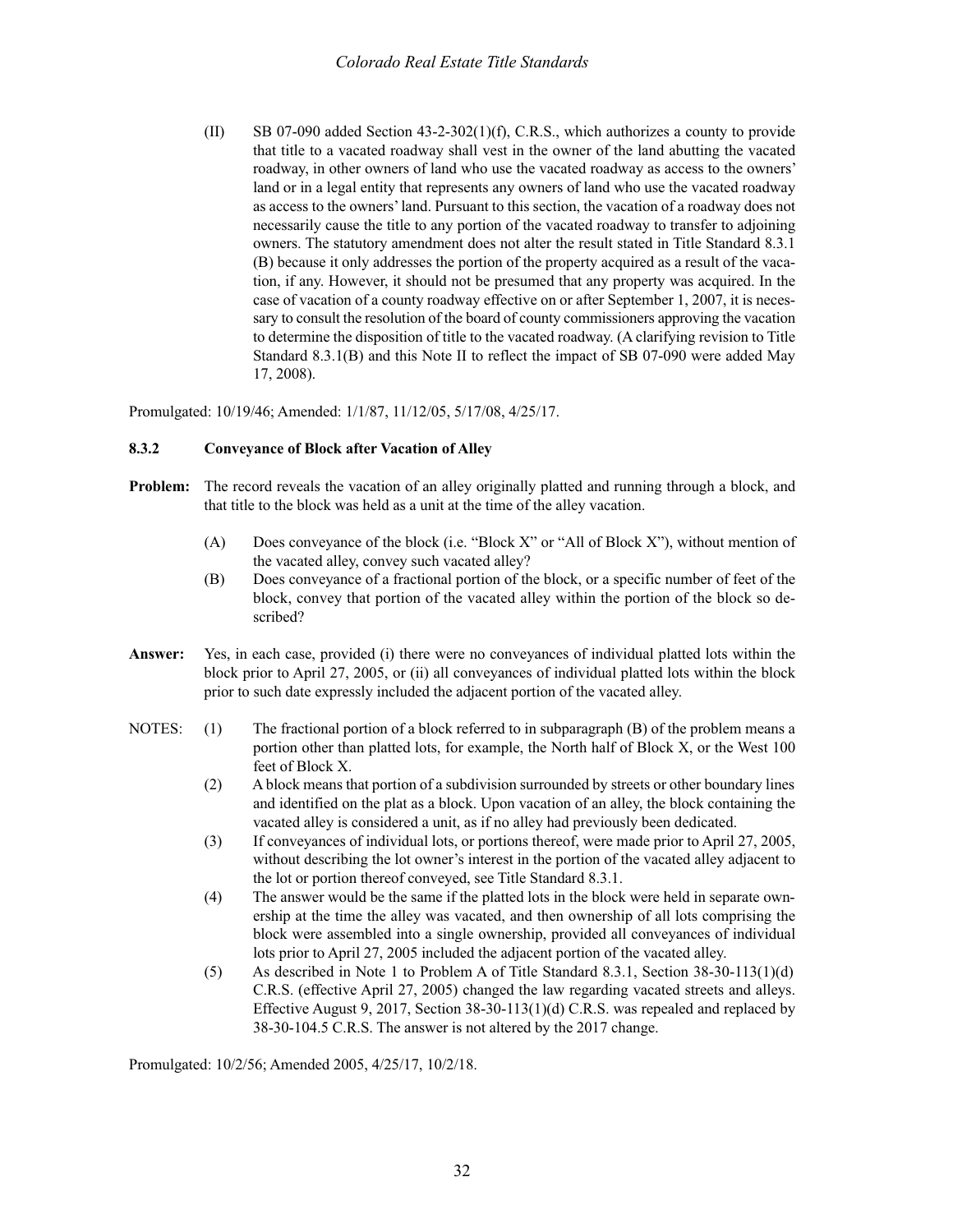## **8.4 Fractional Mineral Interests**

- **Problem:** The real estate records reflect that A owns marketable title in fee simple to Blackacre and there has been no severance of title to the oil, gas, and other minerals from Blackacre. The real estate records contain (1) a deed from A to B describing Blackacre and containing language in the granting clause reserving an undivided 1/2 interest in all oil, gas, and other minerals on, in, and under Blackacre; and (2) a deed from B to C describing Blackacre and containing language in the granting clause reserving an undivided 1/2 interest in all oil, gas, and other minerals on, in, and under Blackacre without any reference to the deed from A to B described in clause (1).
	- (A) After the deed from A to B, does A hold marketable title to an undivided 1/2 interest in all oil, gas, and other minerals on, in, and under Blackacre?

#### **Answer:** Yes.

 (B) After the deed from A to B, does B hold marketable title to an undivided 1/2 interest in all oil, gas, and other minerals on, in, and under Blackacre?

#### **Answer:** Yes.

 (C) After the deed from B to C, does B hold marketable title to an undivided 1/2 interest in all oil, gas, and other minerals on, in, and under Blackacre?

**Answer:** No. See *CAUTION* below.

 (D) After the deed from B to C, does C hold marketable title to an undivided 1/2interest in all oil, gas, and other minerals on, in, and under Blackacre?

**Answer:** Yes. See *CAUTION* below.

#### CAUTION:

 Care should be taken in reviewing instruments reserving or conveying fractional interests in oil, gas, and other minerals on, in, and under a parcel of real property. Questions may arise whether the owner of a fractional interest intends to reserve or convey the entirety, or only a portion, of its interest.

 In the context of reservations, but for the holdings of the courts in the cases cited in the Note below, the reservation in the deed from B to C described in the Problem above could be construed to (i) reserve to B the entirety of the 1/2 interest in all oil, gas, and other minerals on, in, and under Blackacre acquired by B in the deed from A to B, or (ii) reserve to B  $1/2$  of the  $1/2$  interest in all oil, gas, and other minerals on, in, and under Blackacre acquired by B in the deed from A to B, in other words, reserving to B a 1/4 interest in the oil, gas, and other minerals on, in, and under Blackacre.

 While not yet considered by Colorado courts, similar questions may arise in the context of conveyances of fractional interests in oil, gas, and other minerals on, in, and under a parcel of real property: whether the owner of a fractional interest intended to convey its entire interest or a fraction of the fractional interest owned. For example, consider a situation where A owns fee simple title to Blackacre and there has been no prior severance of minerals from Blackacre. The real estate records contain (1) a deed from A to B granting to B a 1/2 interest in all oil, gas, and other minerals on, in, and under Blackacre; and (2) a deed from B to C granting to C a 1/2 interest in all oil, gas, and other minerals on, in, and under Blackacre without any reference to the deed from A to B described in clause (1). Questions may arise as to whether B intended, in the deed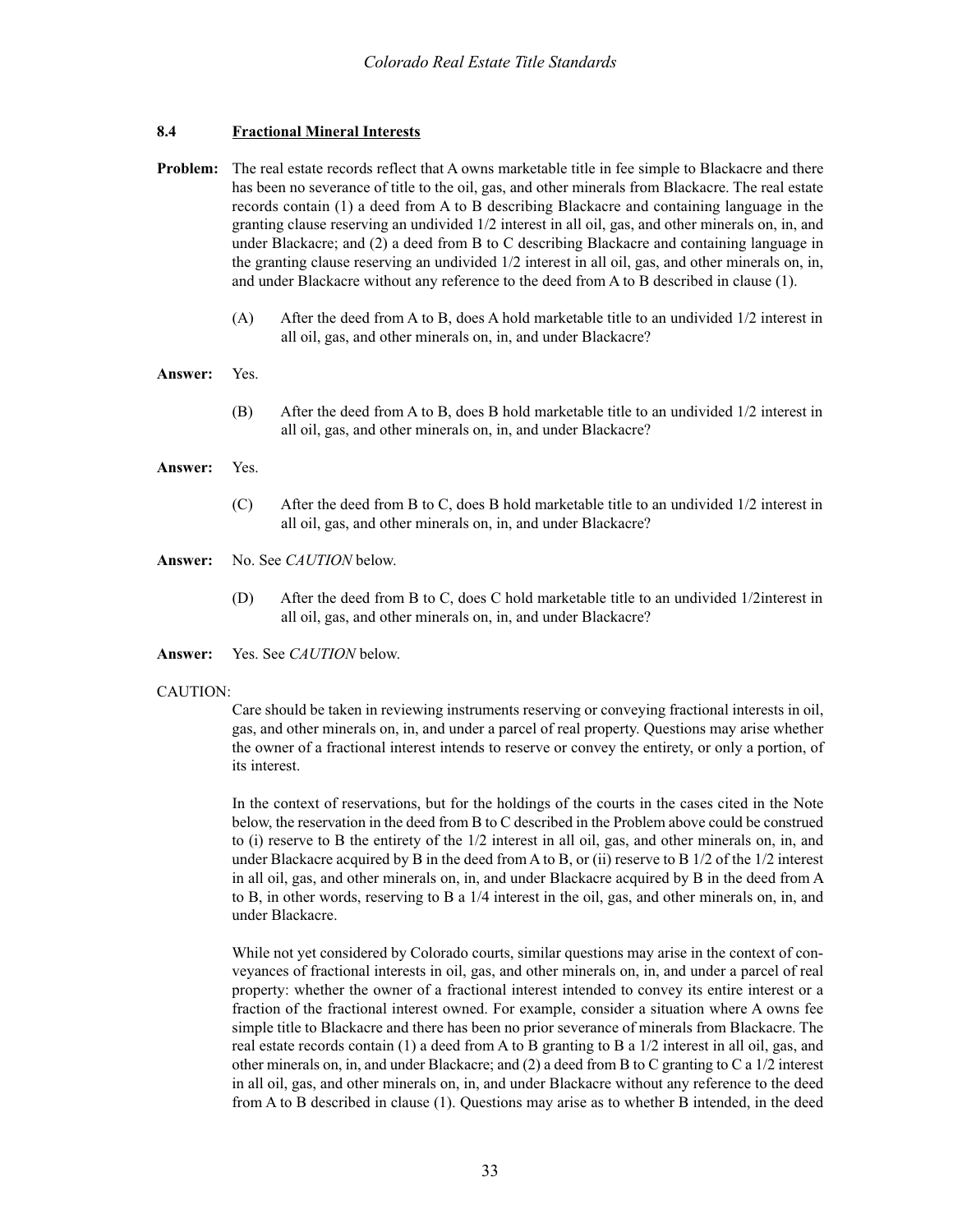from B to C, to convey (i) the entirety of the 1/2 interest in all oil, gas, and minerals on, in, and under Blackacre that B acquired in the deed from A to B or (ii) 1/2 of the 1/2 interest in all oil, gas, and minerals on, in, and under Blackacre that B acquired in the deed from A to B, in other words, a 1/4 interest the oil, gas, and other minerals on, in, and under Blackacre.

NOTE: Under Colorado's recording statute, Section 38-35-109(1) C.R.S., proper recording of documents provides constructive notice of interests affecting title to those persons claiming under the same chain of title who are bound to search for it. *See Collins v. Scott*, 943 P.2d 20 (Colo. App. 1996). However, Colorado courts have not considered the effect of the foregoing on the interpretation of conveyances of fractional interests in mineral estates. Instead, Colorado courts have limited their analyses to the contents of the deed in question, considering extrinsic evidence only if, based on that analysis, the court determines the deed is ambiguous. *See Moeller v. Ferrari Energy, LLC*, 471 P.3d 1258 (Colo. App. 2020); *O'Brien v. Village Land Co.*, 794 P.2d 246 (Colo. 1990); and *Brown v. Kirk*, 257 P.2d 1045 (Colo. 1953). Furthermore, even where both the grantor and grantee have actual knowledge of the severance of a fractional interest in oil, gas, and other minerals from the real property contained in a prior deed in the chain of title to a parcel, absent a finding of ambiguity in the deed between such grantor and grantee, Colorado courts have not considered the prior severance in interpreting the proportion of the mineral interests in, on, and under the property reserved and conveyed in the deed between such grantor and grantee. *See O'Brien*.

> Moreover, in conducting such analysis of the contents of the deed in question, Colorado courts have disregarded any distinction made in the deed between an exception for and a reservation of a fractional interest in mineral rights, finding that the two words are often used interchangeably. *See Moeller* and *Brown*. Additionally, a statement in the deed to the effect that the reservation is made "to the grantors" or similar language has been construed by Colorado courts as both ambiguous and as unambiguous but, in either case, has been held to be insufficient to reserve to the grantor an interest in the minerals. *See Moeller* and *Brown*. The court in *Moeller* determined the deed was ambiguous and, therefore, defaulted to the rule than an ambiguous deed is interpreted against the grantor. The court in Brown, on the other hand, determined that language in the deed describing the reservation and stating "which the parties of the first part reserve" was surplusage.

Promulgated: 12/14/21

## **IX. VARIANCES, INCONSISTENCIES, AND OMISSIONS**

- **9.1 Name or Description of Individual**
- **9.1.1 Names Variances in**
- **Problem:** Are names in birth certificates, death certificates, and marriage certificates within the effect of Section 38-35-116, C.R.S.?
- **Answer:** Yes.

Promulgated: 10/19/46.

#### **9.1.2 Evidence of Change of Name**

**Problem:** A natural person holding title to real property changes, by marriage, dissolution of marriage or otherwise, his or her name from the name in which such title was acquired. How may such person's identity under the new name be shown of record to be the same as the name under which such person holds title in order to make title to such real property marketable?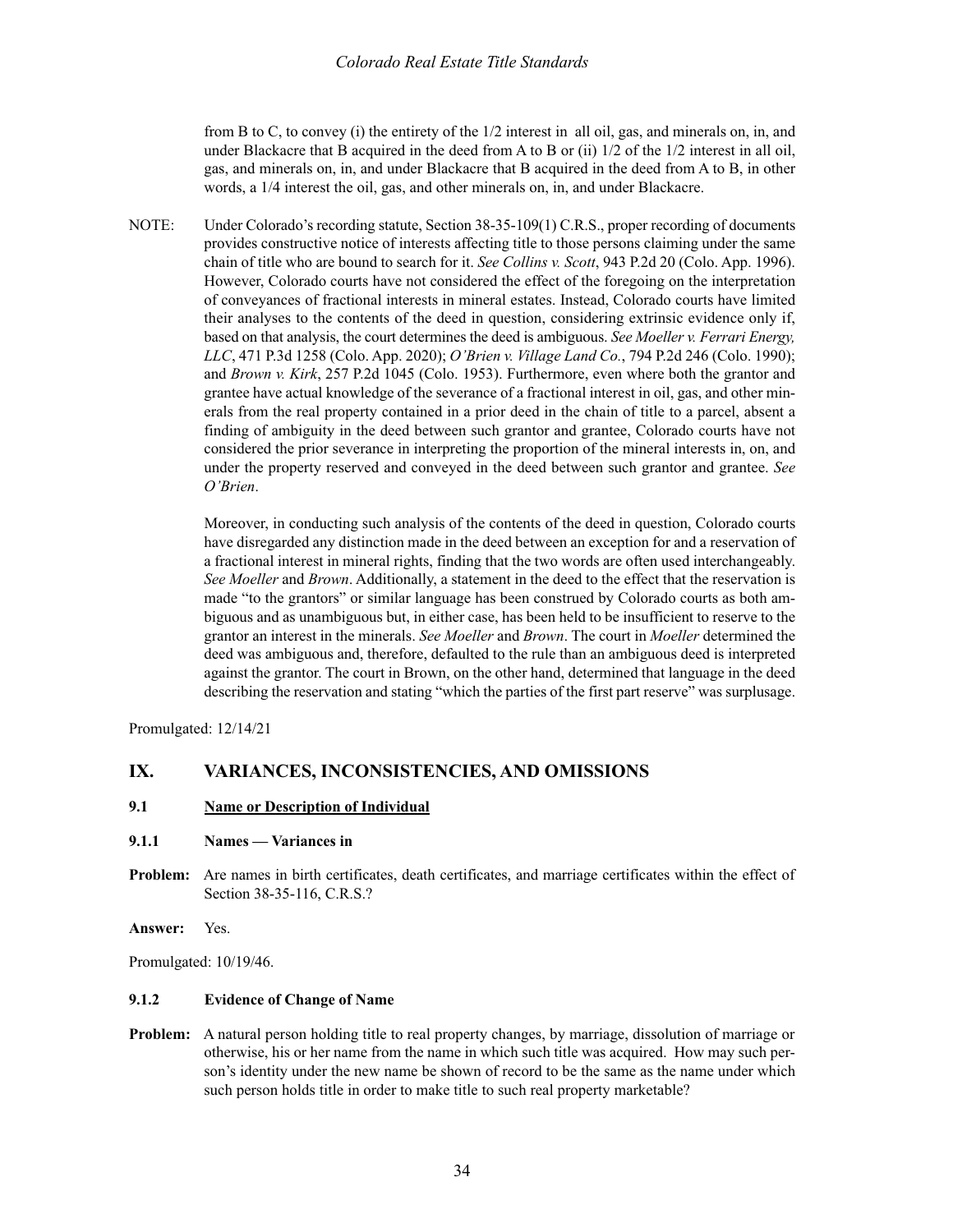- **Answer:** (A) In an instrument executed by such person after such name change and recorded in the county in which such real property is located, stating that the two names refer to the same person (such as "Mary Smith, formerly Mary Jones") in the identification of the grantor in the body of the instrument and in either (1) the signature or (2) the acknowledgment.
	- (B) Pursuant to Section 38-35-107, C.R.S., by a recital showing that the two names refer to the same person, which recital appears in an instrument which has been of record for at least twenty years in the county in which such real property is located.
	- (C) By a certified copy of a government issued document evidencing the name change (such as a court order) recorded in the county in which such real property is located.
	- (D) By an affidavit disclosing the name change, and containing the other information set forth in C.R.S. 38-35-109(5)(b)(I), executed and recorded in accordance with C.R.S. 38- 35-109(5).
- NOTES: Such person, at his or her election, may continue to deal with the real property in the name in which title was acquired, notwithstanding such change of name. For the purpose of this Title Standard, the term "grantor" includes the person holding an interest in the real property affected by the instrument, including a lessor or mortgagor.

#### COMMENT:

 Instruments referred to in Answers (B), (C), and (D) above may be outside of the scope of the search described in Title Standard 1.1.3, but, if found, will have the effect described above.

Promulgated: 10/19/46; Amended 1/1/87, 7/13/96, 4/25/17.

## **9.1.3 Deed to Grantee by Given Name**

**Problem:** Should a title be passed where:

- (A) John Doe and Mary Doe convey their title, which was acquired as "John and Mary Doe"?
- (B) John T. Doe and Mary Doe convey their title which was acquired as "John T. and Mary Doe"?
- **Answer:** Yes, in each case.
- NOTE: If a full middle name is used instead of the initial, for example: John Townsend Doe and Mary Doe convey their title which was acquired as "John Townsend and Mary Doe", the title is not marketable.

Promulgated: 10/16/48; Amended: 1/1/87.

#### **9.1.4 Variance with Respect to Gender**

**Problem:** An instrument by which title was acquired contains one or more personal pronouns indicating a person acquiring title is of a certain sex; a subsequent instrument transferring or encumbering title contains one or more personal pronouns indicating that such person is of a different sex; both instruments have been of record more than eighteen years in the county in which the real estate affected is situated and neither of said instruments has been attacked. Does such variance render the title unmarketable?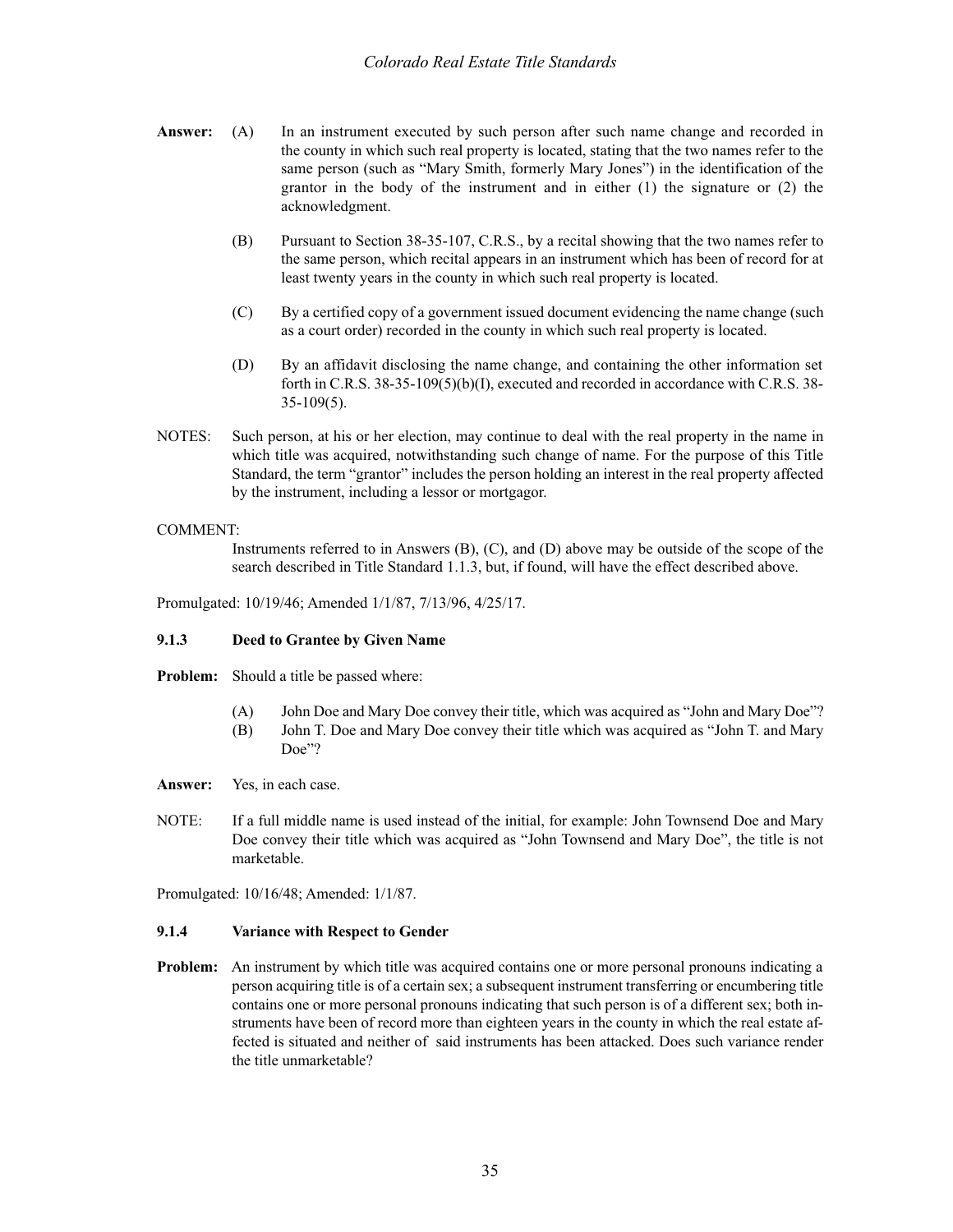## **Answer:** No.

Promulgated: 10/15/49; Amended: 1/1/87.

## **9.2 Acknowledgments**

## **9.2.1 Acknowledgments — Statement of Date of Expiration of Commission**

- **Problem:** Is an acknowledgment defective which was made before a notary public outside of Colorado, if the date of expiration of commission does not appear?
- **Answer:** The acknowledgment should be accepted as sufficient unless the law of the place where the acknowledgment was taken requires a statement of the expiration date of the commission.

Promulgated: 10/19/46.

## **9.2.2 Date of Acknowledgment**

- **Problem:** Are the validity and effect of an acknowledgment impaired by the fact that the date of the acknowledgment, as stated therein, is one that is earlier than the date of the instrument itself or is one that is subsequent to the date when the instrument was recorded, or by the fact that the acknowledgment omits some part or all of the date of the acknowledgment?
- **Answer:** No.

Promulgated: 10/19/46.

## **9.2.3 Defective Notarial Acknowledgment**

## **A. Problem – Mistake in Stating Expiration of Commission:**

- An instrument of record concerns real estate. The notary public, who acts during the period of the notary's commission to affix a certificate of acknowledgment to such instrument, either fails to state thereon the expiration date of the notary's commission or erroneously states thereon a commission expiration date which is prior to the date of acknowledgment. May such a mistake be corrected by any means other than a correction of the original instrument or the procuring of a new instrument?
- **Answer:** Yes. *See* Section 12-55-109, C.R.S. This answer is effective for any mistake in stating the date of the expiration of commission in a notarial certificate executed prior to July 1, 2018. Due to the repeal of Section 12-55-109, C.R.S., *see* Sections 12-55-123, -124, C.R.S., this answer does not apply to any mistake in stating the date of the expiration of commission in a notarial certificate executed on or after July 1, 2018. In such a case, refer to Problem B.

## **B. Problem – Mistake in the Acknowledgment/Defective Acknowledgment:**

 An instrument of record concerns real estate. The notary public, who acts during the period of the notary's commission to affix a certificate of acknowledgment to such instrument, makes a mistake in the certificate, such as (1) omitting to sign or date the certificate, (2) omitting the name of the person signing the instrument, (3) inserting the name of the notary public instead of the name of the person signing the instrument, or (4) omitting the notarial stamp. If title to the property would have been marketable had the certificate been correct when the instrument was originally recorded, is title to the property marketable if the mistake is corrected by  $(x)$  re-recording a corrected instrument in compliance with Title Standard 3.5.3, or (y) recording an affidavit in compliance with C.R.S.  $38-30-136$ , or (z) recording an affidavit in compliance with C.R.S.  $38-35-109(5)(a)(IV)?$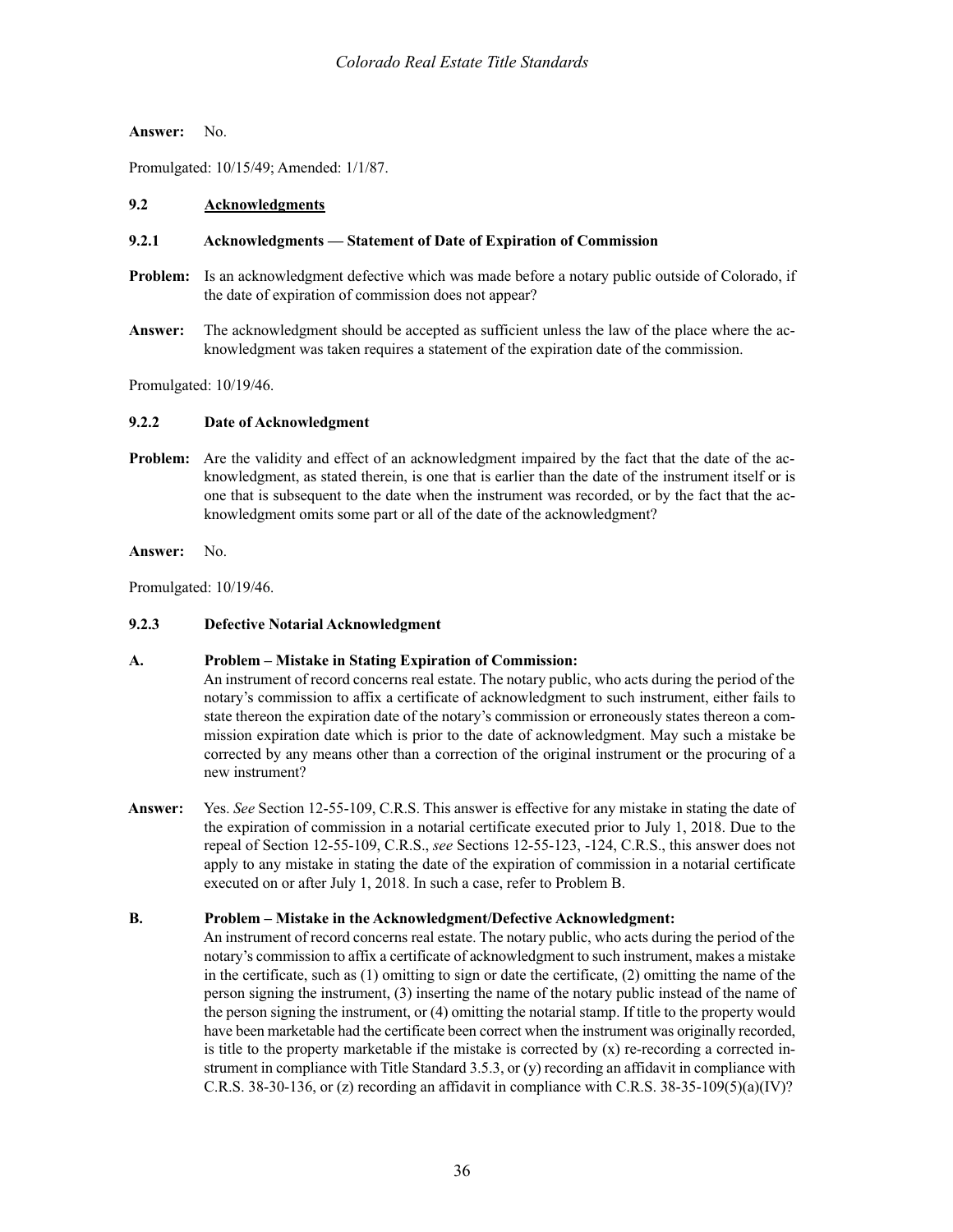## **Answer:** Yes.

Promulgated: 10/19/46; Amended 2/13/18.

## **9.2.4 Notarial Certificate**

**Problem:** A recorded instrument concerning real estate contains a certificate of acknowledgment by a Colorado notary public and the certificate does not contain the name of the county where the acknowledgment was taken. Is title marketable?

## **Answer:** Yes.

NOTE: Since at least April 8, 1947, Colorado notaries public have had authority to authenticate acknowledgments and perform other notarial acts anywhere within the state. Ch. 240, sec. 1, 1947 Colo. Sess. Laws 678. Section 24-21-515(1)(c), C.R.S., effective July 1, 2018, states that any certificate of a notarial act must identify the county in which the notarial act (including taking an acknowledgment) is performed. However, the failure of a notarial officer to meet a requirement specified in Part 5 of Article 21 of Title 24, C.R.S., does not invalidate the notarial act. Section 24-21-526, C.R.S. The Committee has not ascertained any reason the identification of the county in which an acknowledgment is taken in Colorado affects the validity of the instrument or the certificate of acknowledgment. Good practice suggests including the county where the notarial act took place in the certificate to comply with the form of acknowledgment contained in Section 24-21-516 and to facilitate acceptance in other jurisdictions where notary authority may be limited to a particular county.

Promulgated: 10/18/1947; Amended 4/3/2018.

## **9.2.5 Acknowledgment by Attorney-in-Fact**

**Problem:** A conveyance of real estate by B as attorney-in-fact for A is acknowledged as follows: "The foregoing instrument was acknowledged before me this (date inserted) by A by B his attorney-infact", or by "A by B attorney-in-fact". Should such an acknowledgment be accepted as substantial compliance with Section 38-35-101, C.R.S., which provides that the acknowledgment shall be by the attorney-in-fact as such?

## **Answer:** Yes.

NOTE: While the Committee believes the above constitutes a substantial compliance with Section 38- 35-101, C.R.S., and would be liberally construed pursuant to 38-35-101, C.R.S., we suggest that it would be better practice to use the words "by B as attorney-in-fact for A".

Promulgated: 10/19/57.

## **9.2.6 Acknowledgments — Address of Notary**

**Problem:** An instrument was placed of record on or after July 1, 1981. The Colorado notary public whose notarial act appears on such instrument stated thereon neither his nor her business address nor his nor her residence address. Does the absence of the notary's address render unmarketable the title conveyed, encumbered, or affected by the instrument?

## **Answer:** No.

Promulgated: 9/23/81.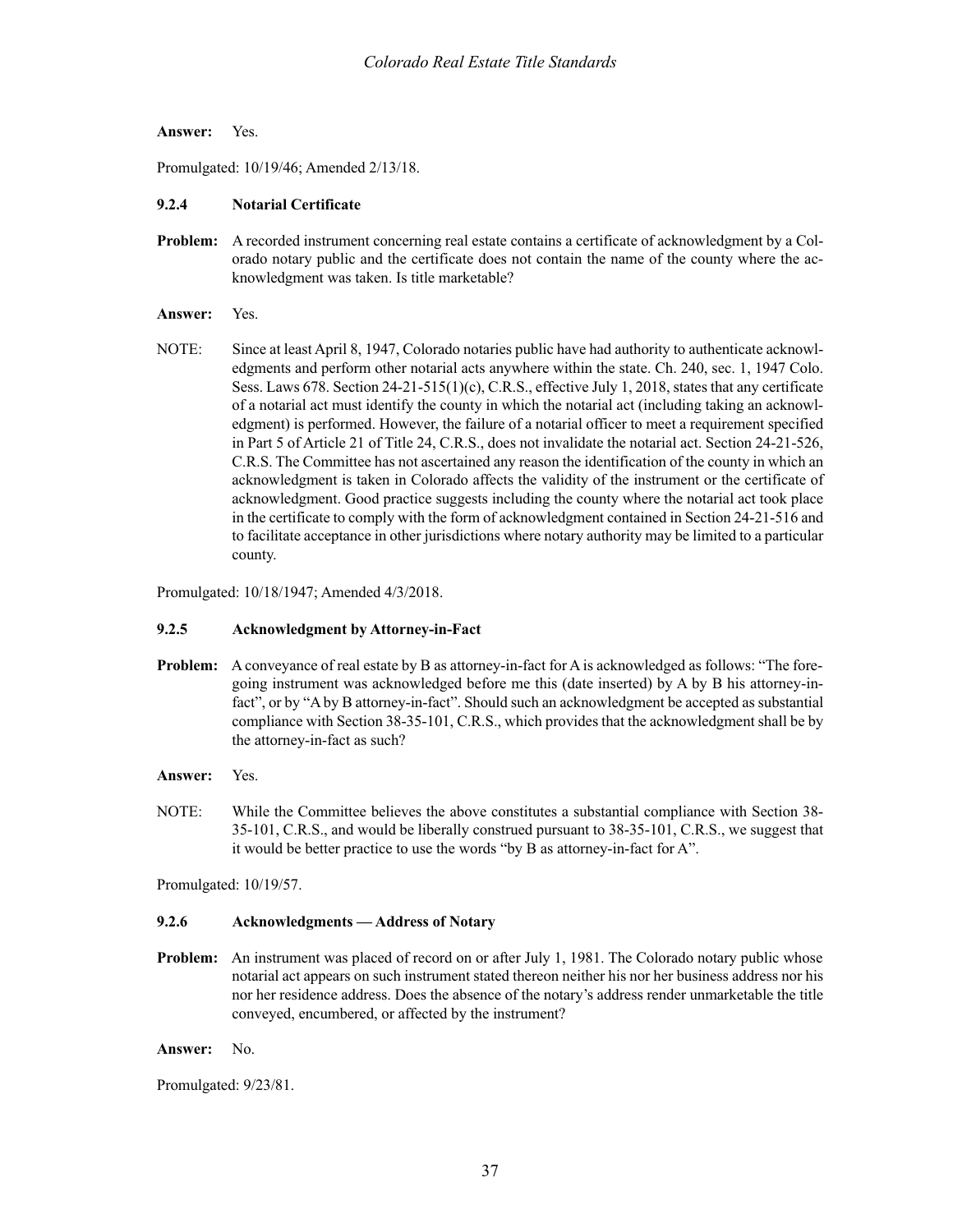### **9.2.7 Scope of Acknowledgment Statute**

**Problem:** The form of acknowledgment contained in Section 38-35-101, C.R.S., refers only to natural persons, persons acting in a representative or official capacity or as an attorney-in-fact and to officers of a corporation as the persons who may be the subject of an acknowledgment. A recorded deed or other instrument relating to or affecting title to real property is acknowledged substantially in accordance with the form of acknowledgment specified in Section 38-35-101, C.R.S., by a person acting on behalf of an entity not specified in such Section (for example, "by [Name of Person] as Manager of ABC LLC, a Colorado limited liability company"). For the purpose of determining marketable title, should such instrument be accepted as prima facie evidence of the matters set forth in subsections (2), (3)(a), (3)(b) and (4) of Section 38-35-101, C.R.S.?

#### **Answer:** Yes.

NOTE: *See* Section 38-34-101, C.R.S., and *Birkby v. Wilson*, 92 Colo. 281, 19 P.2d 490 (1933).

Promulgated: 5/1/97.

### **9.3 Form of Ownership**

### **9.3.1 Joint Tenancy Form of Conveyance to Single Individual**

**Problem:** A deed to a single grantee is prepared on a joint tenancy form of deed. Is title marketable?

**Answer:** Yes.

Promulgated: 10/19/46.

### **9.3.2 Granting and Habendum Clauses Inconsistent with Joint Tenancy**

**Problem:** Declaration of joint tenancy in instrument of conveyance. The granting clause of an instrument of conveyance contains words substantially similar to the following:

> . . . Convey unto the parties of the second part, their heirs and assigns forever "not in tenancy in common but in joint tenancy", or "in joint tenancy".

The habendum clause of such instrument contains words substantially similar to the following:

 . . . To have and to hold the said premises unto the parties of the second part, their heirs and assigns. And the parties of the first part covenant and agree with the parties of the second part, their heirs and assigns, that they are well seized of the premises…and the above bargained premises in the quiet and peaceable possession of the parties of the second part, their heirs and assigns, against all and every person or persons lawfully claiming or to claim the whole or any part thereof, the said parties of the first part shall and will WARRANT and FOREVER DEFEND.

 Has an interest in joint tenancy been created in and to the real estate described in such instrument?

**Answer:** Yes.

Promulgated: 10/19/57.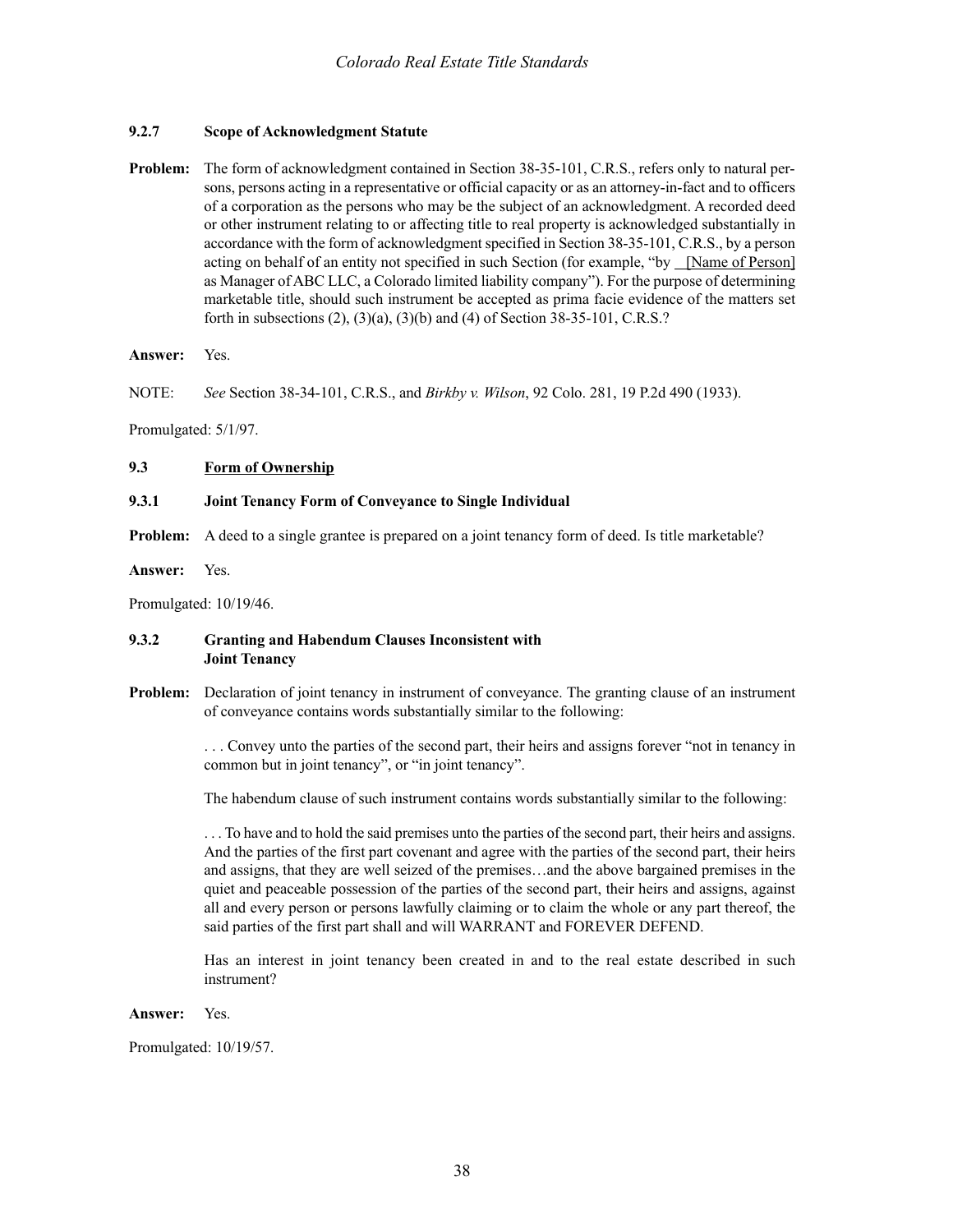## **9.4 Releases**

## **9.4.1 Release of Lien — Re-recorded Encumbrance**

- **Problem:** An encumbrance appears of record followed by a similar instrument, in which it is stated that the latter is given to correct some defect in the former, or which appears from the record to be a rerecording of the former. A release subsequently appears of record releasing one encumbrance, but not describing specifically the other. Is such a release sufficient to release both?
- **Answer:** Yes.
- NOTE: It is considered better practice that the release describe and expressly release both encumbrances.

Promulgated: 10/19/46.

### **9.4.2 Release of Lien — Errors in Recitals**

- **Problem:** If a release of an encumbrance contains errors in its recitals as to date of record, or book or page of record, or date or parties to such encumbrance, is such release sufficient?
- **Answer:** If there is sufficient correct data given in such release to identify reasonably the encumbrance intended to be released, it should be approved.

Promulgated: 10/19/46.

## **9.5 Revenue Stamps and Documentary Fee**

### **9.5.1 Revenue Stamps and Documentary Fee Notation**

- **Problem:** What is the effect of lack of revenue stamps or the state documentary fee notation on a deed?
- **Answer:** The omission of revenue stamps or the state documentary fee notation on a deed does not affect the marketability of the title.

#### COMMENT:

 *See*, however, Sections 15-11-202(1)(a)(I) and 15-12-714(2), C.R.S.

Promulgated: 10/19/46; Amended: 1/1/87.

## **9.6 Name or Description of Entity**

### **9.6.1 Partnership Registered as a Limited Liability Partnership or as a Limited Liability Limited Partnership**

- **Problem:** A general partnership or limited partnership holding title to real property in its partnership name has subsequently registered, pursuant to Section 7-60-144, C.R.S., as a registered limited liability partnership or as a registered limited liability limited partnership. How may such a partnership's identity as a registered limited liability partnership or as a registered limited liability limited partnership be shown of record to be the same as the name under which such partnership holds title to make title to such real property marketable?
- **Answer:** (A) In an instrument executed by the partnership in its registered name and recorded in the county in which such real property is located, by a recital showing that the two names refer to the same entity (such as "ABC LLP, formerly ABC Partnership") in either (i) the acknowledgment or (ii) both the body and the signature of the instrument.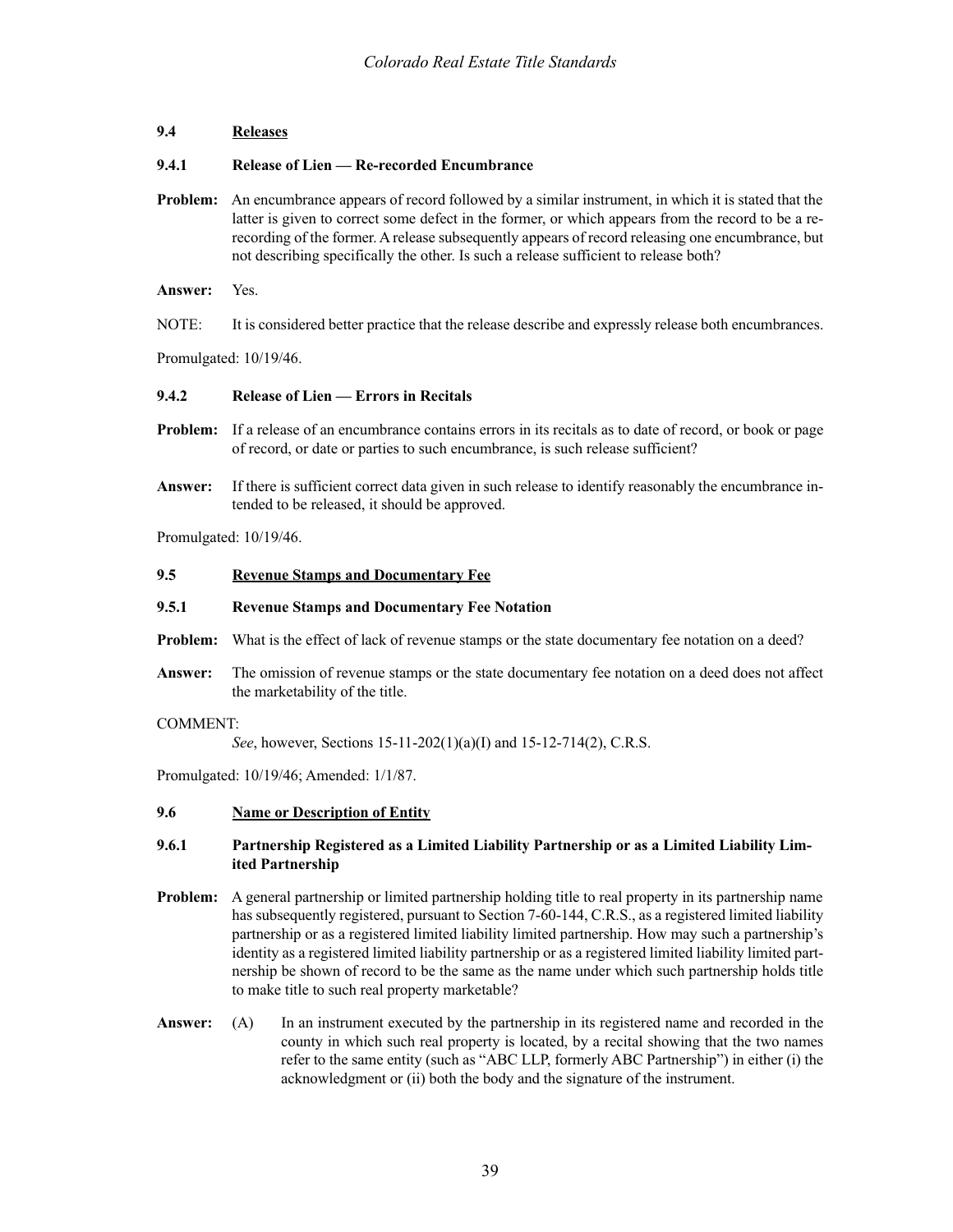- (B) Pursuant to Section 38-35-107, C.R.S., by a recital showing that the two names refer to the same entity, which recital appears in either the body or the signature of an instrument which has been of record for at least twenty years in the county in which such real property is located.
- (C) By one of the following documents which has been recorded in the county in which such real property is located: (i) the registration statement filed with the Secretary of State pursuant to Section 7-60-144, C.R.S., or (ii) a document issued by the Secretary of State evidencing such registration.

## COMMENT:

 The instruments referred to above may be outside the scope of the search described in the Title Standard 1.1.3, but, if found, will have the effect described above.

Promulgated: 7/13/96.

## **9.6.2 Conversion or Merger of Entities**

- **Problem:** Several Colorado statutes provide that certain types of entities may convert to a different type of entity or merge with the same or a different type of entity. If, pursuant to any Colorado statute which provides for such conversion or merger and for filing evidence of such conversion or merger with the Colorado Secretary of State, an entity holding title to real property converts from the type of entity in which such title was acquired to another type of entity or merges with the same or another type of entity, what document or documents should be recorded to evidence such conversion or merger?
- **Answer:** One of the following should be recorded in the county in which such real property is located: (i) the document filed with the Secretary of State evidencing such conversion or merger and containing evidence of such filing, or (ii) any document issued by the Secretary of State evidencing such conversion or merger.

Promulgated: 7/13/96.

## **X. RELEASES**

## **10.1 Inheritance Tax**

- **10.1.1 Inheritance Tax Release Joint Tenancy**
- **Problem:** A and B held title to Whiteacre in joint tenancy. Upon A's death, an inheritance tax release described an undivided one-half interest in Whiteacre. Was such description sufficient to release the lien for inheritance tax on A's interest?
- **Answer:** No. The release should have recited the correct interest of A, as for example, "Whiteacre held in joint tenancy with B." (*See* Standard No. 10.1.2).

Promulgated: 10/16/48.

#### **10.1.2 Death of Owner — Release of Colorado Inheritance or Estate Tax Liens**

**Problem:** The chain of title reveals the death of an owner of an interest in real property. Under what circumstances must a release from the Colorado Department of Revenue be recorded in order to free the property from the lien of Colorado inheritance or estate taxes?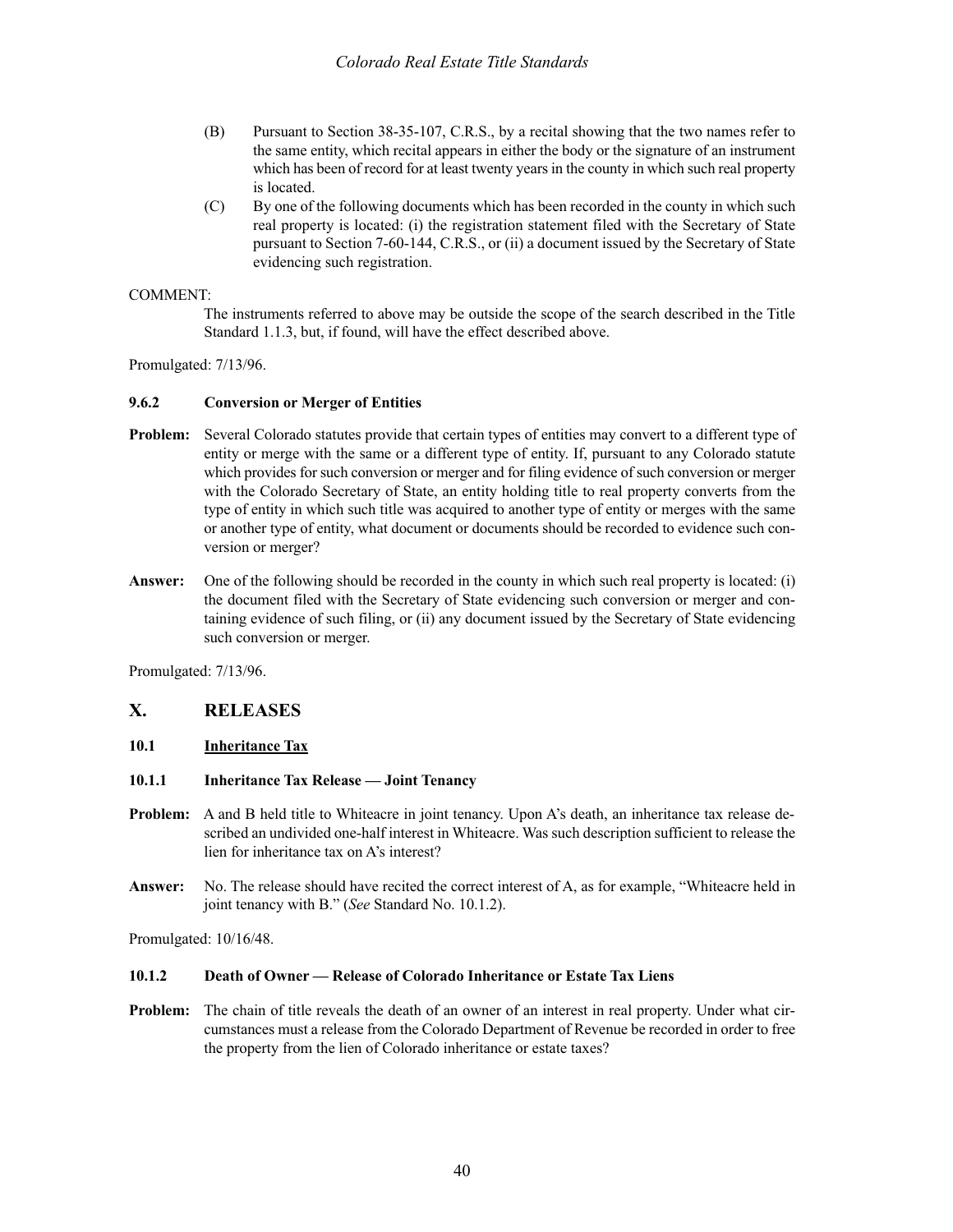- **Answer:** (A) If death occurred on or before December 31, 1979, a release of the inheritance tax lien must be recorded if fewer than 15 years have elapsed since the date of death.
	- (B) If death occurred on or after January 1, 1980, but before July 1, 1980, a release of the Colorado estate tax lien must be recorded if fewer than 10 years have elapsed since the date of death.
	- (C) If death occurred on or after July 1, 1980, no Colorado inheritance or estate tax lien is created; no release is required.

Promulgated: 10/19/46; Amended: 1/1/87.

#### **10.2 Mortgages and Deeds of Trust**

#### **10.2.1 Assignment of Rents — Release**

- **Problem:** When there has been a release of an encumbrance securing a debt for which an assignment of rents has been given as additional security, is it necessary to procure a separate release of the assignment of rents?
- **Answer:** No, when the assignment provides that any release of the encumbrance shall operate as a release of the assignment, or where it appears from either instrument that the rental assignment is given as additional security for the debt secured by the encumbrance.
- NOTE: In preparing a rental assignment, it is good practice to insert a provision substantially to the effect that a release of the encumbrance securing the debt for which the assignment is additional security shall operate as a release of the rental assignment.

Promulgated: 10/19/46.

#### **10.2.2 Releases**

- **Problem:** A release of an encumbrance recites that the indebtedness secured thereby has been paid and that the encumbrance is fully released. The release contains sufficient correct data to identify reasonably the encumbrance intended to be released, and purports to release all right, title and interest in the property described in the encumbrance. Is the encumbrance fully released if:
	- (A) The legal description of the property in the release omits some portion of the property described in the encumbrance?
	- (B) The legal description in the release is so defective that it would be inadequate in a conveyance?
	- (C) If a space in the release intended for a legal description is left blank?

**Answer:** Yes, in each case.

Promulgated: 10/16/54.

#### **10.2.3 Releases of Deeds of Trust — Execution by Deputy Public Trustee**

**Problem:** A release of a deed of trust to a public trustee was executed by the deputy public trustee who signed and acknowledged the release in his own name as a deputy public trustee and not in the name of the public trustee by him as deputy. The release recited that the person executing it remised, released and quit claimed all the right, title and interest which he had in and to the real estate. It also recited that the trust deed was to be considered as fully and absolutely released, canceled and forever discharged. Is such release to be accepted as releasing the deed of trust in the same way that it would if executed by the public trustee himself?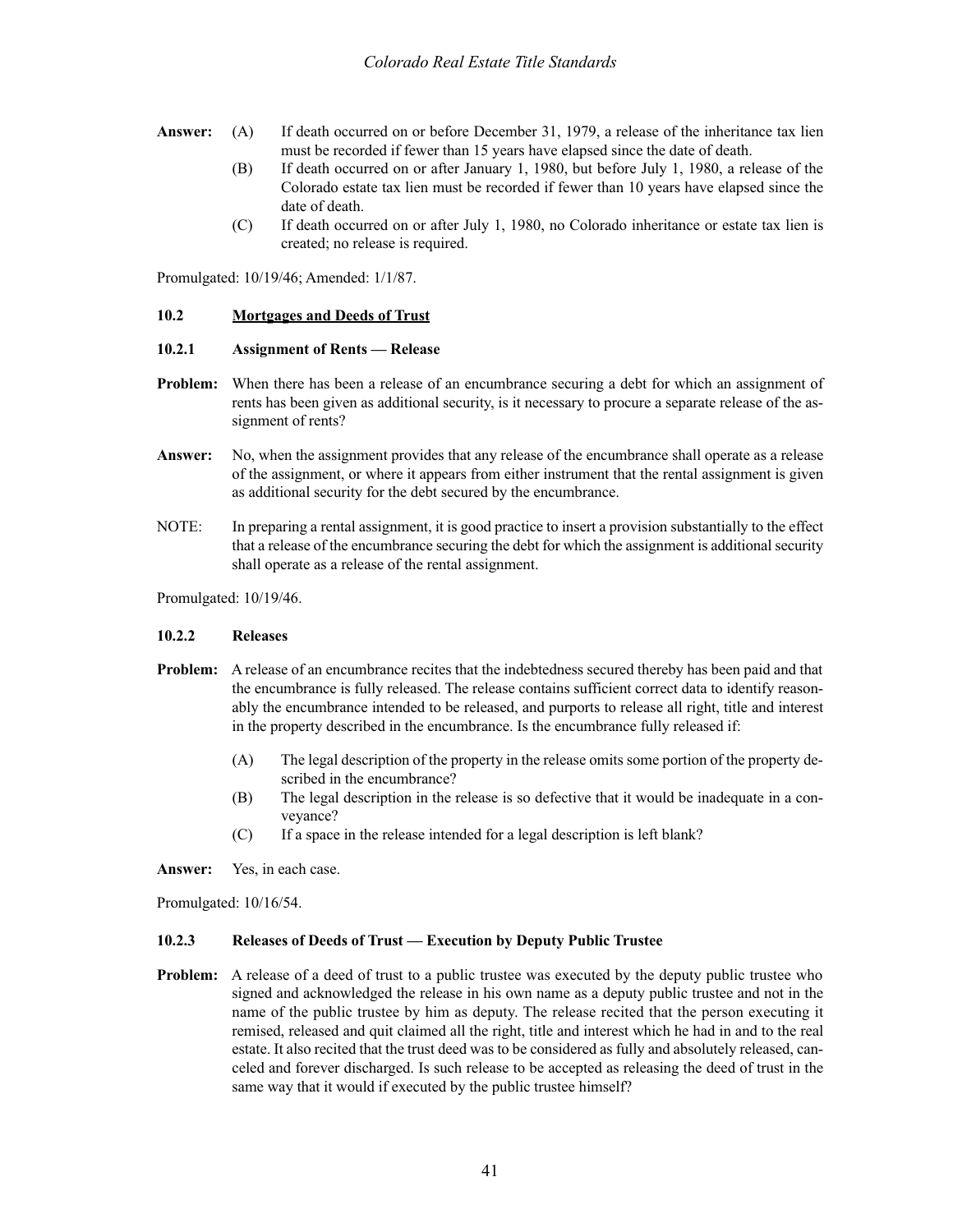### **Answer:** Yes.

Promulgated: 10/2/56.

### **10.3 Miscellaneous**

#### **10.3.1 Attachments and Levies — Release**

**Problem:** Does an unreleased attachment or levy on execution which has been of record for more than six years, the abstract showing no proceedings for sale thereunder, constitute a cloud on title?

**Answer:** No.

Promulgated: 10/19/46.

### **10.3.2 Sidewalk Certificates**

**Problem:** An unreleased sidewalk certificate has remained of record for more than 15 years subsequent to the due date thereof. Should an attorney render an opinion showing the title free and clear of such sidewalk certificate?

**Answer:** Yes.

NOTE: The above problem does not refer to tax sales certificates based on special assessments for sidewalk improvement taxes, but refers only to those certificates issued under Sec. 54 of the Denver Charter.

Promulgated: 10/14/50.

## **XI. DECEDENTS' ESTATES**

## **11.1 Transfers of Decedents' Property, Generally**

## **11.1.1 Release of Deed of Trust — Request for in Decedent's Estate**

**Problem:** If the request to execute a release of a trust deed is signed by the legal representative of a deceased beneficiary or deceased assignee of the beneficiary, should letters testamentary or of administration issued to such representative be required to be placed of record?

**Answer:** No.

Promulgated: 10/19/46.

#### **11.1.2 Decedents' Estates — Transfer of Title, Release of Encumbrances**

**Problem:** What is the effect of a deed conveying real estate to the "Estate of John Smith, Deceased"? After such a deed, how must a marketable title be conveyed? What is the effect of a mortgage to, a deed of trust securing a note payable to, or a lien in favor of "Estate of John Smith, Deceased"? How can such a lien or encumbrance be released?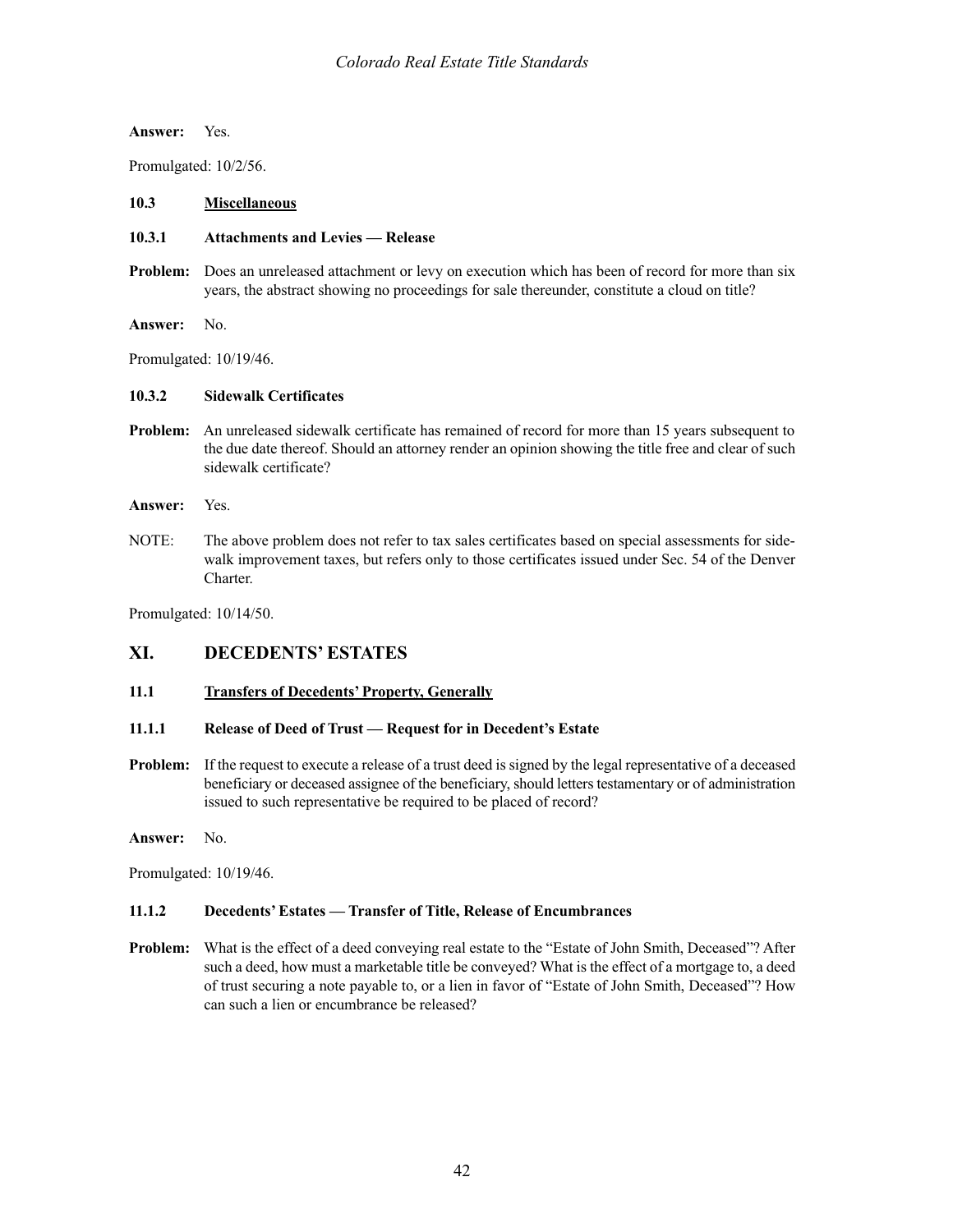**Answer:** There is no such entity as the "Estate of" a named person; therefore, a deed purporting to convey real estate naming as the only grantee "Estate of John Smith, Deceased," is inadequate, because it names no grantee capable of taking title. In such case a deed should be obtained from the grantor or his successors in title, and, in order to obtain possible equitable interests, a deed also should be obtained from each person who might have obtained some interest in the real estate if the conveyance had been valid.

> The same strictness does not apply to an indebtedness secured by a lien or encumbrance. A promissory note payable to "The Estate of John Smith, Deceased," is valid and is payable to the executors or administrators of the estate, and the lien securing such an indebtedness is valid. A release of the encumbrance is sufficient if signed by the executor or administrator of the estate, or, if the estate has been closed, by the legatee or heir to whom the indebtedness has passed. A release of a deed of trust with the request therefor signed by such executor, administrator, legatee, or heir is sufficient. (8 C.J. 171-172, n. 19; 10 C.J.S. 573, n. 3)

Promulgated: 10/19/46.

#### **11.1.3 Decedents' Estates — Acquisition of Title through Foreclosure**

**Problem:** The personal representative acquires title by foreclosure of an encumbrance owned by the decedent at the time of death, or by deed in lieu of foreclosure.

Can the personal representative convey good title without obtaining a court order?

 Will the same rule apply if the encumbrance is made directly to the personal representative after the death of the decedent?

**Answer:** Yes, in each case.

Promulgated: 10/19/46.

## **11.1.4 Statutory Sale of Real Estate — Necessity of Recording Letters**

- **Problem:** Where, under the law in effect prior to the adoption of the Colorado Probate Code, real estate was sold or mortgaged in a statutory proceeding by a personal representative of an estate appointed by a Colorado court and the certified copy on record of order of the court directing, approving or confirming the sale or mortgage, names the personal representative and the capacity in which he acts, need a certified copy of his letters of appointment be filed for record?
- **Answer:** No.

Promulgated: 10/19/46; Amended: 1/1/87.

#### **11.1.5 Informal or Formal Appointment of Local Personal Representative**

- **Problem:** Does a local personal representative appointed under informal proceedings have the same powers to convey title to Colorado real estate as one appointed under formal proceedings?
- **Answer:** Yes.

#### CAUTION:

The powers of any personal representative may be limited in the letters of appointment.

Promulgated: 4/23/77.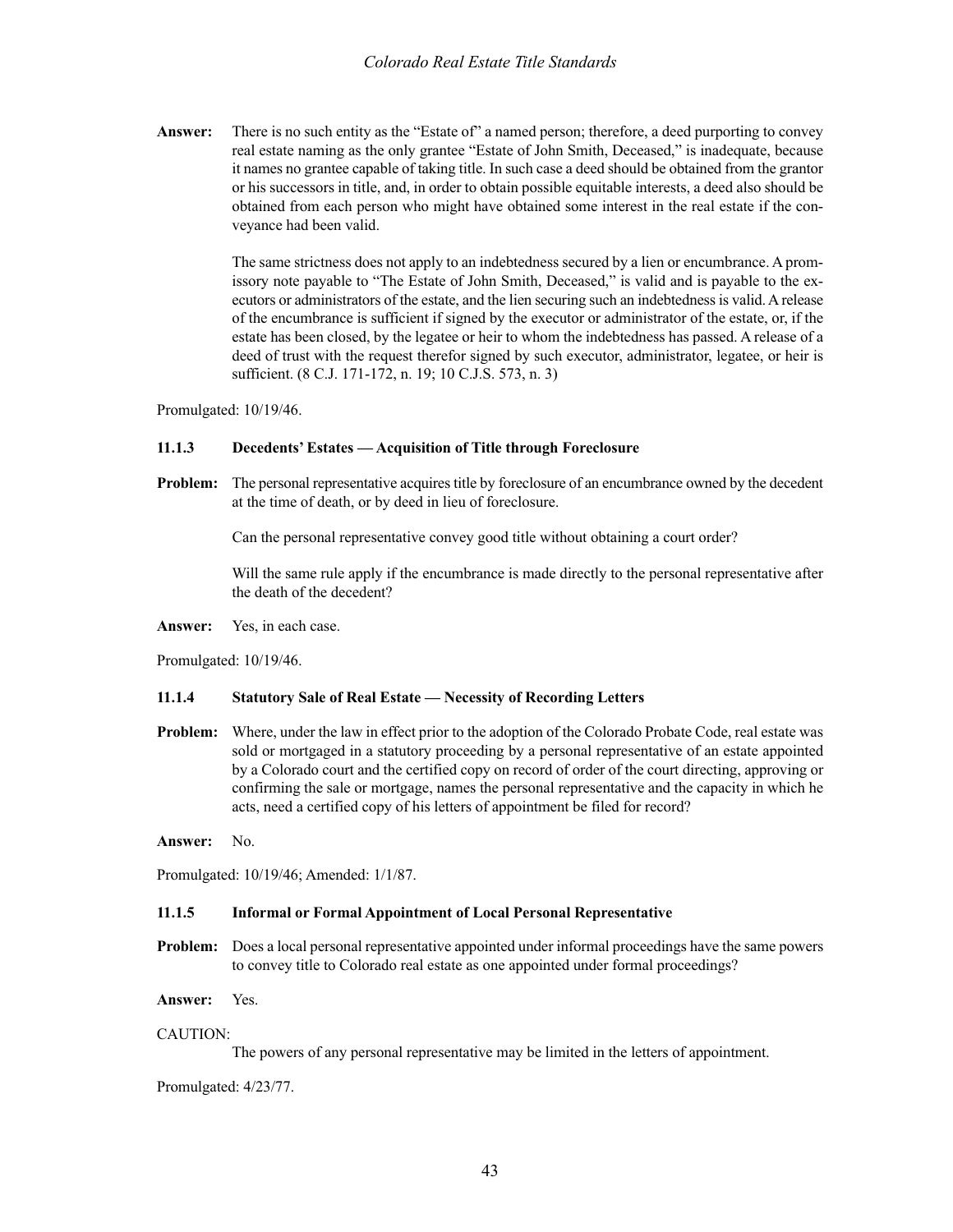#### **11.1.6 Documents for Distribution by Personal Representative**

- **Problem:** What documents should be recorded to confirm title to Colorado real estate from either a local or foreign personal representative in distribution to the heirs in an intestate estate or to the devisees under a will?
- **Answer:** (A) Copy of local or foreign letters of appointment certified by a Colorado court.

CAUTION:

The powers of any personal representative may be limited in the letters of appointment.

- (B) Deed of distribution from personal representative, which is not in conflict with restrictions, if any, on his powers, as recited in recorded court order, if any, or in the letters.
- (C) Release of Colorado Estate or Inheritance Tax Lien, if applicable.

Promulgated: 4/23/77.

#### **11.1.7 Order Necessary to Vest Marketable Title in Distributees (Under Colorado Probate Code)**

- **Problem:** (A) To vest title in a distributee, free from the rights of all persons interested in the estate to recover the property in case of an improper distribution, is it necessary to record a certified copy of a court order supporting the deed of distribution?
- **Answer:** Yes.
- **Problem:** (B) Is such order required to vest marketable title in a purchaser for value from or a lender to such distributee?
- **Answer:** No.
- **Problem:** (C) Is such order required to vest marketable title in a purchaser for value from or a lender to a transferee from such distributee?
- **Answer:** No.
- NOTE: (A) The statutory definition of a distributee (Section 15-10-201(15), C.R.S.) includes persons taking a spousal election (Title 15, Article 11, Part 2, C.R.S.), exempt property (Section 15-11-403, C.R.S.) and a family allowance (Section 15-11-404, C.R.S.).
	- (B) There is ample authority in the Probate Code such as Sections 15-10-302, 15-12-105, and 15-12-107, C.R.S. — for orders in informal proceedings to authorize, or to confirm, conveyance.

#### COMMENT:

 The different answers are required because Section 15-12-910, C.R.S. gives a distributee limited power to transfer title free from the possibility of attack by persons interested in the estate, to two classes of persons only: a purchaser for value, or a lender.

 A transferee from a distributee has the same power with respect to a purchaser for value or a lender.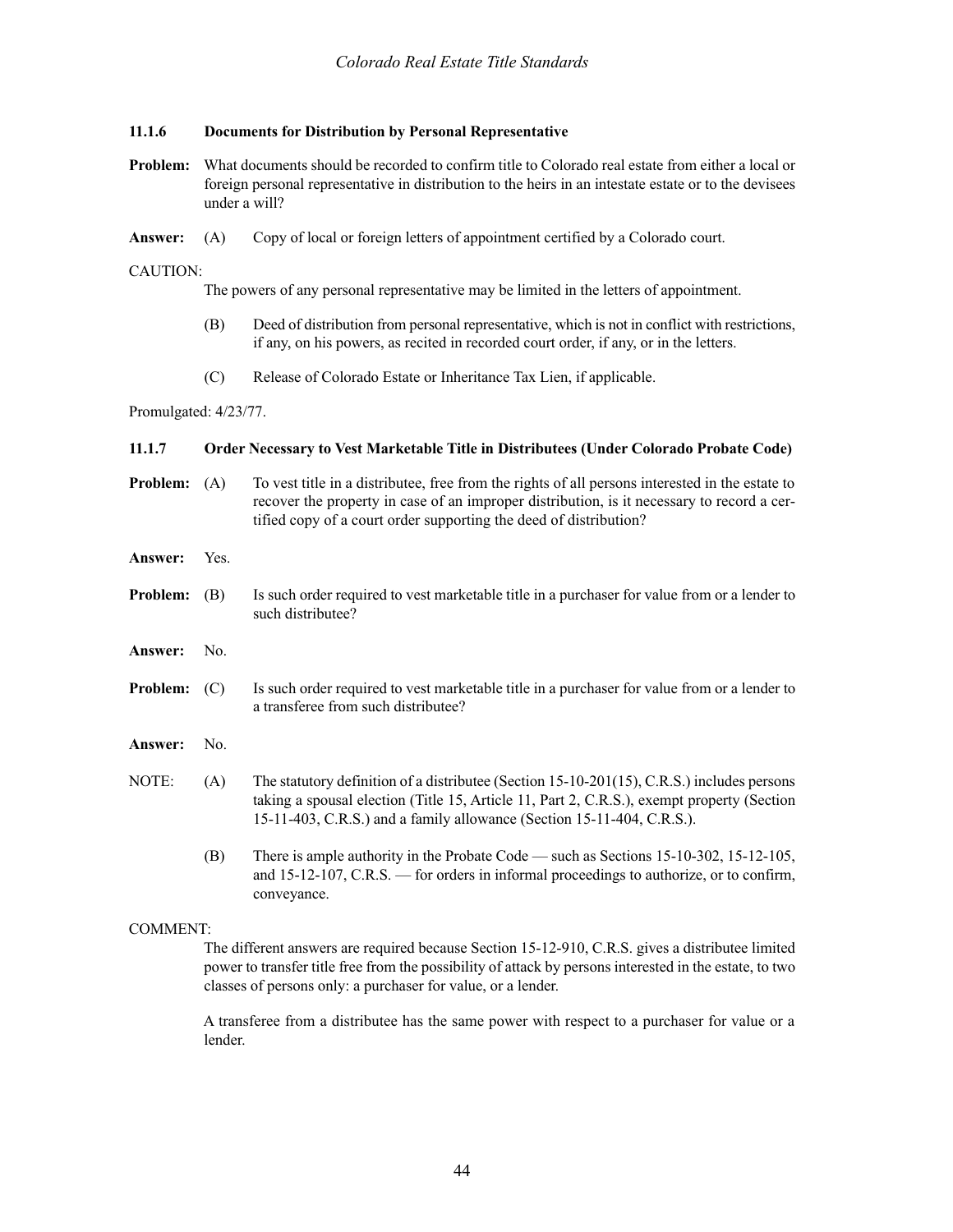To put it another way: a purchaser for value or a lender is protected. Section 15-12-910, C.R.S., does not extend such protected status to any other class of persons. Unprotected persons would include not only the distributee but also the distributee's (i) heirs, (ii) devisees, (iii) donees, (iv) donee joint tenants, and (v) beneficiaries of trusts established by the distributees, and perhaps others.

 Unprotected persons achieve a protected status without a court order and establish marketable title by the running of the statute of limitations: one year after the date of the personal representative's deed to the distributee, or three years after date of the decedent's death, whichever is later (Section 15-12-1006, C.R.S.).

Promulgated: 8/26/78.

### **11.1.8 Documents for Conveyance from Local Personal Representative to Purchaser**

- **Problem:** What documents should be recorded to convey title from a personal representative to a purchaser from the estate?
- Answer: (A) Certified copy of letters of appointment.

CAUTION:

The powers of any personal representative may be limited in the letters of appointment.

- (B) Conveyance from personal representative, which is not in conflict with restrictions, if any, on his powers, as recited in recorded court order, if any, or in the letters. The conveyance should note the state documentary fee to establish that the transaction was made for value, under Section 15-12-714(2), C.R.S.
- (C) Release of Colorado Estate or Inheritance Tax Lien, if applicable.

Promulgated: 8/23/77.

#### **11.1.9 Documents for Conveyance from Foreign Personal Representative to Purchaser**

**Problem:** (A) The record reveals a deed executed by a domiciliary foreign personal representative on or after January 11, 2007 conveying Colorado real property held in the name of a nonresident decedent, and the following documents: (1) A copy of Form JDF 930 (Certificate of Ancillary Filing — Decedent's Estate), or predecessor or replacement form approved by the Colorado Supreme Court, issued and certified by a Colorado court which reflects that a certified, exemplified, or authenticated copy of the order appointing the domiciliary foreign personal representative and letters of appointment, each as issued by the foreign court, have been filed with the Colorado court; and (2) a copy of either the foreign letters of appointment or the order of the foreign court appointing the domiciliary foreign personal representative, in each case certified, exemplified, or authenticated by the applicable foreign court. If the conveyance does not violate any limitation stated in the recorded order or letters of appointment issued by the foreign court, and title to the property described in the deed is otherwise marketable, is title marketable?

**Answer:** Yes.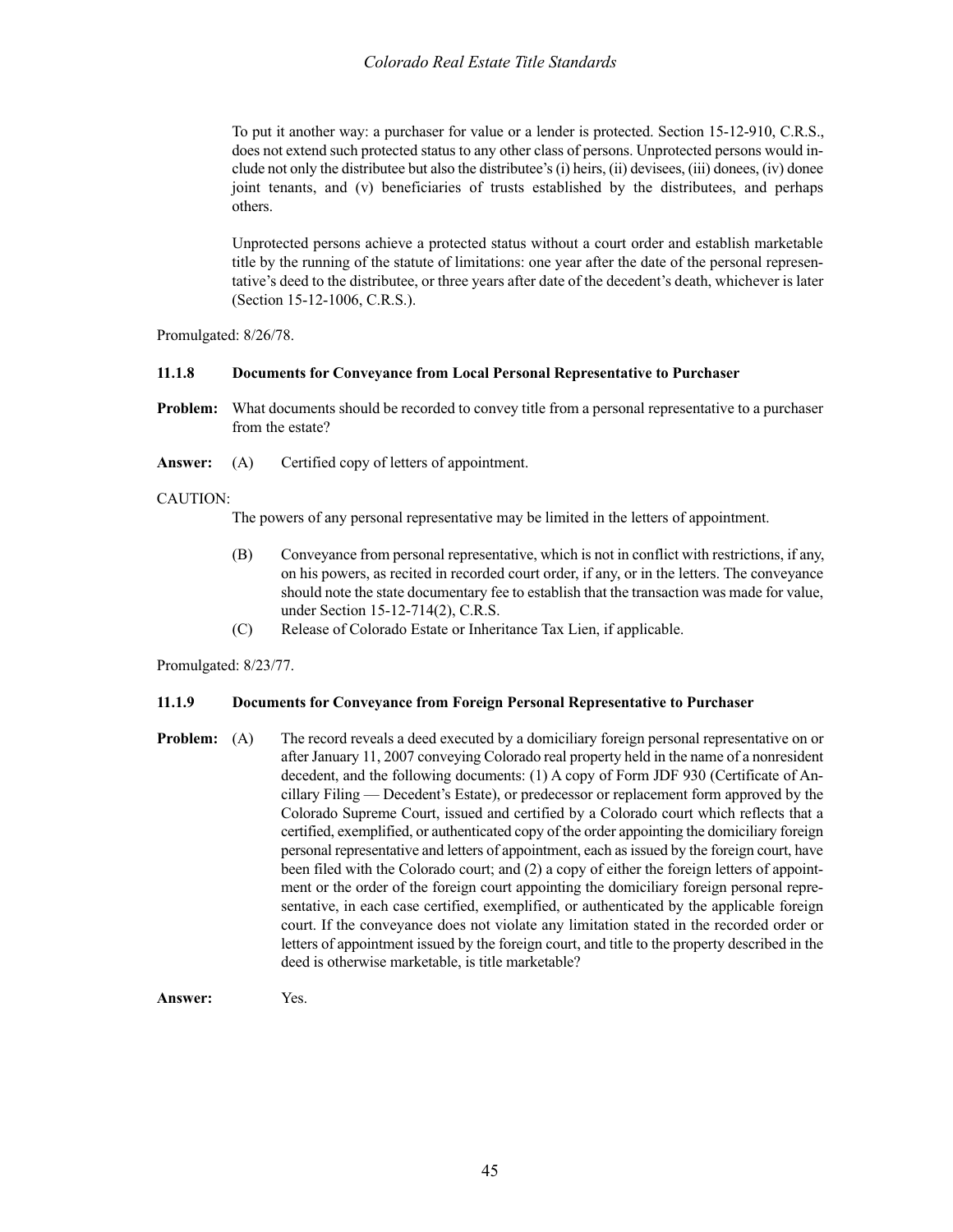NOTES: The authority of a domiciliary foreign personal representative to convey Colorado real property is granted under C.R.S. §§ 15-13-204 and 205. Effective January 11, 2007, the Colorado Supreme Court adopted Rule 18 of the Colorado Rules of Probate Procedure and approved forms CPC 60 and 61 (which were renumbered as JDF 929 and 930 effective November 1, 2007). These forms provide a method for foreign court orders and letters of appointment, certified, exemplified, or authenticated by the applicable foreign court, to be filed with a Colorado court.

> Beginning in April 2009 and thereafter, there have been revisions of JDF 930 to provide for the attachment of copies of the appointment documents received by the court. If such a revised form is used and includes a certified, exemplified, or authenticated copy of the foreign letters of appointment, the order of the foreign court appointing the domiciliary foreign personal representative, or both, if reflected on the recorded JDF 930 as having been received by the issuing Colorado court, the recordation of the JDF 930 with the letters and/or order attached satisfies the requirement for recordation of foreign letters or order noted in (2) above.

- **Problem:** (B) The record reveals a deed executed by a domiciliary foreign personal representative before January 11, 2007 conveying Colorado real property held in the name of a non-resident decedent and a copy of foreign letters of appointment for the domiciliary foreign personal representative, as filed with and certified by a Colorado Court. If the conveyance does not violate any limitation stated in the recorded certified copy of the foreign letters of appointment, and title to the property described in the deed is otherwise marketable, is title marketable?
- **Answer:** Yes.
- NOTES: This analysis is based on Title Standard 11.1.9 as written prior to amendment effective on November 7, 2009.

Promulgated: 8/26/78; Amended: 11/7/09.

### **11.2 Transfers Pursuant to Powers in Wills**

### **11.2.1 Sale of Real Estate Under Power in Will — Order of Confirmation**

- **Problem:** Decedent's testate estate was administered under the law in effect prior to the adoption of the Colorado Probate Code. The will contained a proper power of sale of real estate. Was an order confirming the sale of real estate required?
- **Answer:** No.

NOTE: *See* Standards 11.1.5, 11.1.8, and 11.1.9.

Promulgated: 10/19/46; Amended: 1/1/87.

## **11.2.2 Deed by Administrator with Will Annexed under Power Contained in Will which is not a Foreign Will**

**Problem:** Is a title marketable when based on a deed executed, without statutory sale proceedings, by an administrator with the will annexed, pursuant to the power conferred upon the original executor named in a will which is not a foreign will?

**Answer:** Yes.

Promulgated: 10/15/49.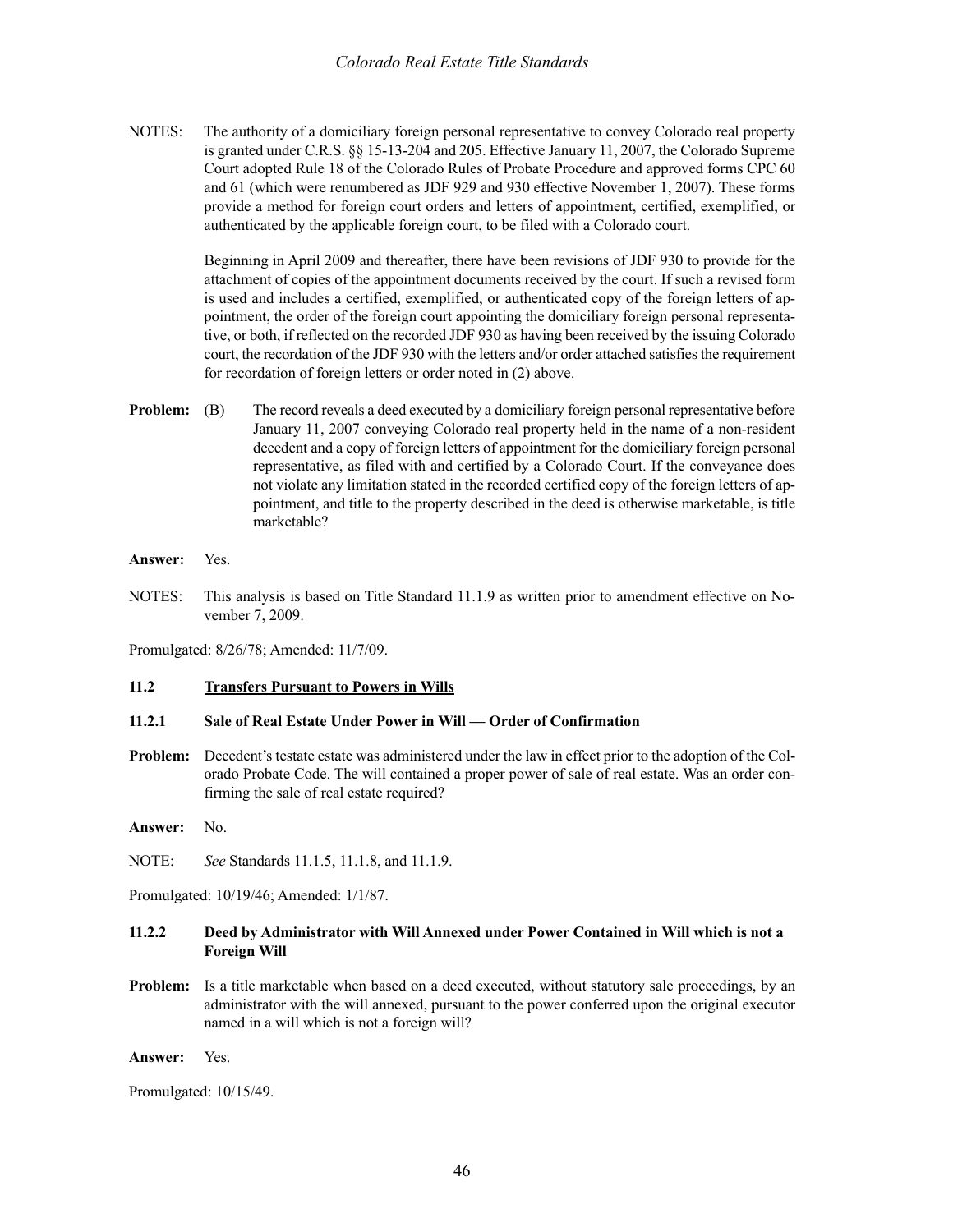## **11.2.3 Deed by Administrator with Will Annexed under Power Contained in a Foreign Will**

- **Problem:** Is a title marketable when based on a deed executed by an administrator with the will annexed appointed by a Colorado court, where there were no statutory sale proceedings and where the deed was executed pursuant to the power conferred upon the original executor named in a foreign will, if such deed or letters of appointment of the administrator with the will annexed were recorded prior to the recording of a conveyance, encumbrance or contract executed by a personal representative or trustee appointed by a foreign court, as provided by Section 153-6-4, C.R.S. 1963 (repealed with the adoption of the Colorado Probate Code).
- **Answer:** Yes.

Promulgated: 10/15/49.

### **11.2.4 Wills — Contingent Beneficiary**

**Problem:** A will names "A" beneficiary, but provides that if "A" is not alive at time of testator's death, then "B" is the beneficiary. The proceedings in probate show that "B" is not named as beneficiary in the petition for probate of the will or in the citation to attend probate. The proceedings show on their face that "A" is still living. Should title be passed?

**Answer:** Yes.

Promulgated: 10/11/52.

### **11.2.5 Wills — Requiring Sale of Real Estate**

**Problem:** A will directs that the testator's real estate be sold. It does not provide by whom the sale shall be made, nor who shall execute the conveyance. The executor executes and delivers a deed conveying the property to a purchaser without first obtaining any order of court authorizing him to sell or convey. Is the title so conveyed defective because the executor did not proceed under and comply with the provisions required for a statutory sale?

**Answer:** No.

Promulgated: 10/19/57.

| 11.3 | <b>Augmented Estates — Effect on Transfers</b> |
|------|------------------------------------------------|
|      |                                                |

## **11.3.1 Augmented Estate — Conveyances — Recitals as to Marital Status**

- **Problem:** Should there be a recital in conveyance as to the marital status of each grantor in the acknowledgment of the conveyance:
	- (A) Where the conveyance is acknowledged prior to July 1, 1974?

**Answer:** No.

 (B) Where the conveyance is acknowledged between July 1, 1974, and July 15, 1975 (both dates inclusive)?

#### **Answer:** Yes.

 (C) Where the conveyance notes payment of a state documentary fee and is acknowledged after July 15, 1975?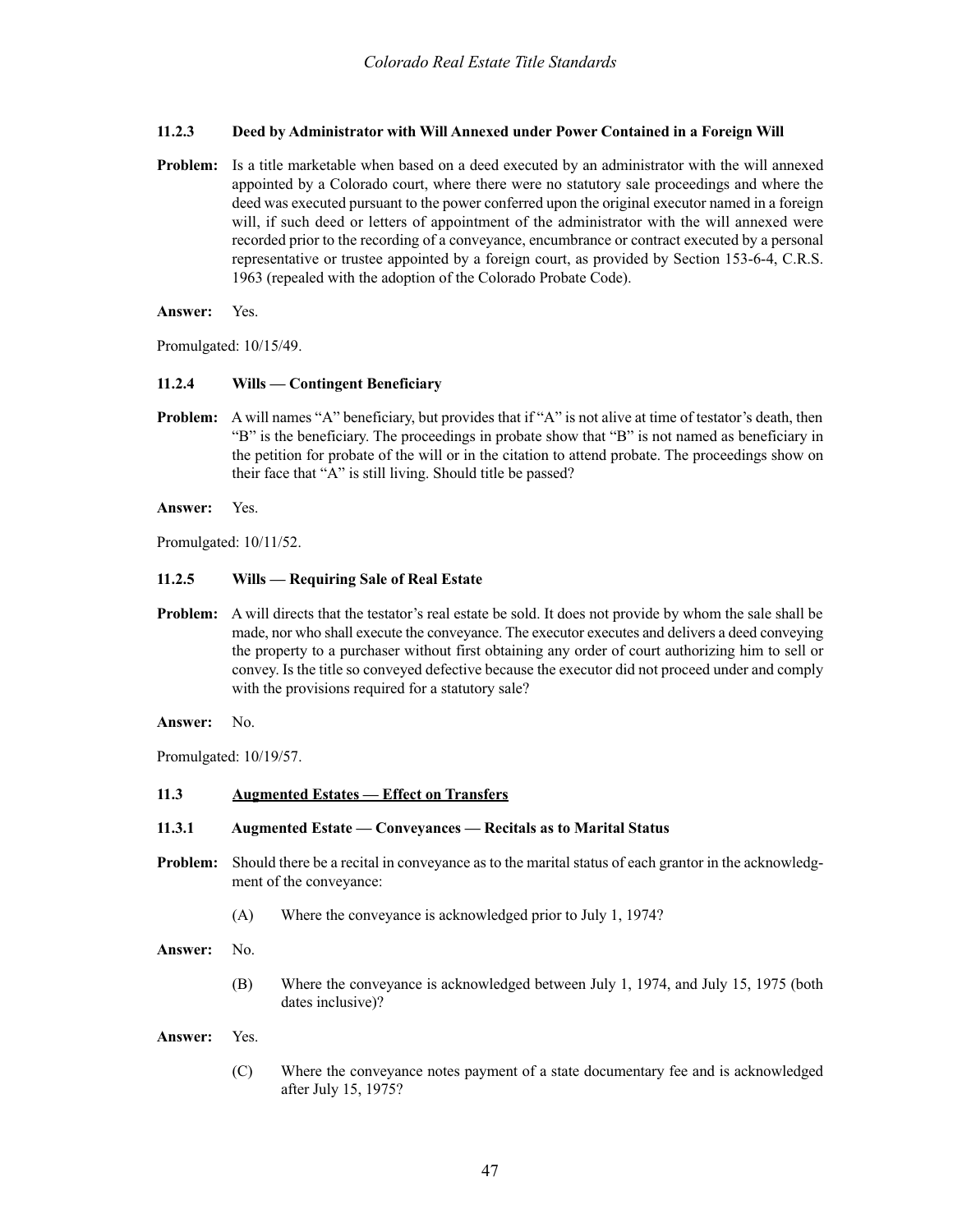#### **Answer:** No.

NOTE: Standard No. 14.1.2 is limited to homesteads.

Promulgated: 10/9/74; Amended: 4/23/77, 1/1/87.

#### **11.3.2 Augmented Estate — Conveyances — Married Grantor**

- **Problem:** Should the spouse of each grantor join in, or consent in writing to, a conveyance of the property, or execute a separate conveyance thereof:
	- (A) Where the conveyance is acknowledged prior to July 1, 1974?

## **Answer:** No.

 (B) Where the conveyance is acknowledged between July 1, 1974, and July 15, 1975 (both dates inclusive)?

#### **Answer:** Yes.

- (C) Where the conveyance notes payment of a state documentary fee and is acknowledged after July 15, 1975?
- **Answer:** No.

### COMMENTS REGARDING JOINDER:

 (A) In Same Conveyance: If the non-owner spouse joins in the conveyance, there should be recitals in the acknowledgment as to the marital status and — in case of multiple grantors — who is married to whom.

 Example. "John Jones and Mary Jones, as husband and wife, and Richard Roe and Sally Roe, as husband and wife."

 (B) By Separate Conveyance: If the non-owner spouse executes a separate conveyance, it should contain the same property description and grantee, and should recite, in the acknowledgment, the marital relationship of the grantor to the owner-spouse, to link the two conveyances.

#### COMMENTS REGARDING CONSENT:

- (A) In the Instrument Itself: If the non-owner spouse consents on the conveyance, such consent should be expressly set forth. A signature alone is not sufficient. The consent should be separately acknowledged in an acknowledgment reciting the marital relationship of such spouse to the grantor. Such consent and acknowledgment may appear at any convenient place on the instrument.
- (B) By Separate Instrument: If the non-owner spouse consents by separate instrument, it should contain sufficient information — as to property description, grantee, and marital relationship to the corresponding grantor-spouse — to link the consent to the conveyance.

#### CAUTION:

Joinder may be required under applicable homestead statutes.

Promulgated: 10/9/74; Amended: 4/23/77, 1/1/87.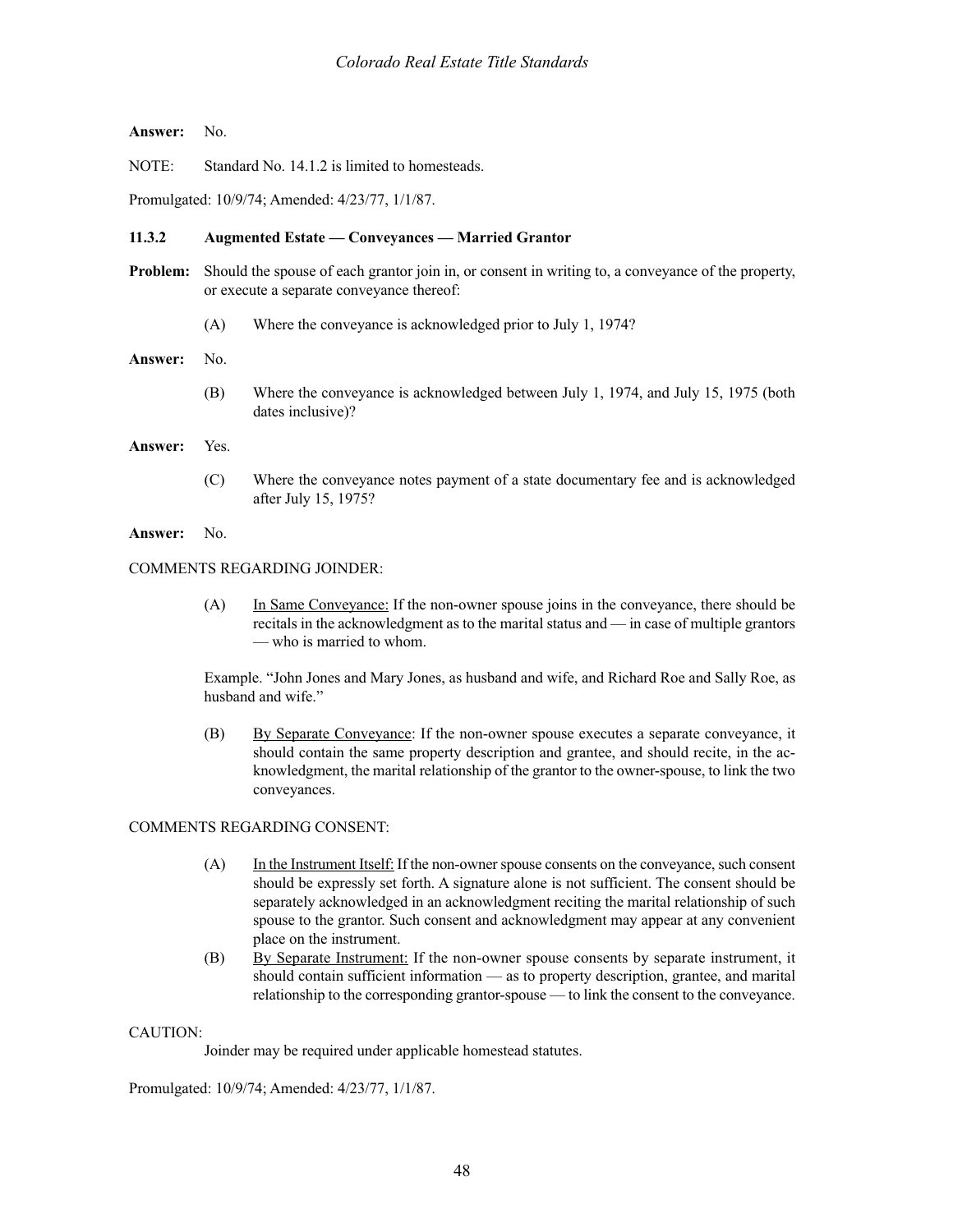#### **11.3.3 Augmented Estate — Separate Consent — Acknowledgment and Recording**

**Problem:** A non-owner spouse consents to a conveyance by separate written instrument. Should such separate instrument be acknowledged and recorded?

**Answer:** Yes.

Promulgated: 10/9/74.

#### **11.3.4 Augmented Estate — Recitals in Conveyance and Consent**

**Problem:** If title is vested in one spouse only, and the other spouse joins in the conveyance, or consents thereto, is it necessary that such conveyance or consent contain a recital that the non-owner spouse acknowledges disclosure of all circumstances surrounding the transaction and the adequacy of the consideration?

**Answer:** No.

Promulgated: 10/9/74; Amended: 4/23/77, 1/1/87.

### **11.3.5 Augmented Estate — Partnership Property**

**Problem:** Where the record discloses that title is vested as partnership property (whether in the partnership name or in the names of partners), is the joinder or consent of the spouse of any partner required in the case of a conveyance?

**Answer:** No.

Promulgated: 10/9/74.

#### **11.3.6 Augmented Estate — Assumed Name**

- **Problem:** Where the record does not disclose that title is vested as partnership property, title being held in the names of persons who may be partners, or in the names of persons doing business under an assumed name, should each of the spouses of such persons join in, or consent in writing to, a conveyance of the property, or execute a separate conveyance thereof:
	- (A) Where the conveyance is acknowledged prior to July 1, 1974?

**Answer:** No.

- (B) Where the conveyance is acknowledged between July 1, 1974, and July 15, 1975 (both dates inclusive).
- **Answer:** Yes.
	- (C) Where the conveyance notes payment of a state documentary fee and is acknowledged after July 15, 1975?
- **Answer:** No.
- CAUTION:

Joinder may be required under applicable homestead statutes.

Promulgated: 10/9/74; Amended 4/23/77, 1/1/87.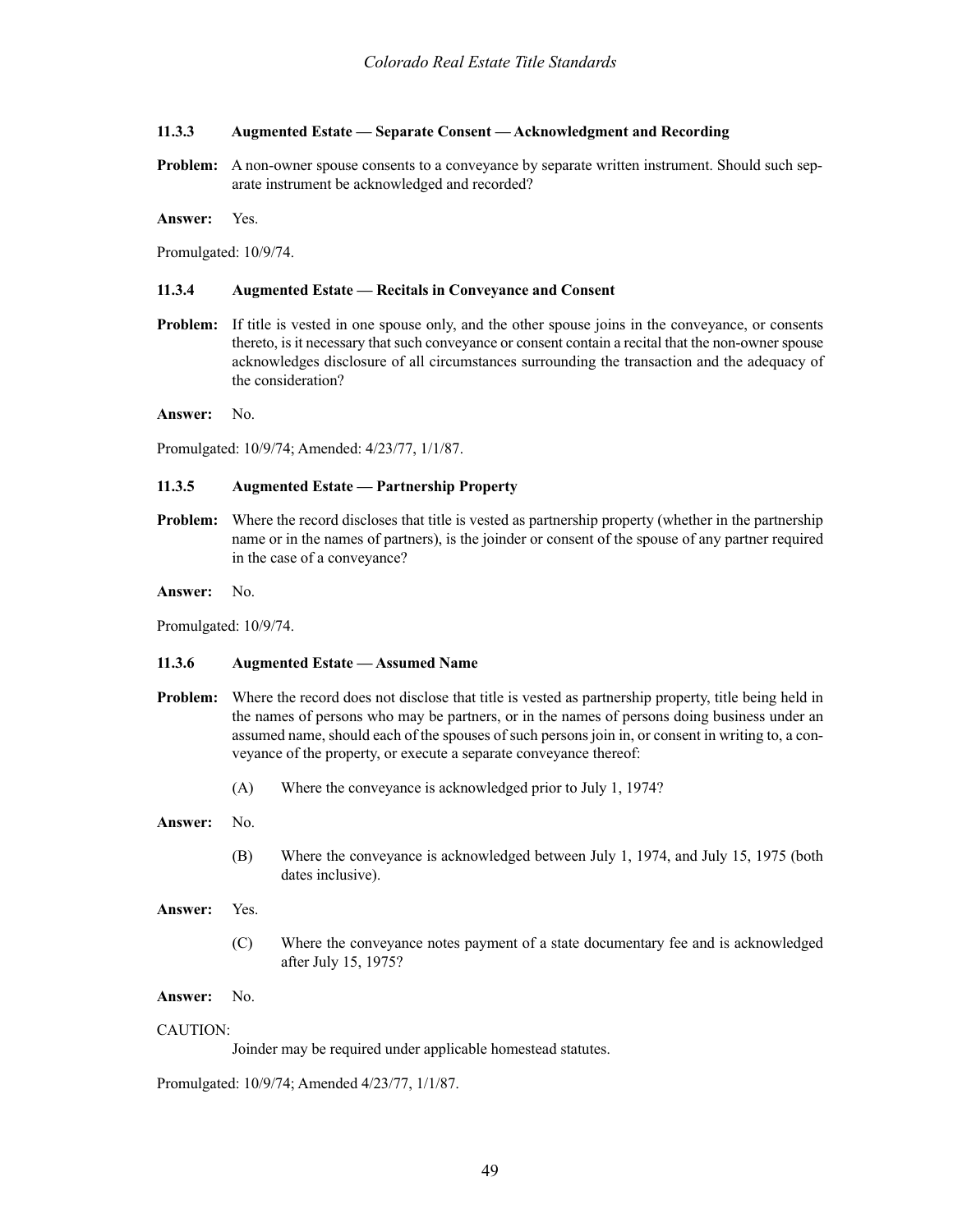#### **11.3.7 Augmented Estate — Powers of Attorney**

- **Problem:** Can joinder of a non-owner spouse in a conveyance of title owned by the other spouse, or a nonowner spouse's consent to such conveyance, be made by an attorney-in-fact with specific authority?
- **Answer:** Yes.

Promulgated: 10/9/74.

#### **11.3.8 Augmented Estate — Encumbrances or Subdivision Plat**

**Problem:** Is it necessary that a non-owner spouse join in or consent to an encumbrance creating a lien or subdivision plat by the owner-spouse?

**Answer:** No.

Promulgated: 10/9/74.

#### **11.4 Intestate Estates; Heirship Proceedings**

#### **11.4.1 Determination of Descent of Same Property of Two or More Persons in One Proceeding**

- **Problem:** Could the descent of the same property, or any interest therein, from two or more decedents, have been determined in a single proceeding brought for the determination of interests in property under Section 153-4-1 *et seq.*, C.R.S. 1963 (repealed with the adoption of the Colorado Probate Code)?
- **Answer:** Yes.

Promulgated: 10/19/46.

#### **11.4.2 Real Estate Sold Under Order of Court — Necessity of Determination of Heirship**

**Problem:** In an intestate estate administered under the law in effect prior to the adoption of the Colorado Probate Code, real estate was sold under order of court. Was a determination of heirship necessary to make the buyer's title marketable?

**Answer:** No.

Promulgated: 10/19/46; Amended: 1/1/87.

## **11.4.3 Small Estates (Real Estate)**

- **Problem:** (A) Could the law in effect prior to the adoption of the Colorado Probate Code with reference to small estates have been used to evidence the transfer of title to real estate?
- **Answer:** No.
- **Problem:** (B) Can Sections 15-12-1201 to 1202, C.R.S., with reference to using an affidavit to collect a decedent's property in small estates without the appointment of a personal representative be used to evidence the transfer of title to real estate?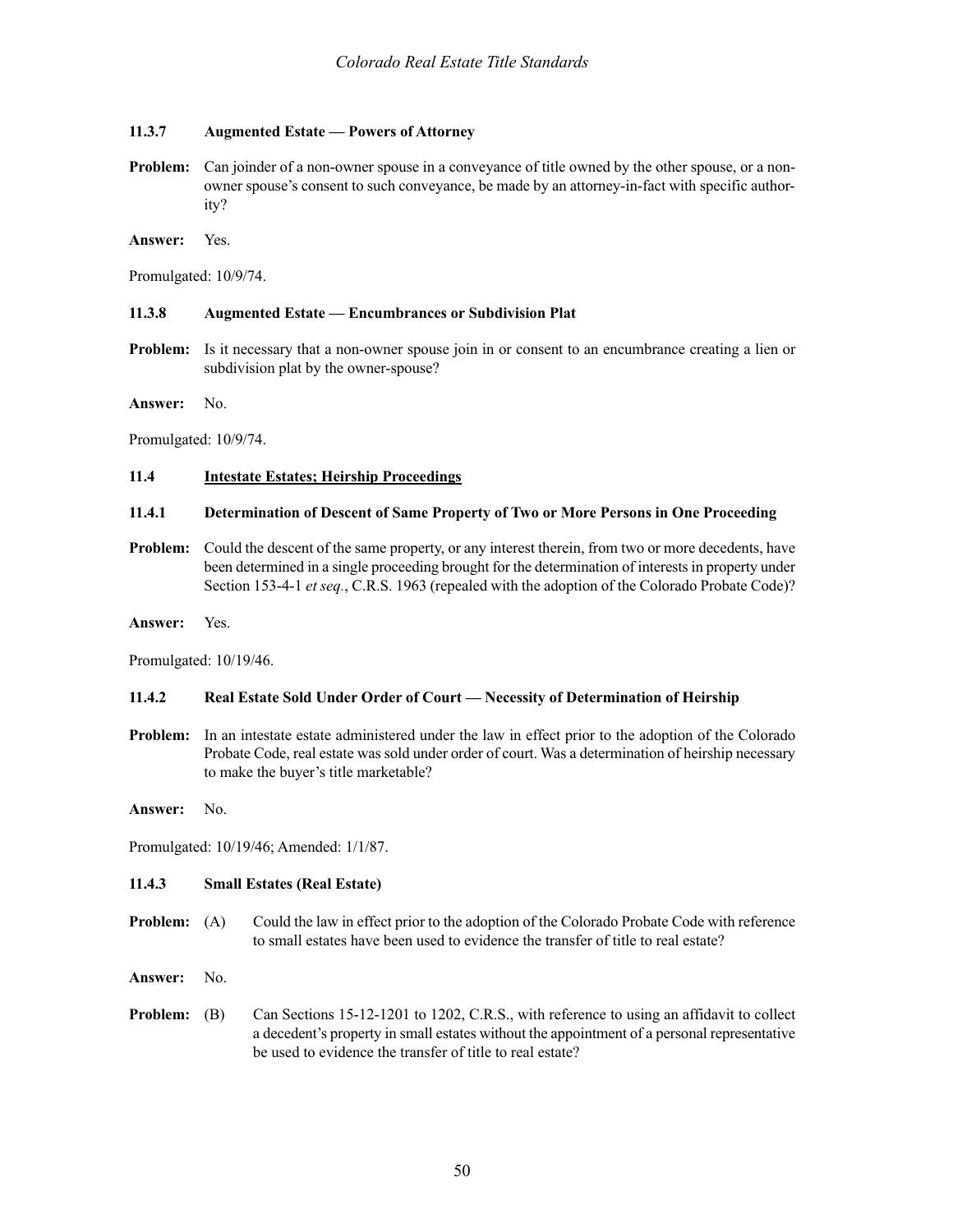**Answer:** No.

Promulgated: 10/19/46; Amended: 1/1/87.

## **11.4.4 Determination of Interests — Petition — Heirs of Heirs**

- **Problem:** A died leaving B and C as his heirs; thereafter B died leaving D and E as his heirs; in a proceeding under Section 153-4-1 *et seq.*, C.R.S. 1963 (repealed with the adoption of the Colorado Probate Code) for the determination of interests in property of A, was it necessary that the petition name D and E?
- **Answer:** No.

Promulgated: 10/19/46; Amended: 1/1/87.

### **11.4.5 Presumption of Intestacy**

- **Problem:** Record title was in A. B. There has been of record for more than twenty years a deed in which it is recited that the grantors are all of the heirs of A. B.; such deed does not expressly recite that A. B. is dead or that he died intestate. Is the title derived through such deed marketable?
- **Answer:** Yes.

Promulgated: 10/16/48.

## **11.5 Service in Probate Proceedings**

## **11.5.1 Service by Publication Under the Colorado Probate Code — Number of Publications**

- **Problem:** Section 15-10-401, C.R.S., pertaining to notice of hearings under the Colorado Probate Code requires publication "once a week for three consecutive weeks," defined as "once during each week of three consecutive calendar weeks with at least 12 days elapsing between the first and last publications." Is the statute complied with when three weekly publications are made (for example, in the issues of the 1st, 8th and 15th) despite the provisions of Section 24-70-106, C.R.S.?
- **Answer:** Yes. "Once a week for three consecutive weeks" is not the same as "three weeks." Although Rule 4(g)(2), C.R.C.P., requires publication for four weeks (meaning five publications under Section 24-70-106, C.R.S.) the publication requirements of Section 15-10-401, C.R.S., are sufficiently specific to control. Note, however, that the last publication must occur at least ten days before the time set for hearing.

Promulgated: 10/19/46.

### **11.5.2 Service by Mail on Minors under Section 153-1-11, C.R.S. 1963**

**Problem:** Under Section 153-1-11, C.R.S. 1963 (repealed with the adoption of the Colorado Probate Code) is it sufficient compliance with the statute if the citation or notice is mailed registered mail by the Clerk and the return receipt is signed by the *addressee* regardless of the age of the *addressee*?

## **Answer:** Yes.

NOTE: Under Section 153-1-11, C.R.S. 1963, the prerequisite is that the person cannot be found in the State of Colorado, and the provision is that the person shall be served by personal service or by mail. The provision for service by mail is Rule  $4(g)(1)$ , C.R.C.P.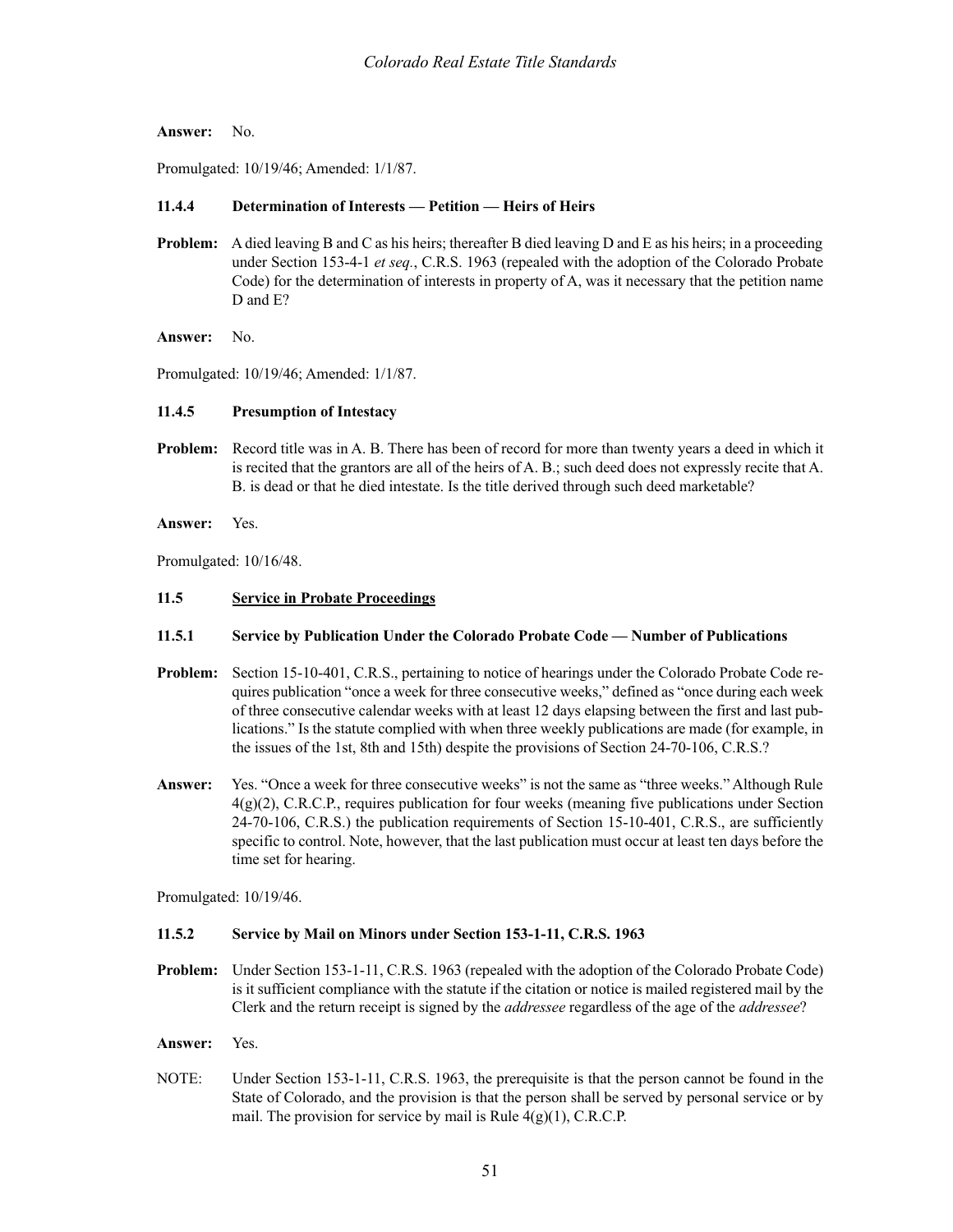It is also to be noted that service by mail is not personal service but is substituted service and takes the place of service by publication. The signature of the addressee is neither a consent nor waiver, but merely completes the Clerk's certificate for proof of service.

See Sections 15-10-401 and 403, C.R.S.

Promulgated: 10/19/46.

### **11.5.3 Estates — Citation to Attend Probate**

**Problem:** A will establishes a trust. The citation issued in full compliance with Section 153-5-22, C.R.S. 1963 (repealed with the adoption of the Colorado Probate Code), does not name any beneficiaries of the trust who are not heirs of the decedent, nor is service made upon them. Is title to real estate derived pursuant to said probate proceeding marketable?

**Answer:** Yes.

Promulgated: 6/12/63.

## **XII. CONSERVATORSHIP PROCEEDINGS**

**12.1 Notice**

### **12.1.1 Estate of a Mental Incompetent — Sale of Real Estate**

**Problem:** In a statutory sale proceeding by the conservator of the estate of a mental incompetent under the law in effect prior to the adoption of the Colorado Probate Code, was it necessary to make personal service of the notice or citation on the mental incompetent?

**Answer:** No.

Promulgated: 10/18/47; Amended: 1/1/87.

### **12.1.2 Notice on Application for Letters of Conservatorship**

**Problem:** After a legal adjudication of mental incompetency, is it necessary to give notice to the incompetent of an application for the appointment of a conservator?

**Answer:** No.

Promulgated: 10/15/49.

## **XIII. TRUSTS AND TRUSTEES**

**13.1 General**

#### **13.1.1 Trust — Necessity of Conveyance by Trustee**

**Problem:** (A) An instrument of record creating a trust provides that upon the happening of an event, the title to the trust property shall vest in certain beneficiaries. The occurrence of the event is established of record. Is a conveyance from the trustee necessary in order to vest title in the beneficiaries?

**Answer:** No.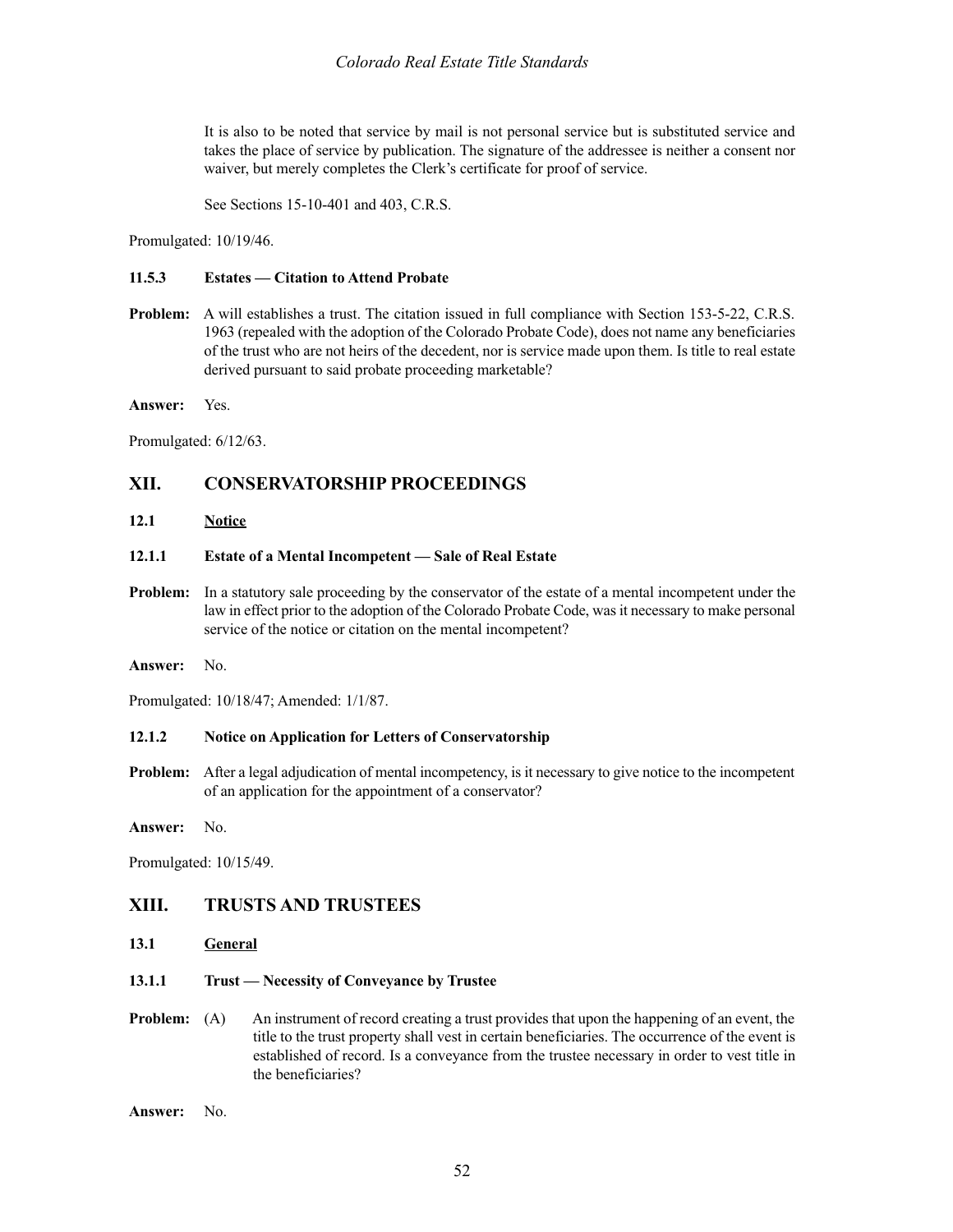| <b>Problem:</b> (B) | An instrument of record creating a trust provides that, upon happening of an event, the       |
|---------------------|-----------------------------------------------------------------------------------------------|
|                     | trustee shall convey the trust property to certain beneficiaries. The occurrence of the event |
|                     | is established of record. Is a conveyance from the trustee necessary in order to vest title   |
|                     | in the beneficiaries?                                                                         |

#### **Answer:** No.

- **Problem:** (C) An instrument of record creating a trust provides that, upon the happening of an event, the trustee shall perform some act (other than conveyance) or exercise some discretion and then convey to the beneficiaries. The occurrence of the event is established of record. Is a conveyance from the trustee necessary in order to vest title in the beneficiaries?
- **Answer:** Yes.
- **Problem:** (D) In each of the previous three problems, if the trust instrument further provides that, upon the happening of the event the trust shall terminate, would the answers be different?
- **Answer:** No.

Promulgated: 10/19/57.

## **XIV. HOMESTEADS**

NOTE: In accordance with C.R.S. § 14-15-107, references in this Standard to "spouse" include parties to a civil union.

Note added 6/4/19.

## **14.1 General**

#### **14.1.1 Homesteads — Failure to Convey**

- **Problem:** The record discloses the recording of a Declaration of Homestead (or, prior to July 1, 1973, a marginal homestead entry) and the owner of such property conveys by deed duly recorded but the spouse of such owner does not convey. If the subsequent record of the title shows facts which fall within the provisions of Section 38-41-103, C.R.S., is the failure of such spouse to convey cured after the lapse of 18 years from such recording?
- **Answer:** Yes.

Promulgated: 10/19/46.

#### **14.1.2 Homestead — Identity of Surname — Separate Conveyance**

**Problem:** If the owner of homesteaded property and a person of the opposite sex, both bearing the same surname, execute separate conveyances or encumbrances thereof, is the identity of surnames *prima facie* evidence that such parties are husband and wife, so that the homesteaded property has been properly conveyed or encumbered?

**Answer:** Yes.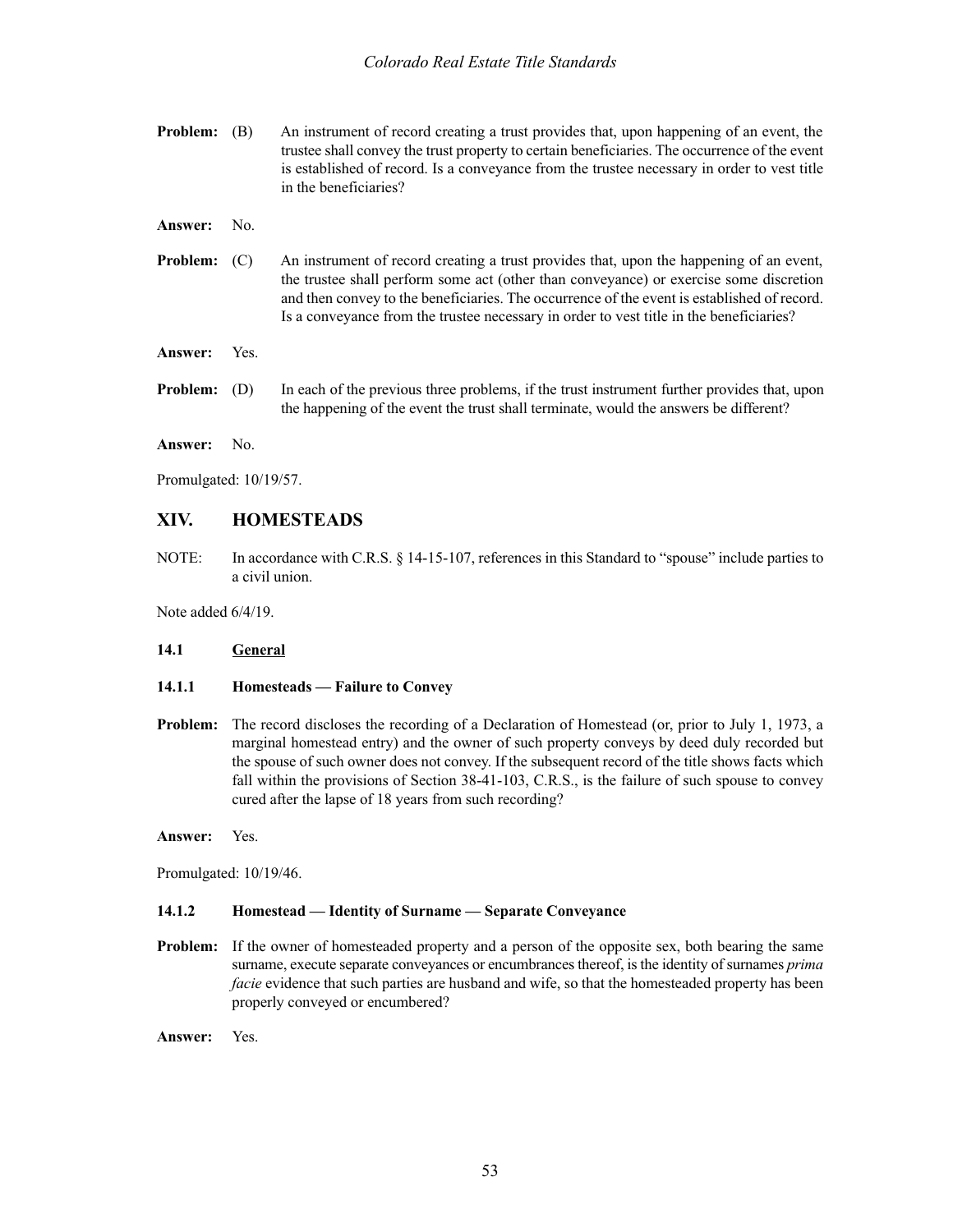#### COMMENT:

 The Standard exists to clarify that separate conveyances or encumbrances, as well as jointly executed conveyances or encumbrances, receive the statutory presumption of Section 38-35-118(1), C.R.S.

Promulgated: 10/24/53; Amended: 1/1/87.

#### **14.1.3 Homestead — Conveyance — One Spouse to the Other**

**Problem:** Does a conveyance from one spouse to the other operate to waive or release their homestead?

**Answer:** No.

#### COMMENT:

 Before revision, this Standard also applied to conveyances between persons of the opposite sex bearing the same surname; however, the statutory presumption of Section 38-35-118(1), C.R.S., applies only to persons who join as grantors in conveyances or encumbrances and not to persons who are grantor and grantee.

Promulgated: 10/24/53; Amended: 1/1/87.

## **14.1.4 Homestead — Death of or Divorce from Spouse**

- **Problem:** The record discloses (1) the recording of a Declaration of Homestead (or, prior to July 1, 1973, a marginal homestead entry) and (2) evidence of the death of, or the divorce from, a spouse benefited by such recorded homestead. If the record owner spouse subsequently conveys without recitation that the grantor is unmarried, is the title marketable?
- **Answer:** No.
- COMMENT:

 Standard No. 14.1.4 (formerly Standard No. 84) as promulgated in 1953 reflected the prevalent custom and practice at that time that women who married (or remarried) adopted their husband's surname. That presumption, while perhaps true in 1953, is no longer valid.

Promulgated: 10/24/53; Amended: 1/1/87.

#### **14.1.5 Homestead — Conveyance — Spousal Joinder**

- **Problem:** Where the record does not disclose the recording of a Declaration of Homestead (or, prior to July 1, 1973, a marginal homestead entry), is joinder by the non-owner spouse required in any conveyance or encumbrance (with sufficient evidence or recital of their marital relationship); or, in lieu thereof, is a recital required in the conveyance or encumbrance that the owner is a single person or that the property is not occupied as a home by the owner or his family:
	- (A) Where the conveyance or encumbrance is acknowledged prior to July 14, 1975?
- **Answer:** No.
	- (B) Where the conveyance or encumbrance is acknowledged between July 14, 1975 and May 27, 1977 (both dates inclusive)?
- **Answer:** Yes, unless a waiver, release or, in the case of an encumbrance, a subordination by the non-owner spouse is of record.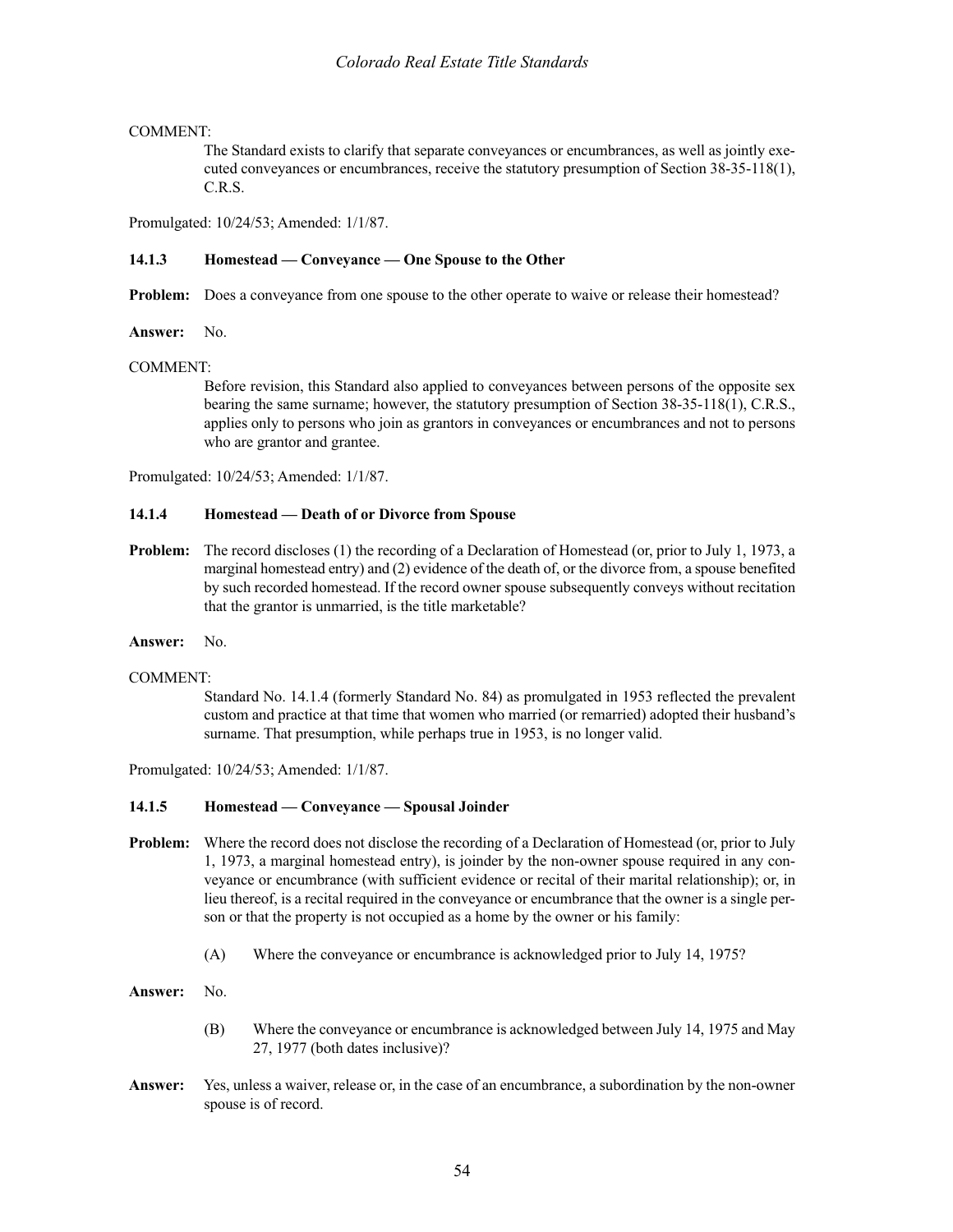(C) Where the conveyance or encumbrance is acknowledged after May 27, 1977, regardless of whether the property was acquired by the owner before, on or after May 27, 1977?

## **Answer:** No.

## CAUTION:

Joinder may be required under applicable Augmented Estate Standards 11.3.1 to 11.3.8.

NOTE: As to recitals in a conveyance of homesteaded property, *see* Section 38-35-118(1), C.R.S.

Promulgated: 1/1/87.

## **XV. SERVICEMEMBERS CIVIL RELIEF ACT**

 (50 U.S.C. App. §501 *et seq*., *see particularly* §§521, 522, 526, 533 and 591; formerly cited as §§520, 522, 526, 532, and 590).

## **15.1 Actions and Foreclosure Proceedings**

No current Standard. The prior Standards: 15.1.1, 15.1.2, and 15.1.3 (adopted in 1946), and 15.1.4 (adopted in 1950), are currently under review for possible revision and reenactment.

## **15.2 Liens and Encumbrances**

No current Standard. The prior Standards: 15.2.1 (adopted in 1947) and 15.2.2 (adopted in 1960), are currently under review for possible revision and reenactment.

## **15.3 Appointment of Attorney**

## **15.3.1 Attorney for Unknown Parties**

**Problem:** The record reveals a quiet title decree indicating that "unknown parties" were named as defendants, served by publication pursuant to court order, and default judgment was entered against them. However, the decree does not indicate that an attorney was appointed to represent the interests of any unknown parties who may have been in the military service. If the quiet title decree is otherwise proper and title to the property is otherwise marketable, is title marketable?

## **Answer:** Yes.

NOTES: The Servicemembers Civil Relief Act adopted in 2003, 50 USC §501, *et seq.* is a recodification of the Soldiers' and Sailors' Civil Relief Act, initially adopted in 1940. The recodification did not effect a substantive change, but substituted "Servicemembers" for "Soldiers and Sailors". The result stated in this Title Standard 15.3.1 would be the same under the Act as currently formulated and as initially enacted in 1940.

> *See* C.R.C.P. Rule 121§1-14(3) regarding the appointment of an attorney for a party against whom a default judgment is sought when such appointment is required under 50 USC §520 (now cited as §521).

Promulgated: 5/8/10.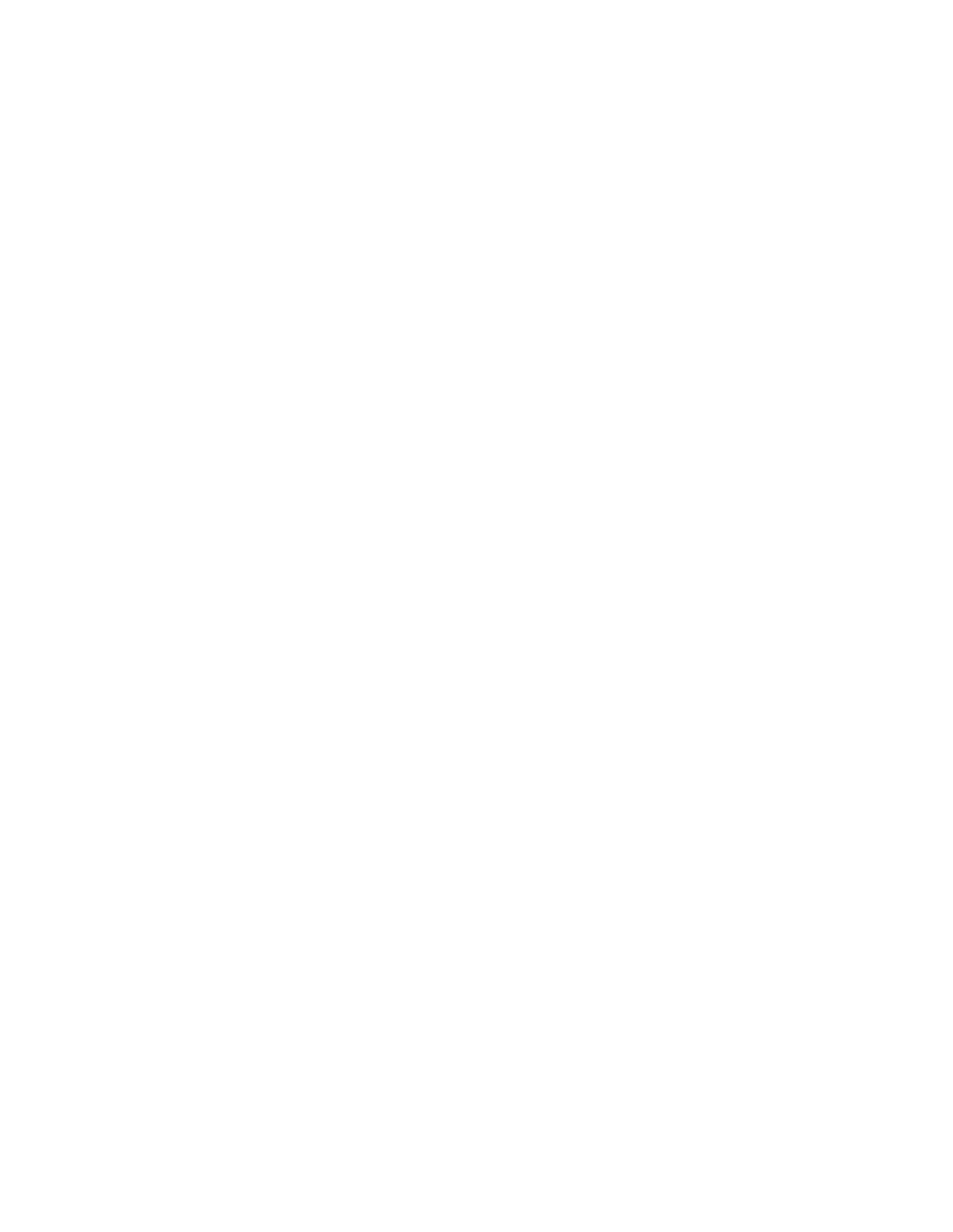# **INDEX**

## **STANDARD NUMBER**

| Acknowledgments — For effect of generally, see C.R.S. § 38-35-101.         |
|----------------------------------------------------------------------------|
|                                                                            |
|                                                                            |
|                                                                            |
|                                                                            |
|                                                                            |
|                                                                            |
|                                                                            |
|                                                                            |
|                                                                            |
|                                                                            |
|                                                                            |
|                                                                            |
|                                                                            |
|                                                                            |
|                                                                            |
| <b>Actions</b> — See also Lis Pendens                                      |
|                                                                            |
|                                                                            |
|                                                                            |
|                                                                            |
|                                                                            |
|                                                                            |
|                                                                            |
|                                                                            |
|                                                                            |
|                                                                            |
| Servicemembers Civil Relief Act in determination of interests action  15.1 |
|                                                                            |
|                                                                            |
| <b>Address</b>                                                             |
|                                                                            |
|                                                                            |
|                                                                            |
|                                                                            |
| <b>Administrators</b> - See also Personal Representatives                  |
|                                                                            |
|                                                                            |
|                                                                            |
|                                                                            |
|                                                                            |
|                                                                            |
| <b>Affidavit</b>                                                           |
|                                                                            |
|                                                                            |
|                                                                            |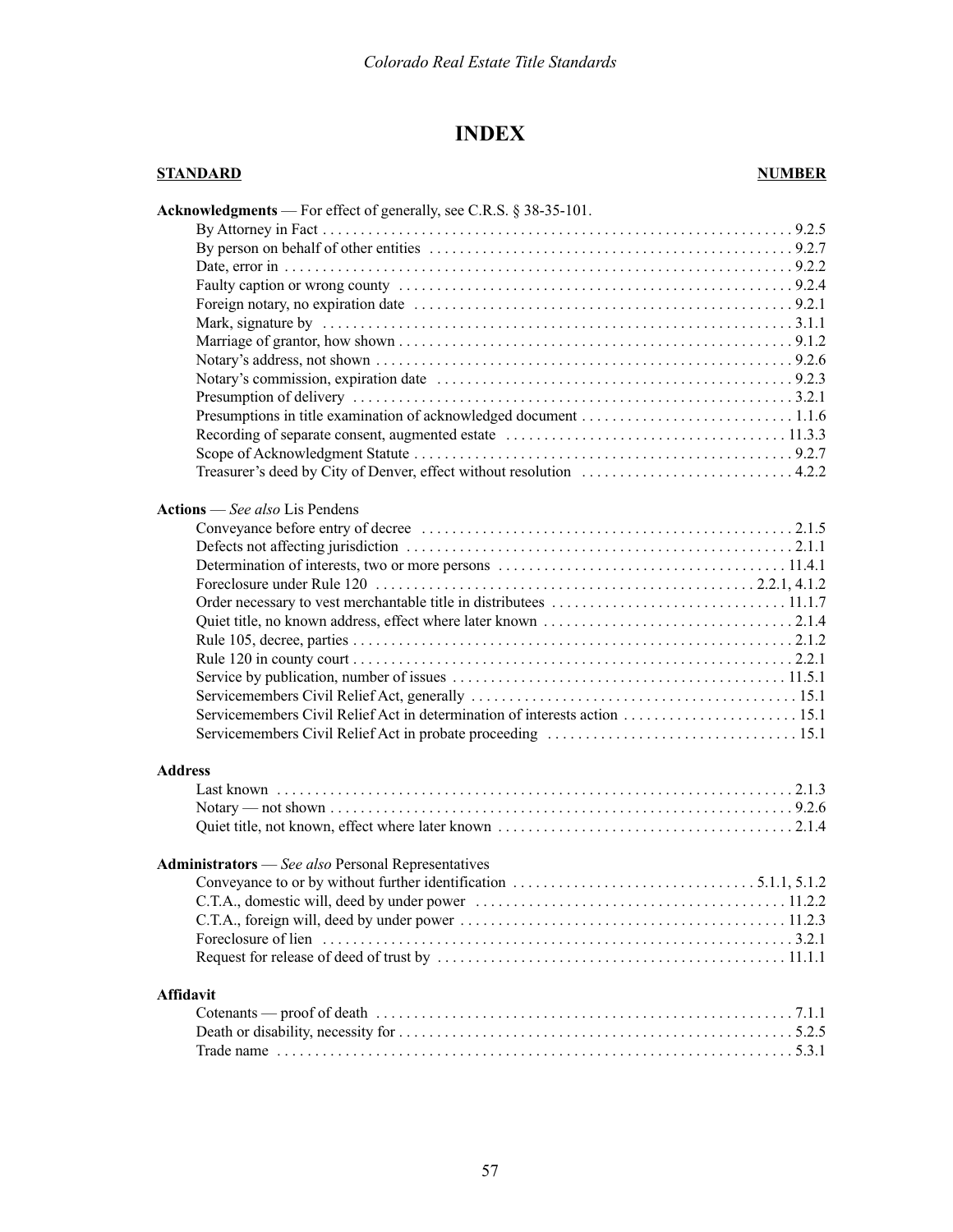| Agent                                                                                                                                                                   |
|-------------------------------------------------------------------------------------------------------------------------------------------------------------------------|
| Alleys — See Streets and Alleys                                                                                                                                         |
| <b>Annexed Properties</b>                                                                                                                                               |
| <b>Assignments</b>                                                                                                                                                      |
| <b>Attachment</b>                                                                                                                                                       |
| Attorneys and Attorneys in Fact - See also Powers of Attorney<br>Acknowledgment by<br>Duty on discovering defect in title previously examined by another attorney 1.1.1 |
| <b>Augmented Estate</b>                                                                                                                                                 |
| <b>Birth Certificates</b>                                                                                                                                               |
| <b>Board of Equalization</b> - See Tax Deeds                                                                                                                            |
| <b>Certificate of Purchase</b>                                                                                                                                          |
| Conservator                                                                                                                                                             |
| Conveyance - See also Deeds<br>By entity by unacknowledged or improperly acknowledged                                                                                   |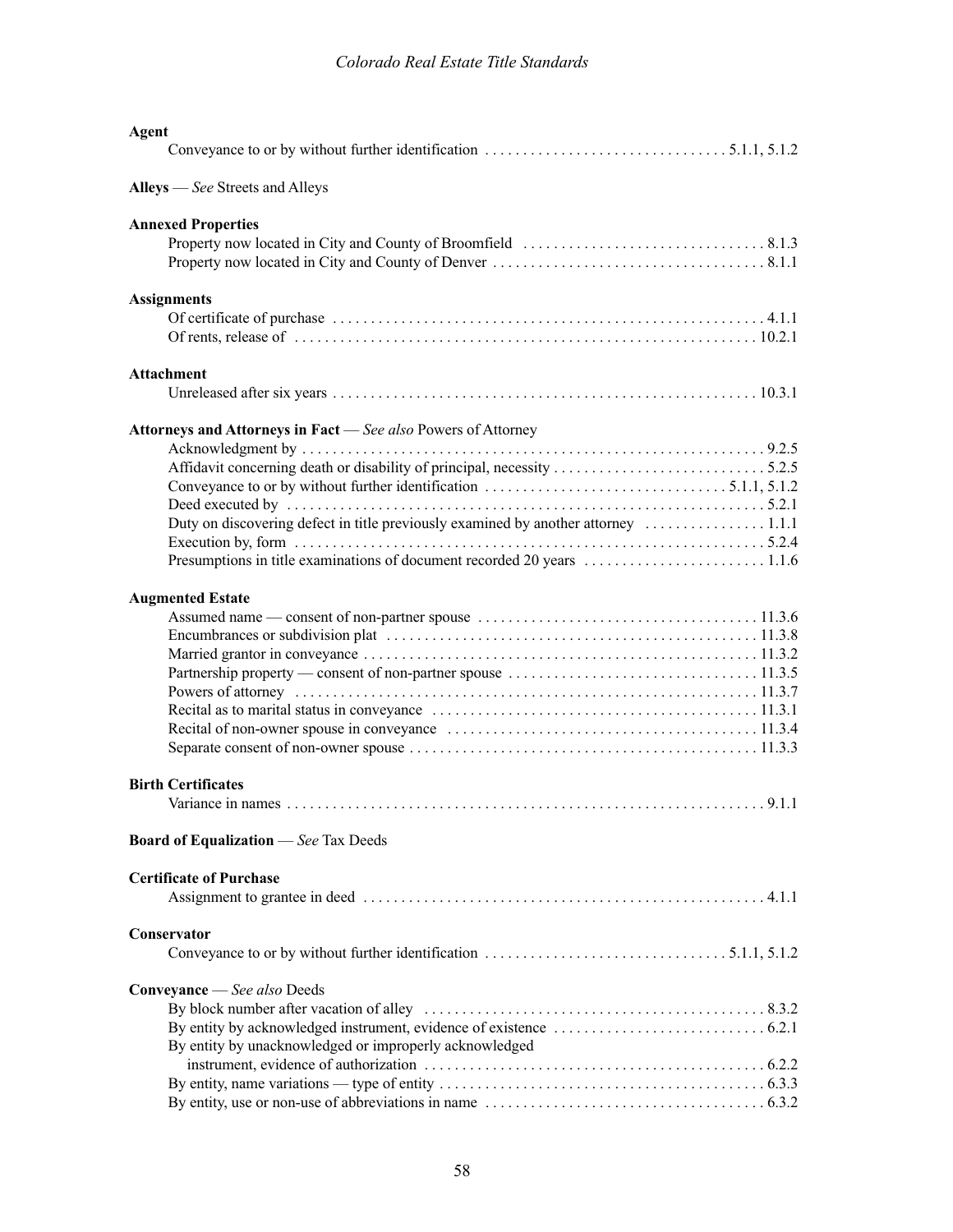| By foreign personal representative, documents to be recorded — purchase  11.1.9                |
|------------------------------------------------------------------------------------------------|
|                                                                                                |
|                                                                                                |
|                                                                                                |
|                                                                                                |
|                                                                                                |
|                                                                                                |
| By personal representative, documents to be recorded — distribution 11.1.6                     |
|                                                                                                |
| By personal representative, order necessary to vest merchantable title in distributees  11.1.7 |
|                                                                                                |
|                                                                                                |
|                                                                                                |
|                                                                                                |
|                                                                                                |
|                                                                                                |
|                                                                                                |
|                                                                                                |
|                                                                                                |
|                                                                                                |
|                                                                                                |
|                                                                                                |
| Power of personal representative appointed under informal proceedings 11.1.5                   |
|                                                                                                |
|                                                                                                |
|                                                                                                |
|                                                                                                |
|                                                                                                |
|                                                                                                |
|                                                                                                |

## **Corporations** — *See* Entities

## **Correction Deeds**

## **County**

**Court Actions and Suits** — *See* Actions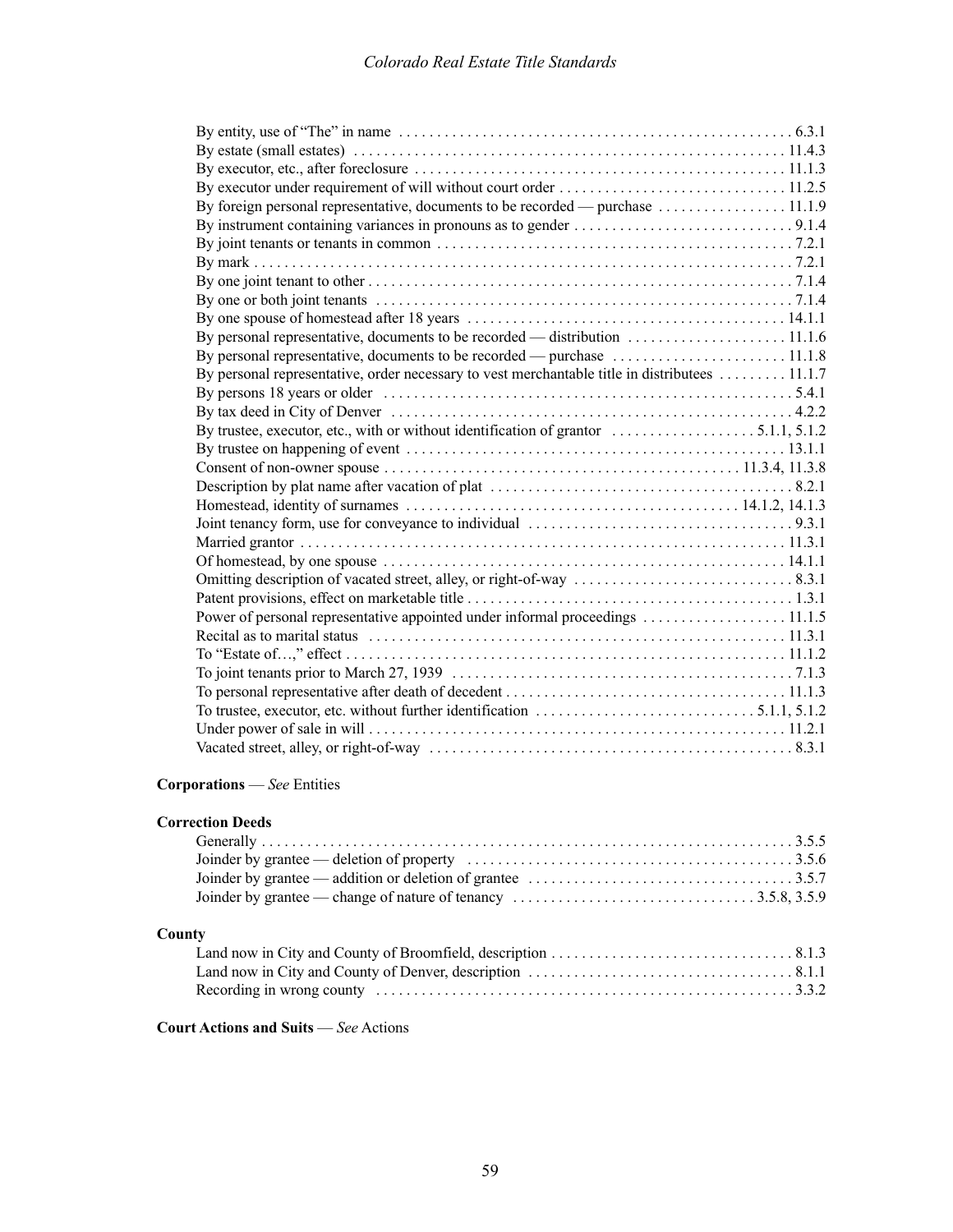| <b>Dates</b>                                                                      |  |
|-----------------------------------------------------------------------------------|--|
|                                                                                   |  |
|                                                                                   |  |
|                                                                                   |  |
|                                                                                   |  |
| Death                                                                             |  |
|                                                                                   |  |
|                                                                                   |  |
| <b>Death Certificate</b>                                                          |  |
|                                                                                   |  |
|                                                                                   |  |
| <b>Decrees Affecting Real Estate</b>                                              |  |
|                                                                                   |  |
|                                                                                   |  |
| <b>Deeds</b> - See also Conveyance and Trustee's Deed                             |  |
|                                                                                   |  |
|                                                                                   |  |
|                                                                                   |  |
|                                                                                   |  |
|                                                                                   |  |
| By entity by unacknowledged or improperly acknowledged                            |  |
|                                                                                   |  |
|                                                                                   |  |
|                                                                                   |  |
|                                                                                   |  |
|                                                                                   |  |
|                                                                                   |  |
|                                                                                   |  |
|                                                                                   |  |
|                                                                                   |  |
|                                                                                   |  |
|                                                                                   |  |
|                                                                                   |  |
| Homestead, identity of names, divorce, conveyance between spouses  14.1.2, 14.1.4 |  |
|                                                                                   |  |
|                                                                                   |  |
|                                                                                   |  |
|                                                                                   |  |
|                                                                                   |  |
|                                                                                   |  |
|                                                                                   |  |
|                                                                                   |  |
|                                                                                   |  |
|                                                                                   |  |
|                                                                                   |  |
|                                                                                   |  |
|                                                                                   |  |
|                                                                                   |  |
|                                                                                   |  |
|                                                                                   |  |
|                                                                                   |  |
|                                                                                   |  |
|                                                                                   |  |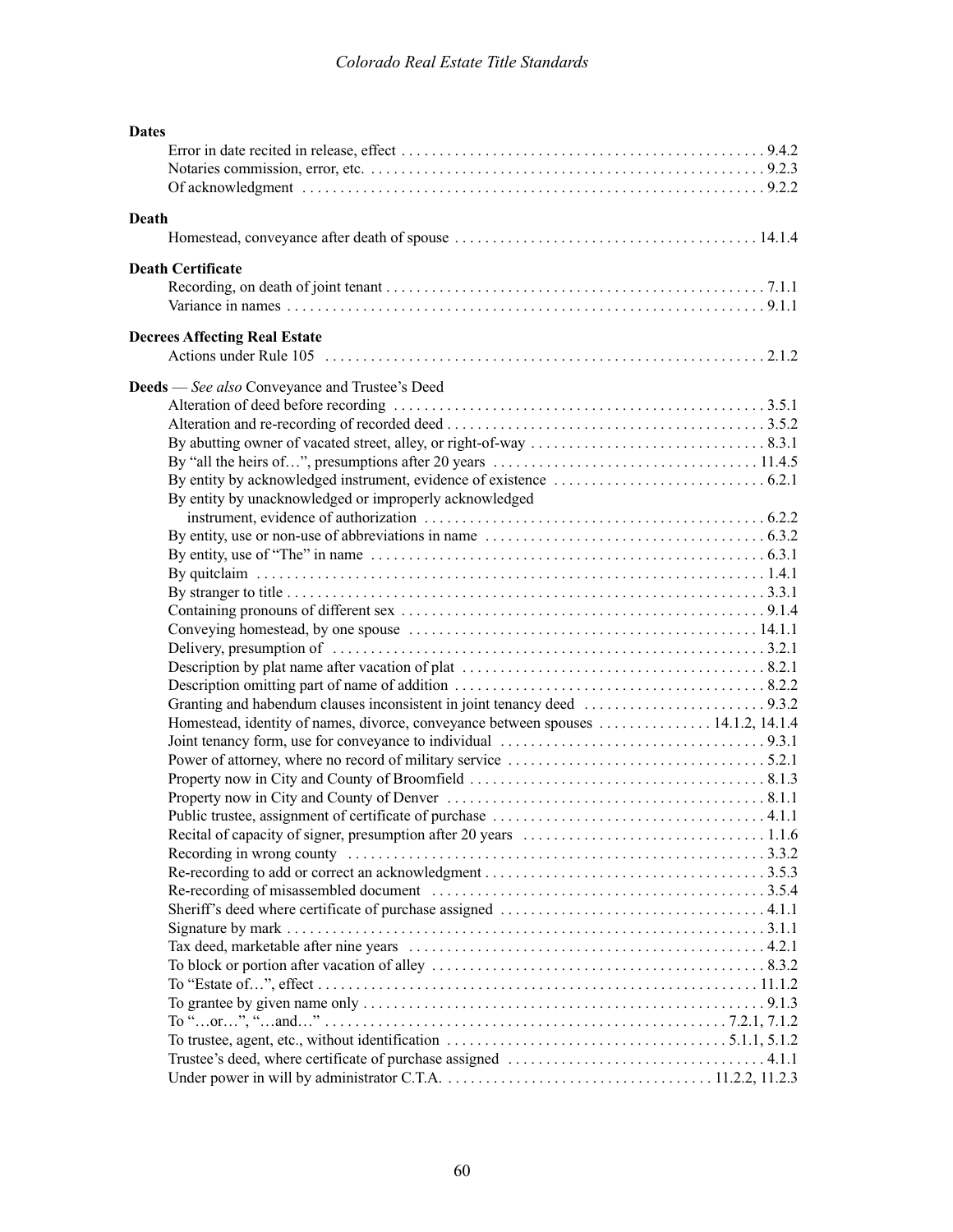| <b>Deeds of Trust and Mortgages</b> - See also Foreclosure           |
|----------------------------------------------------------------------|
|                                                                      |
|                                                                      |
|                                                                      |
|                                                                      |
|                                                                      |
|                                                                      |
|                                                                      |
|                                                                      |
|                                                                      |
|                                                                      |
|                                                                      |
| <b>Defect in Title</b>                                               |
|                                                                      |
|                                                                      |
|                                                                      |
|                                                                      |
| <b>Delivery</b>                                                      |
|                                                                      |
|                                                                      |
| <b>Description of Property</b>                                       |
|                                                                      |
|                                                                      |
|                                                                      |
|                                                                      |
|                                                                      |
|                                                                      |
|                                                                      |
|                                                                      |
| <b>Determination of Heirship</b>                                     |
|                                                                      |
|                                                                      |
| <b>Determination of Interests in Land</b>                            |
|                                                                      |
|                                                                      |
|                                                                      |
|                                                                      |
|                                                                      |
| <b>Divorce</b> - See Marriage and Divorce                            |
|                                                                      |
| <b>Encumbrance</b> — See also Liens and Deeds of Trust and Mortgages |
|                                                                      |
|                                                                      |
|                                                                      |
|                                                                      |
| <b>Entities</b>                                                      |
|                                                                      |
|                                                                      |
|                                                                      |
|                                                                      |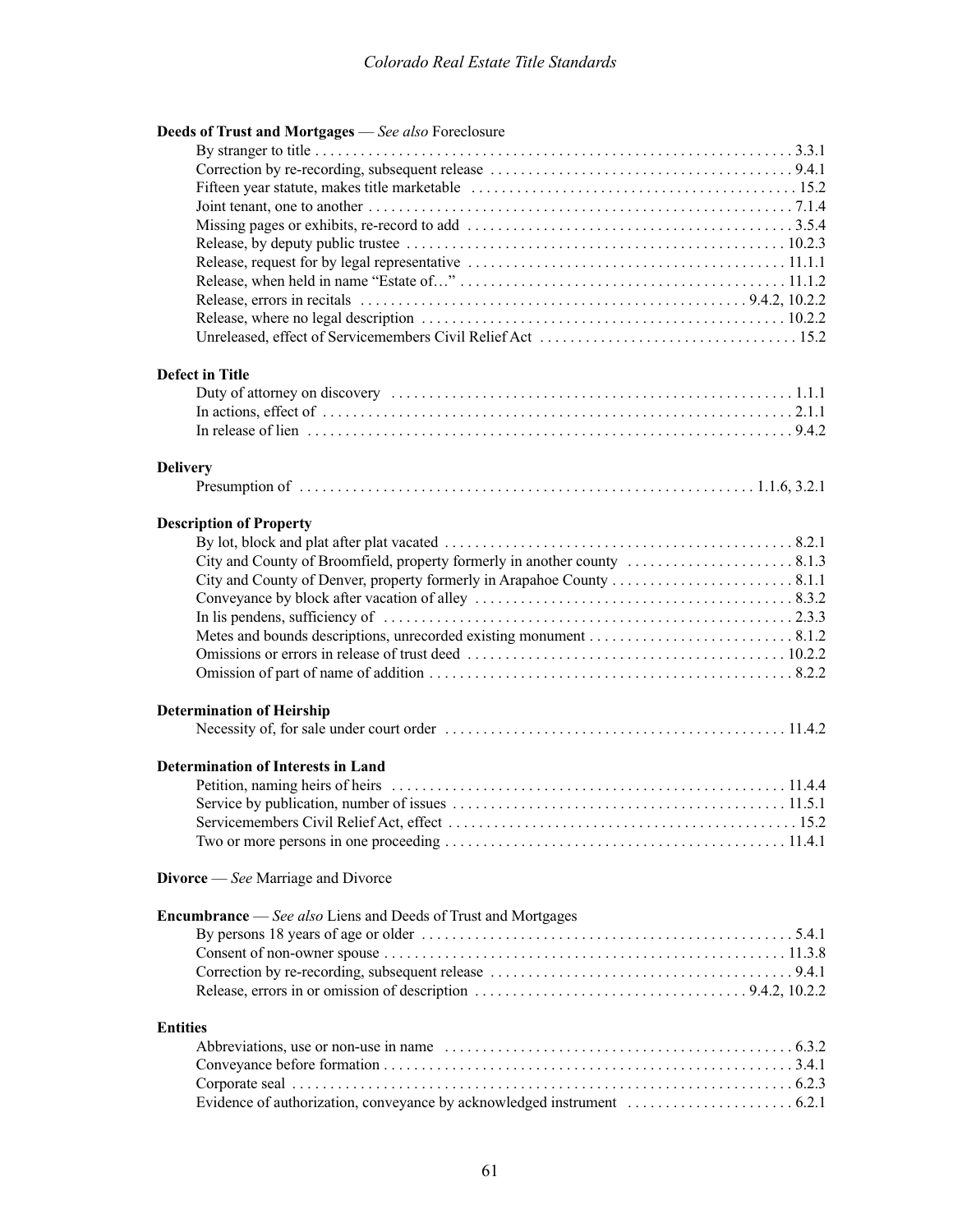| Evidence of authorization, conveyance by unacknowledged or improperly                             |
|---------------------------------------------------------------------------------------------------|
|                                                                                                   |
|                                                                                                   |
|                                                                                                   |
|                                                                                                   |
|                                                                                                   |
|                                                                                                   |
| Estates - See also Administrators and Personal Representatives                                    |
|                                                                                                   |
|                                                                                                   |
|                                                                                                   |
|                                                                                                   |
|                                                                                                   |
| Documents for conveyance from foreign personal representative to purchaser 11.1.9                 |
| Documents for conveyance from local personal representative                                       |
|                                                                                                   |
| Documents for distribution by personal representative (beginning July 1, 1974)  11.1.6            |
| Informal or formal appointment of local personal representative (beginning July 1, 1974)  11.1.5  |
|                                                                                                   |
|                                                                                                   |
| Notice of probate to persons named as contingent beneficiaries, but not taking under will  11.2.4 |
| Order necessary to vest merchantable title in distributions (under Colorado Probate Code)  11.1.7 |
|                                                                                                   |
|                                                                                                   |
|                                                                                                   |
|                                                                                                   |
|                                                                                                   |
|                                                                                                   |
|                                                                                                   |
|                                                                                                   |
|                                                                                                   |
|                                                                                                   |
|                                                                                                   |
| <b>Examinations</b> — See also Searches and Title Opinions                                        |
|                                                                                                   |
|                                                                                                   |
|                                                                                                   |
|                                                                                                   |
|                                                                                                   |
|                                                                                                   |
|                                                                                                   |
|                                                                                                   |
|                                                                                                   |
| <b>Execution</b>                                                                                  |
|                                                                                                   |
|                                                                                                   |
| Executor - See Administrators, Estates and Personal Representatives                               |
| <b>Foreclosure</b> - See also Liens                                                               |
|                                                                                                   |
|                                                                                                   |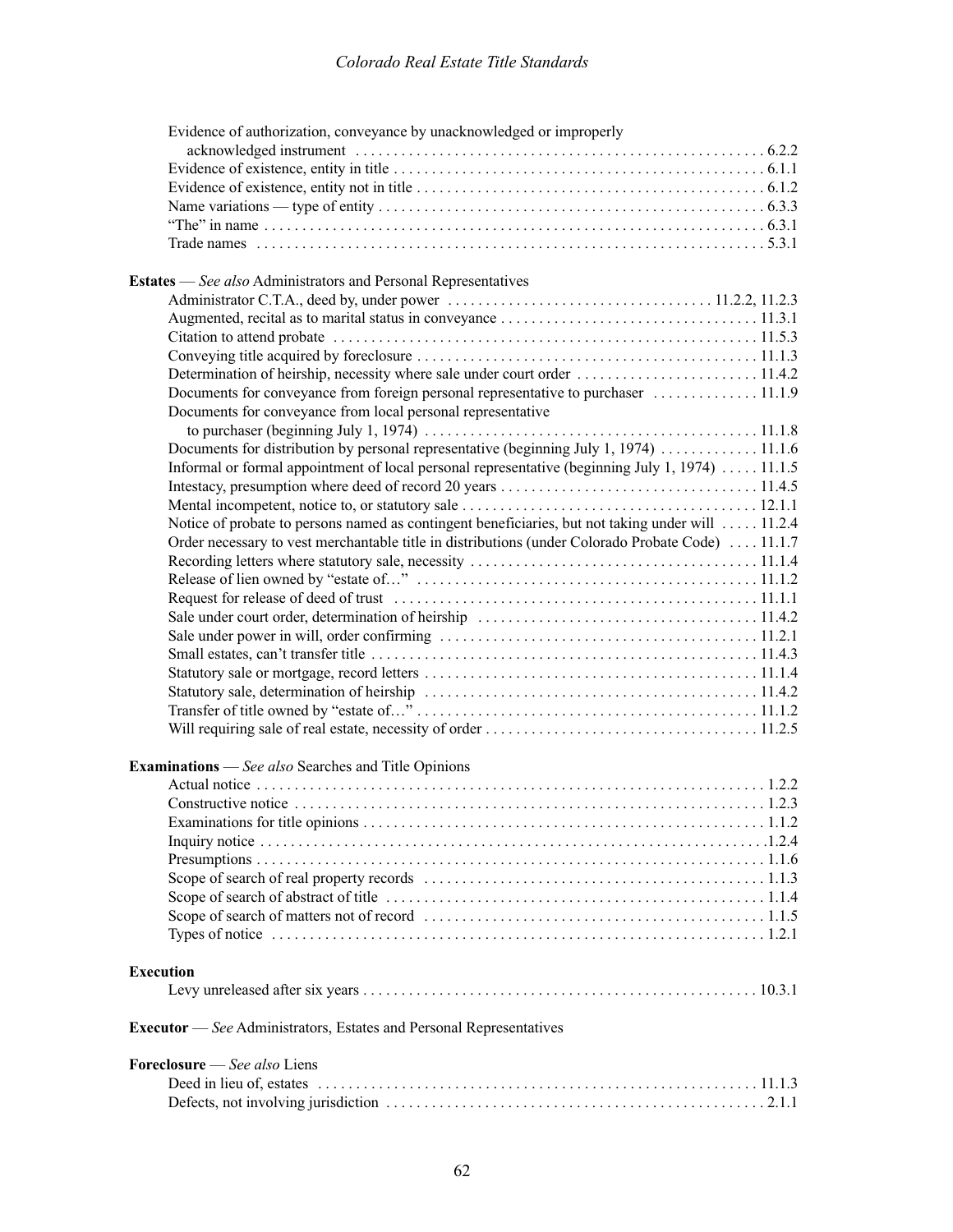| Homestead        |                                                                              |
|------------------|------------------------------------------------------------------------------|
|                  |                                                                              |
|                  |                                                                              |
|                  |                                                                              |
|                  |                                                                              |
|                  |                                                                              |
|                  |                                                                              |
|                  | <b>Inheritance Tax Lien</b>                                                  |
|                  |                                                                              |
|                  |                                                                              |
|                  | Recording release, required — distribution by personal representative 11.1.6 |
|                  |                                                                              |
|                  |                                                                              |
| <b>Intestacy</b> |                                                                              |
|                  |                                                                              |
|                  | <b>Joint Tenants</b>                                                         |
|                  |                                                                              |
|                  |                                                                              |
|                  |                                                                              |
|                  |                                                                              |
|                  |                                                                              |
|                  |                                                                              |
|                  |                                                                              |
|                  |                                                                              |
|                  |                                                                              |
|                  |                                                                              |
|                  | Judgment - See Liens                                                         |
|                  | Letters Testamentary, etc. - See Estates                                     |
| Levy             |                                                                              |
|                  |                                                                              |
|                  |                                                                              |
|                  | <b>Liens</b> — <i>See also</i> Foreclosure                                   |
|                  |                                                                              |
|                  |                                                                              |
|                  |                                                                              |
|                  |                                                                              |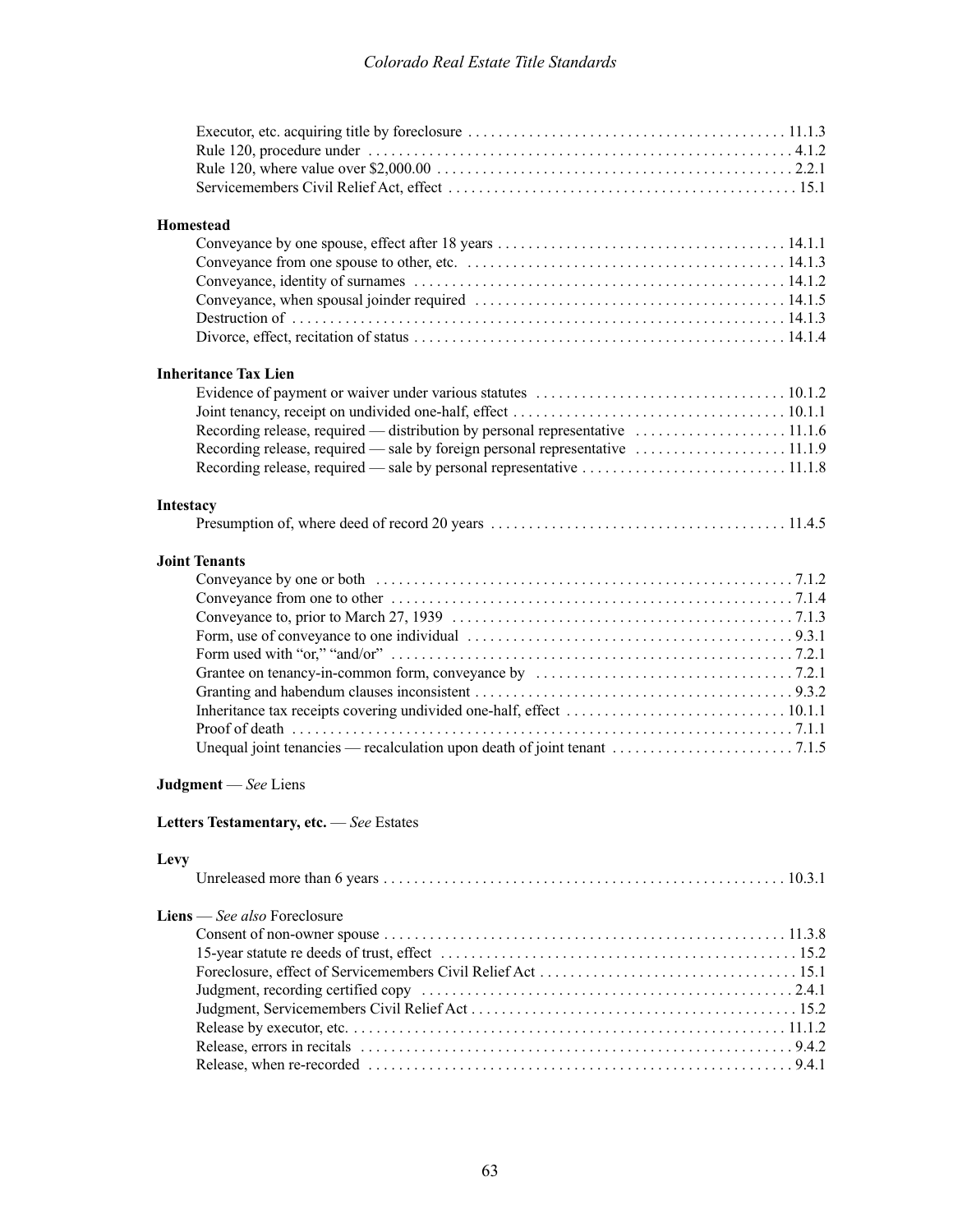| <b>Limitations</b>                                                                    |
|---------------------------------------------------------------------------------------|
|                                                                                       |
|                                                                                       |
|                                                                                       |
|                                                                                       |
|                                                                                       |
|                                                                                       |
|                                                                                       |
| Lis Pendens - See also Quiet Title Actions                                            |
|                                                                                       |
|                                                                                       |
|                                                                                       |
|                                                                                       |
|                                                                                       |
|                                                                                       |
|                                                                                       |
|                                                                                       |
| Property described therein, ability of party or attorney to release from effect 2.3.7 |
|                                                                                       |
|                                                                                       |
|                                                                                       |
| <b>Marriage and Divorce</b>                                                           |
|                                                                                       |
|                                                                                       |
|                                                                                       |
|                                                                                       |
|                                                                                       |
|                                                                                       |
|                                                                                       |
| <b>Mental Incompetent</b>                                                             |
|                                                                                       |
|                                                                                       |
|                                                                                       |
| <b>Minors</b>                                                                         |
|                                                                                       |
|                                                                                       |
| Mortgages — See Deeds of Trust and Mortgages                                          |
|                                                                                       |
| Names -See also Variances                                                             |
|                                                                                       |
|                                                                                       |
|                                                                                       |
|                                                                                       |
| Entity — partnership registered as a limited liability limited partnership or         |
|                                                                                       |
|                                                                                       |
|                                                                                       |
|                                                                                       |
|                                                                                       |
|                                                                                       |
|                                                                                       |
|                                                                                       |
|                                                                                       |
|                                                                                       |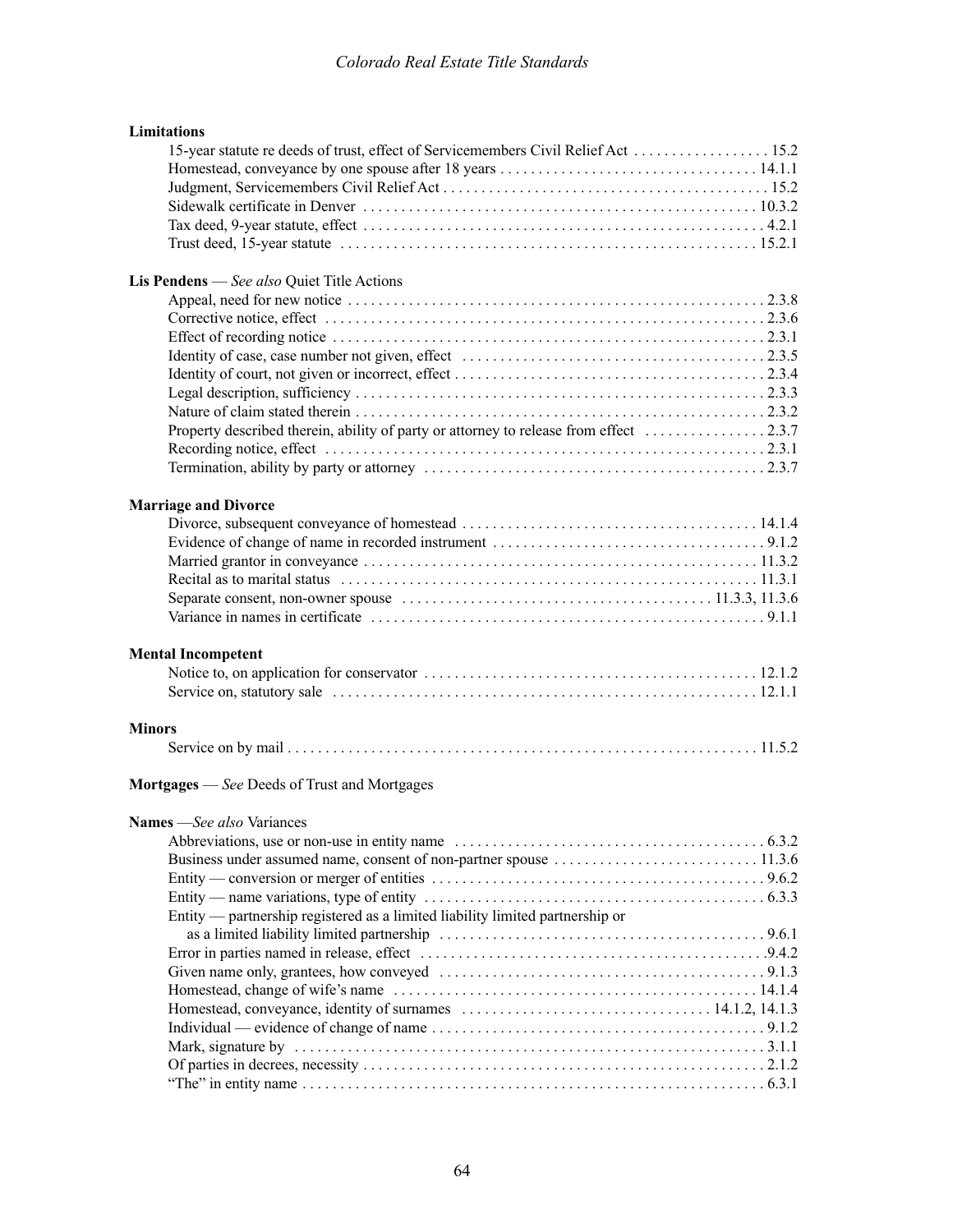| Notary Public - See also Acknowledgments                                                   |  |
|--------------------------------------------------------------------------------------------|--|
|                                                                                            |  |
|                                                                                            |  |
| <b>Notice</b>                                                                              |  |
|                                                                                            |  |
|                                                                                            |  |
| Notice of Commencement of Action - See Lis Pendens                                         |  |
| <b>Parties</b>                                                                             |  |
|                                                                                            |  |
|                                                                                            |  |
|                                                                                            |  |
| <b>Partnerships</b> - See also Entities                                                    |  |
|                                                                                            |  |
|                                                                                            |  |
|                                                                                            |  |
| <b>Patents</b>                                                                             |  |
|                                                                                            |  |
| Personal Representatives - See also Administrators and Estates                             |  |
|                                                                                            |  |
|                                                                                            |  |
| Conveyance by foreign personal representative, documents to be recorded — purchase  11.1.9 |  |
|                                                                                            |  |
|                                                                                            |  |
| <b>Plats</b>                                                                               |  |
|                                                                                            |  |
| <b>Powers of Attorney</b>                                                                  |  |
|                                                                                            |  |
|                                                                                            |  |
|                                                                                            |  |
|                                                                                            |  |
|                                                                                            |  |
|                                                                                            |  |
|                                                                                            |  |
| Presumption                                                                                |  |
|                                                                                            |  |
|                                                                                            |  |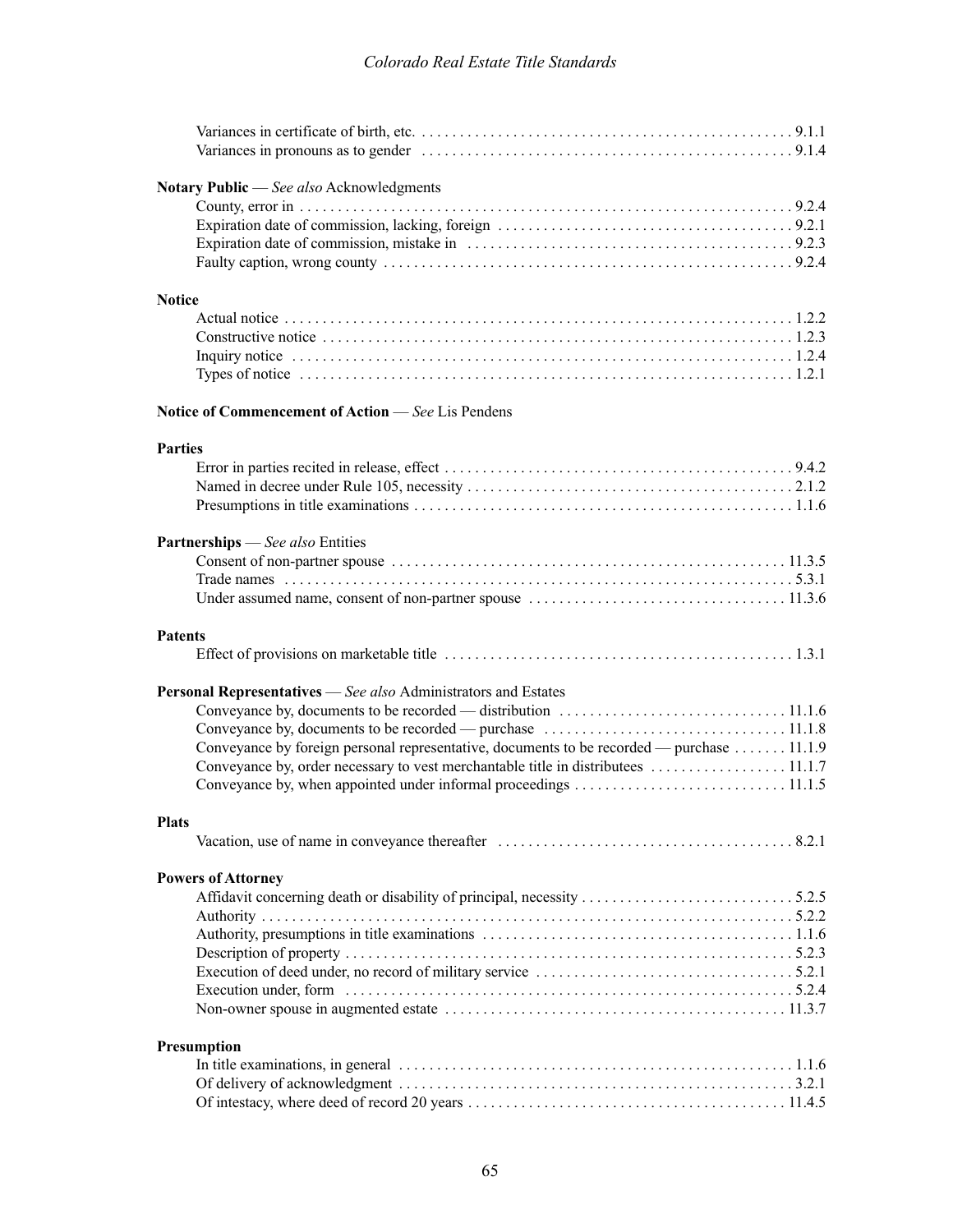## **Process** — *See* Service

#### **Publication**

# **Public Trustee** — *See* Deeds of Trust and Mortgages

| <b>Quiet Title Actions</b> — See also Lis Pendens |  |
|---------------------------------------------------|--|
|                                                   |  |
|                                                   |  |
|                                                   |  |
|                                                   |  |
|                                                   |  |

## **Recording**

| Documents for distribution by personal representative (beginning July 1, 1974)  11.1.6 |
|----------------------------------------------------------------------------------------|
|                                                                                        |
|                                                                                        |
|                                                                                        |
|                                                                                        |
|                                                                                        |
|                                                                                        |
|                                                                                        |
|                                                                                        |
|                                                                                        |
|                                                                                        |
|                                                                                        |
|                                                                                        |
|                                                                                        |

#### **Releases**

# **Rent** — *See* Assignment

# **Revenue Stamps**

|--|--|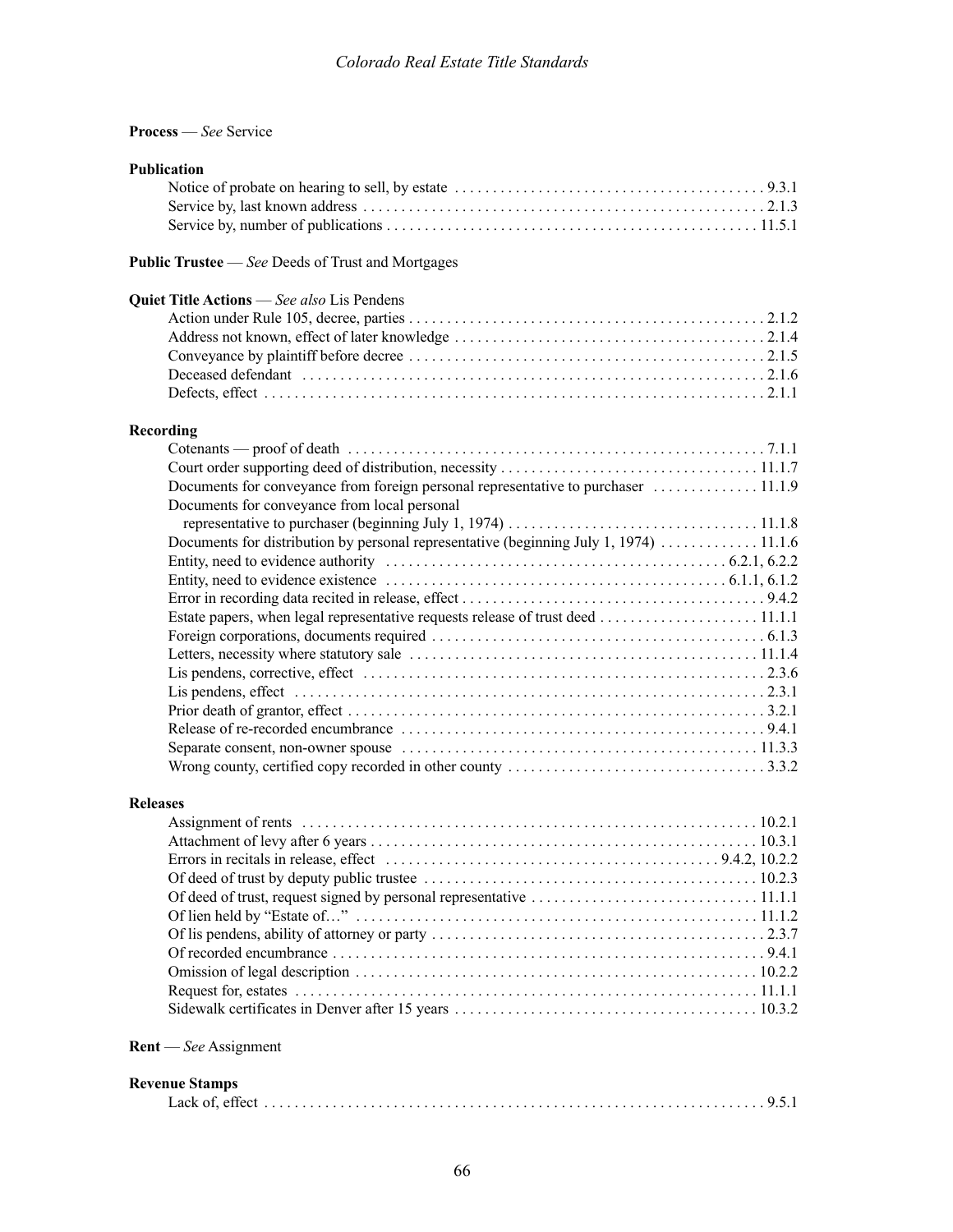| Searches - See also Examination and Title Opinions                                       |  |
|------------------------------------------------------------------------------------------|--|
|                                                                                          |  |
|                                                                                          |  |
|                                                                                          |  |
|                                                                                          |  |
|                                                                                          |  |
|                                                                                          |  |
|                                                                                          |  |
|                                                                                          |  |
|                                                                                          |  |
| <b>Service</b>                                                                           |  |
|                                                                                          |  |
|                                                                                          |  |
|                                                                                          |  |
| Of notice to persons named as contingent beneficiaries but not taking under will  11.2.4 |  |
|                                                                                          |  |
|                                                                                          |  |
| <b>Servicemembers Civil Relief Act</b>                                                   |  |
|                                                                                          |  |
|                                                                                          |  |
|                                                                                          |  |
|                                                                                          |  |
| Sheriff's Deed - See Deeds                                                               |  |
| <b>Sidewalk Certificates</b>                                                             |  |
|                                                                                          |  |
|                                                                                          |  |
| Signatures - See Names                                                                   |  |
| <b>Stamps</b> — See Revenue Stamps                                                       |  |
| <b>Stranger to Title</b>                                                                 |  |
|                                                                                          |  |
|                                                                                          |  |
| <b>Streets and Alleys</b>                                                                |  |
|                                                                                          |  |
|                                                                                          |  |
|                                                                                          |  |
|                                                                                          |  |
|                                                                                          |  |
| Tax - See Inheritance Tax Lien                                                           |  |
| <b>Tax Deeds and Treasurer's Deed</b>                                                    |  |
|                                                                                          |  |
| City and County of Denver, without supporting resolution of Board of Equalization  4.2.2 |  |
|                                                                                          |  |
|                                                                                          |  |
| Tenants-in-Common - See Joint Tenants                                                    |  |
|                                                                                          |  |
|                                                                                          |  |